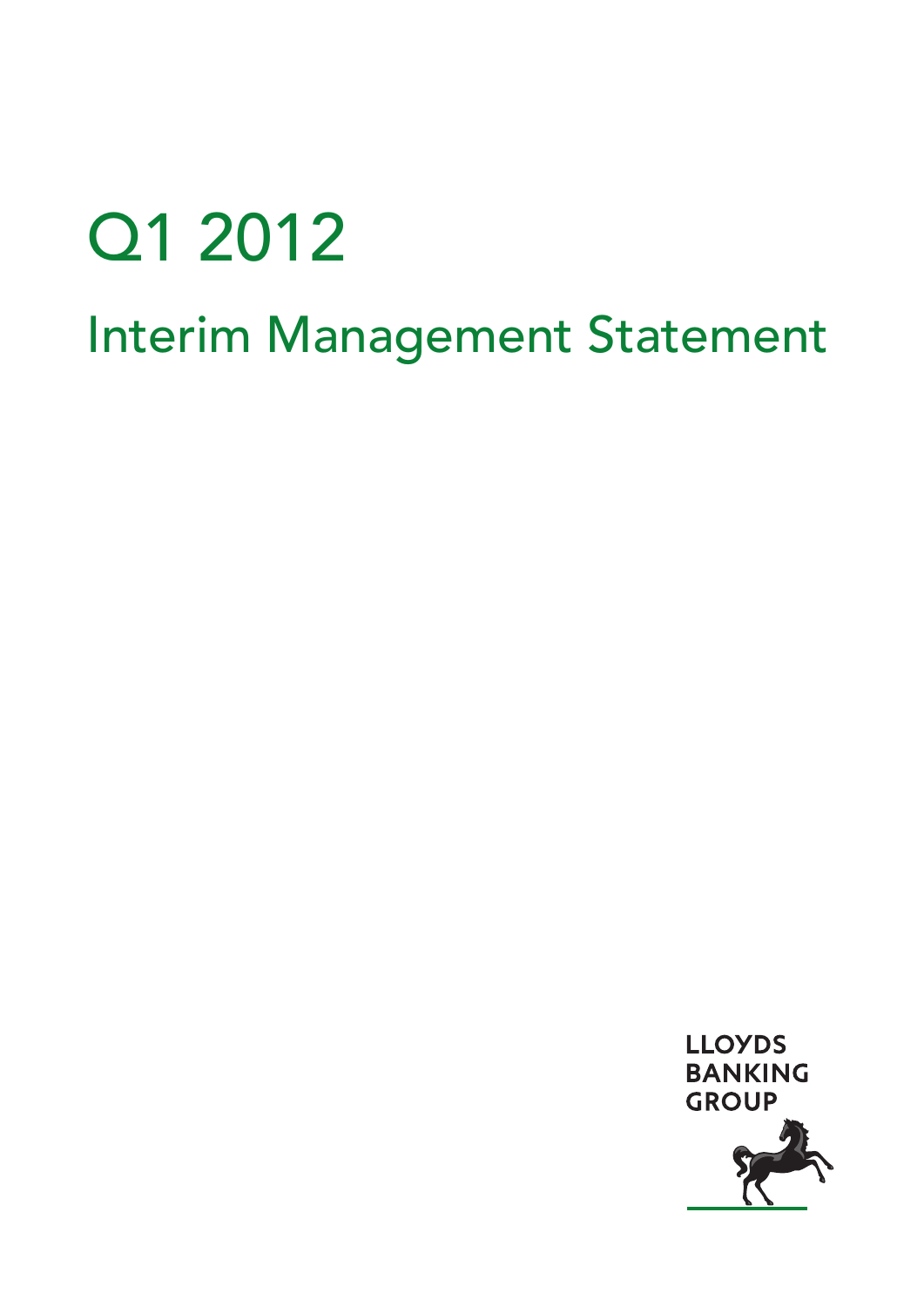#### **BASIS OF PRESENTATION**

This report covers the results of Lloyds Banking Group plc (the Company) together with its subsidiaries (the Group) for the three months ended 31 March 2012.

#### **Statutory basis**

Unaudited statutory results are set out on pages 25 and 26. However, a number of factors have had a significant effect on the comparability of the Group's financial position and results. As a result, comparison of the 2012 results on a statutory basis with 2011 is of limited benefit.

#### **Combined businesses basis**

In order to provide more meaningful and relevant comparisons, the results of the Group are presented on a 'combined businesses' basis. The key principles adopted in the preparation of the combined businesses basis of reporting are described below.

- In order to reflect the impact of the acquisition of HBOS, the amortisation of purchased intangible assets has been excluded; and the unwind of acquisition-related fair value adjustments is shown on one line in the combined businesses income statement.
- In order to better present business performance the effects of liability management, volatile items and asset sales which are not part of normal business operations (which now include central gilt sales), are shown on a separate line in the combined businesses income statement and 'underlying income' is total income less these effects. The following items, not related to acquisition accounting, have also been excluded from the combined businesses income statement:
	- integration, simplification and EC mandated retail business disposal costs;
- payment protection insurance provision; and
- volatility arising in insurance businesses;
- certain past service pensions credits in respect of the Group's defined benefit pension schemes.

– insurance gross up;

To enable a better understanding of the Group's core business trends and outlook, certain income statement, balance sheet and regulatory capital information is analysed between core and non-core portfolios. The noncore portfolios consist of businesses which deliver below-hurdle returns, which are outside the Group's risk appetite or may be distressed, are subscale or have an unclear value proposition, or have a poor fit with the Group's customer strategy. The EC mandated retail business disposal (Project Verde) is included in core portfolios.

The Group's core and non-core activities are not managed separately and the preparation of this information requires management to make estimates and assumptions that impact the reported income statements, balance sheet, regulatory capital related and risk amounts analysed as core and as non-core.

The Group uses a methodology that categorises income and expenses as non-core only where management expect that the income or expense will cease to be earned or incurred when the associated asset or liability is divested or run-off, and allocates operational costs to the core portfolio unless they are directly related to noncore activities. This results in the reported total costs for the non-core portfolios being less than would be required to manage these portfolios on a stand-alone basis. Due to the inherent uncertainty in making estimates, a different methodology or a different estimate of the allocation might result in a different proportion of the Group's income or expenses being allocated to the core and non-core portfolios, different assets and liabilities being deemed core or non-core and accordingly a different allocation of the regulatory effects.

During 2011, the Group reassessed its non-core activities and a number of portfolio changes were made within the Wholesale, Commercial and International portfolios. The disclosures in this report have been restated on this basis.

Unless otherwise stated income statement commentaries throughout this document compare the three months to 31 March 2012 to the three months to 31 March 2011, and the balance sheet analysis compares the Group balance sheet as at 31 March 2012 to the Group balance sheet as at 31 December 2011.

#### **FORWARD LOOKING STATEMENTS**

This announcement contains forward looking statements with respect to the business, strategy and plans of the Lloyds Banking Group, its current goals and expectations relating to its future financial condition and performance. Statements that are not historical facts, including statements about the Group or the Group's management's beliefs and expectations, are forward looking statements. By their nature, forward looking statements involve risk and uncertainty because they relate to events and depend on circumstances that will occur in the future. The Group's actual future business, strategy, plans and/or results may differ materially from those expressed or implied in these forward looking statements as a result of a variety of risks, uncertainties and other factors, including, without limitation, UK domestic and global economic and business conditions; the ability to derive cost savings and other benefits, including, without limitation, as a result of the integration of HBOS and the Group's simplification programme; the ability to access sufficient funding to meet the Group's liquidity needs; changes to the Group's credit ratings; risks concerning borrower or counterparty credit quality; instability in the global financial markets including Eurozone instability; changing demographic and market related trends; changes in customer preferences; changes to regulation, accounting standards or taxation, including changes to regulatory capital or liquidity requirements; the policies and actions of governmental or regulatory authorities in the UK, the European Union, or jurisdictions outside the UK, including other European countries and the US; the ability to attract and retain senior management and other employees; requirements or limitations imposed on the Group as a result of HM Treasury's investment in the Group; the ability to complete satisfactorily the disposal of certain assets as part of the Group's EC state aid obligations; the extent of any future impairment charges or write-downs caused by depressed asset valuations; exposure to regulatory scrutiny, legal proceedings or complaints, actions of competitors and other factors. Please refer to the latest Annual Report on Form 20-F filed with the US Securities and Exchange Commission for a discussion of certain factors together with examples of forward looking statements. The forward looking statements contained in this announcement are made as at the date of this announcement, and the Group undertakes no obligation to update any of its forward looking statements.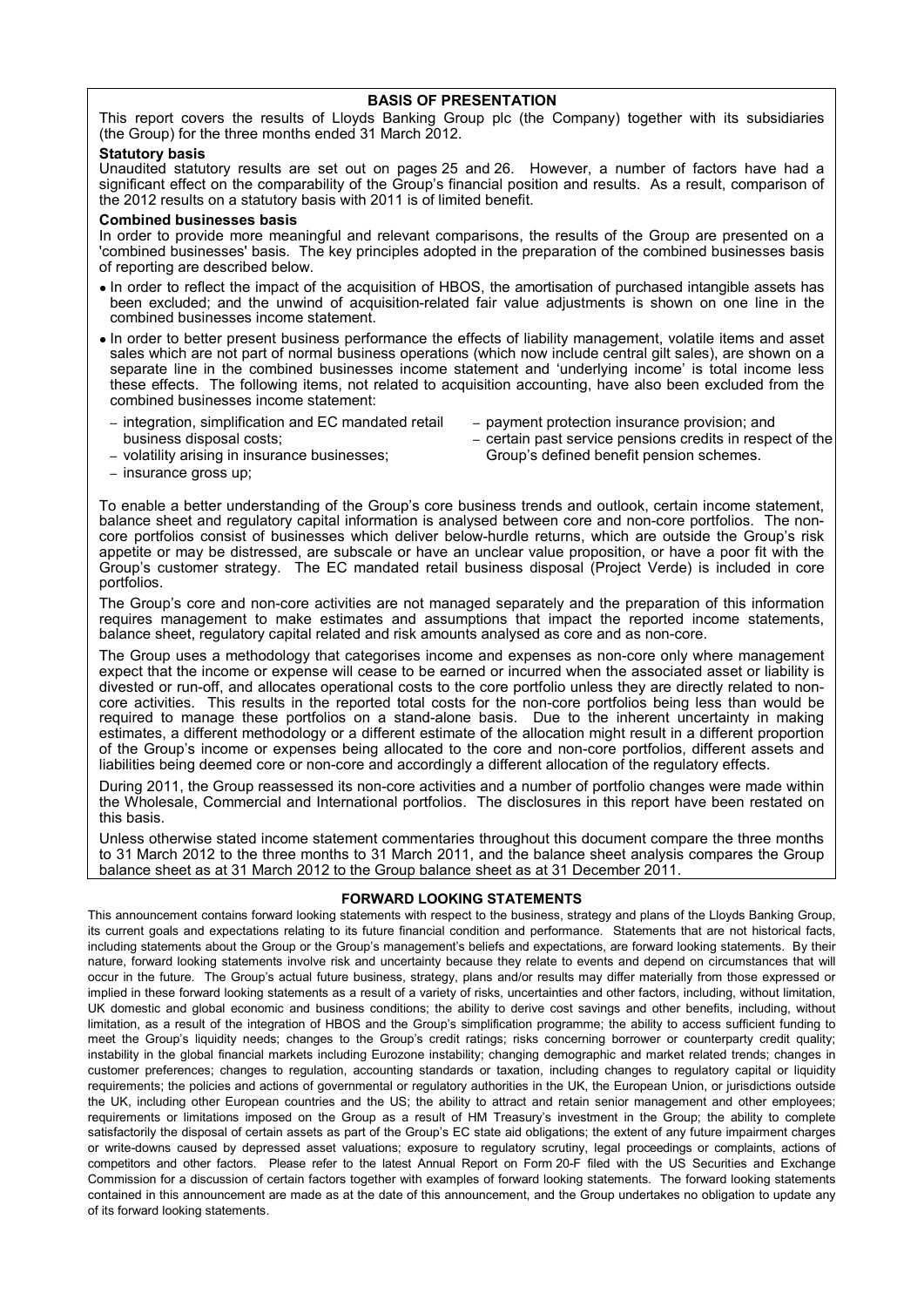# **QUARTER ENDED 31 MARCH 2012: KEY HIGHLIGHTS FURTHER PROGRESS AGAINST STRATEGIC TARGETS MITIGATING EFFECTS OF SUBDUED UK ECONOMY**

'The Group has made substantial progress against its strategic objectives in the first quarter of this year, notably in continuing to grow deposits above the market through our multi-brand strategy, completing our 2012 term wholesale funding programme, achieving a substantial further reduction in non-core assets, and reducing the loan to deposit ratio to the targeted level for 2014. Although our results reflected the subdued UK economic environment, the actions we have taken to further reduce costs, strengthen the balance sheet and reduce risk, and the additional investment we have made in our core franchise, are mitigating these effects and will position us well for future growth.'

> António Horta-Osório *Group Chief Executive*

# **Further strengthening the Group's balance sheet**

- Core tier 1 capital ratio further increased to 11.0 per cent, an increase of 20 basis points since 31 December 2011
- 2012 term funding plan now completed; remain open to modest further issuance as opportunities arise
- Total wholesale funding further reduced to £231.3 billion, down 8 per cent compared to 31 December 2011 and 24 per cent (£71.8 billion) since end Q1 2011; wholesale funding with less than one year maturity reduced to £91.4 billion, down by 41 per cent since March 2011 (£154.6 billion as at 31 March 2011)
- Strong primary liquidity portfolio of £106.4 billion (31 December 2011: £94.8 billion)
- Maturity profile of wholesale funding further improved, with 60 per cent with a maturity of greater than one year
- Improved Group loan to deposit ratio of 130 per cent (31 December 2011: 135 per cent), reaching the 2014 strategic target set in June of last year and meeting guidance more than two years early; core loan to deposit ratio of 105 per cent

#### **Ongoing progress in reshaping the business and reducing risk**

- Substantial non-core asset reduction in the quarter to £128.3 billion, representing 13 per cent of total assets. This is a £65.4 billion, or 34 per cent reduction since the beginning of 2011; down £12.4 billion in the first quarter, and £44.6 billion since end Q1 2011
- Continued momentum in deposit growth: customer relationship deposits (excluding repos) increased 2 per cent in quarter and 6 per cent since end Q1 2011 demonstrating the success of our multi-brand strategy
- Impairment charge at £1.7 billion reduced by 31 per cent compared to Q4 2011 and 36 per cent compared to Q1 2011; full year 2012 guidance unchanged reflecting unaltered expectations for the UK economy

#### **Further simplification savings delivered; costs reduced**

- Simplification annual run-rate cost savings increased to £352 million (31 December 2011: £242 million)
- Total costs reduced by 7 per cent compared to Q1 2011 primarily driven by simplification and synergy savings

#### **Resilient core business performance despite effects of subdued economy**

- Return on risk-weighted assets increased by 10 basis points to 2.65 per cent compared to the first quarter of 2011
- Core underlying<sup>1</sup> income reduced by 11 per cent compared to the first quarter of 2011, principally reflecting subdued lending demand leading to lower core asset volumes, lower non-core assets and higher wholesale funding costs
- Core banking net interest margin was relatively resilient in the quarter, declining only 2 basis points, compared to Q4 2011, to 2.32 per cent, with the benefits of asset repricing and improved funding mix partially offsetting higher wholesale funding costs (31 March 2011: 2.47 per cent)
- Full year net interest margin outlook unchanged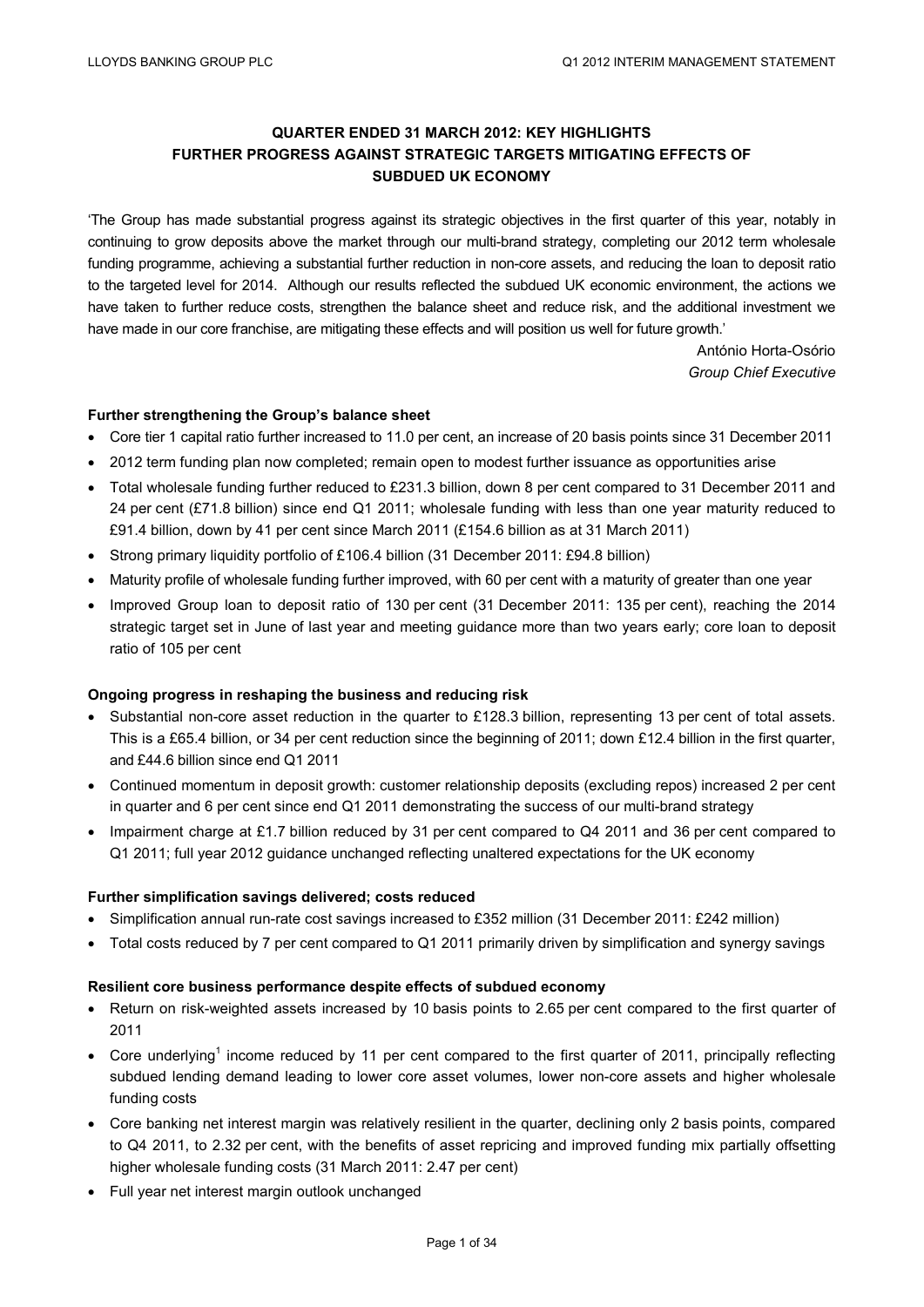#### **Group profit in line with our expectations**

- Resilient profitability due to further reduction in costs and impairment charge: Core underlying<sup>1</sup> combined businesses profit before tax and fair value unwind reduced by only 2 per cent to £1,603 million
- Return on risk-weighted assets improved to 0.59 per cent from 0.23 per cent in the first quarter of 2011
- Statutory profit before tax of £288 million, including a further PPI provision of £375 million for costs of customer contact and redress given the increase in the volume of complaints being received

#### **Further investment in core franchise improving customer propositions and driving targeted growth:**

- Further improvements to Retail's branch infrastructure and internet offerings, including over 100 Lloyds TSB branches refurbished since November 2011, improvements to Lloyds TSB Money Manager, and international online payments capability
- Continued successful development of multi-brand strategy, good term deposit growth and over 750,000 customers now signed up to Halifax Savers Prize Draw
- We continue to focus on supporting the UK housing market and in particular helping first time buyers get onto the property ladder. In the first quarter we have completed more than  $£1.3$  billion of new lending to over 11,500 first-time buyers
- On track to achieve our target reduction to 1.3 complaints per 1,000 accounts by the year end
- Advanced £3.25 billion of gross new lending to SMEs in the first quarter; on track to fulfil commitment of £12 billion of gross new lending to SMEs in 2012 and positive SME net lending
- SME net lending growth of 4 per cent year-on-year against market contraction of 4 per cent; supported over 30,000 start ups in the first quarter towards commitment to support at least 100,000 in 2012
- Continued improvement in Wholesale Rates and debt capital markets performance
- Good progress with development of new and enhanced product propositions in Wealth and Insurance in advance of the Retail Distribution Review (RDR) implementation

# **Confident in delivery of financial guidance; guidance for reduction of non-core assets and loan to deposit ratio increased**

- Further progress in first quarter supports confidence in delivery of 2012 financial guidance, despite the challenging macro-economic environment
- Given substantial progress in the year to date, 2012 non-core asset reduction guidance now increased to at least £30 billion from at least £25 billion and we are expecting to reach our 2014 target in 2013
- Now targeting a long-term Group loan to deposit ratio of 120 per cent, and assuming a continuation of current market conditions we expect to achieve this target in the next twelve months
- Remain confident that our medium-term financial targets are achievable over time

 $<sup>1</sup>$  Underlying measures exclude the effects of liability management, volatile items, and asset sales.</sup>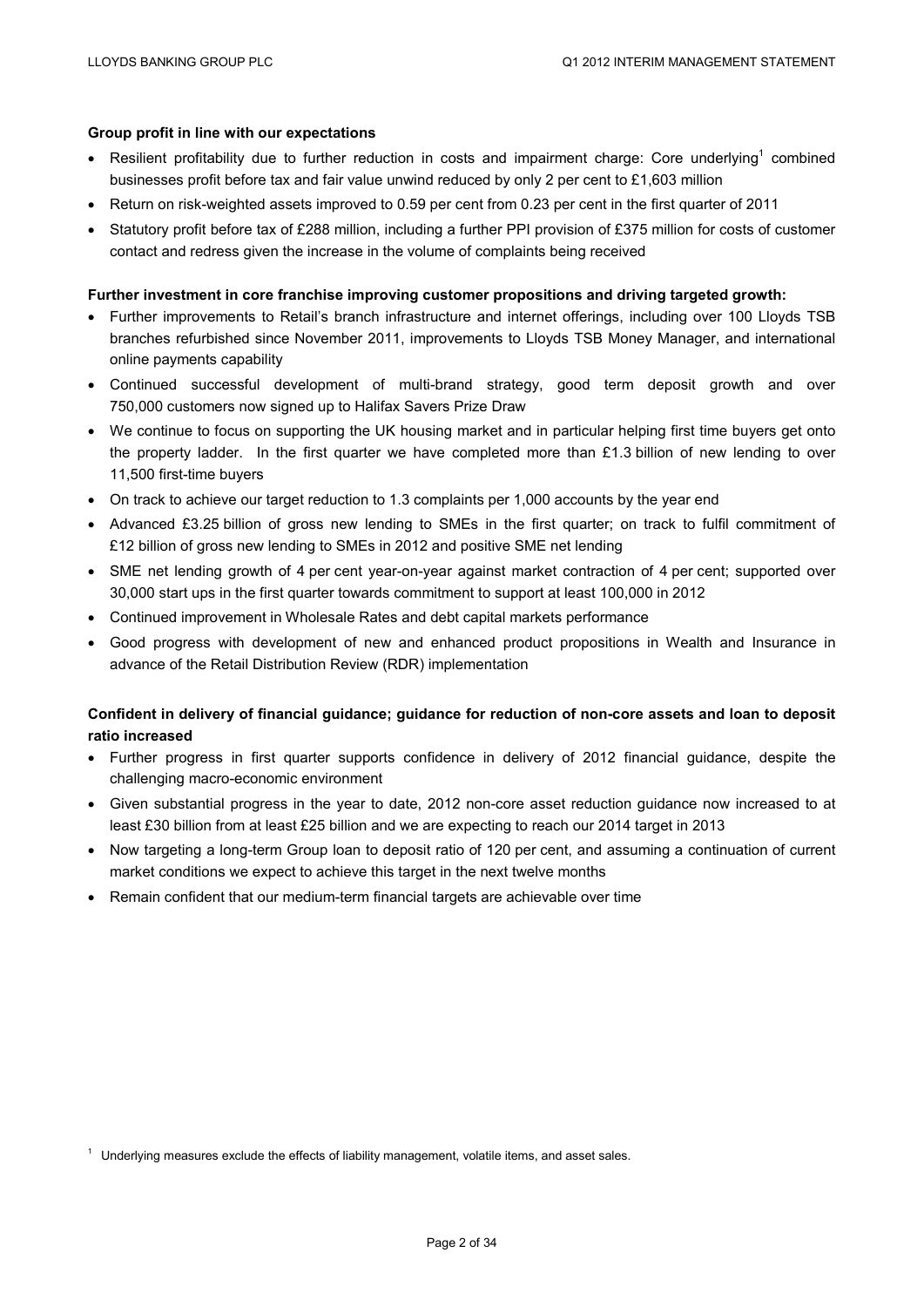# **KEY PERFORMANCE INDICATORS**

|                                     | As at<br>As at |          |                | As at    |        |
|-------------------------------------|----------------|----------|----------------|----------|--------|
|                                     | 31 Mar         | 31 Dec   | Change         | 31 Mar   | Change |
| <b>Capital and balance sheet</b>    | 2012           | 2011     | ℅              | 2011     | %      |
| <b>Statutory</b>                    |                |          |                |          |        |
| Loans and advances to customers     |                |          |                |          |        |
| (excluding reverse repos)           | £535.6bn       | £548.8bn | (2)            | £577.8bn | (7)    |
| Customer deposits (excluding repos) | £412.0bn       | £405.9bn | $\overline{2}$ | £389.3bn | 6      |
| Loan to deposit ratio <sup>1</sup>  | 130%           | 135%     |                | 148%     |        |
| <b>Funded assets</b>                | £566.3bn       | £587.7bn | (4)            | £632.9bn | (11)   |
| Wholesale funding                   | £231.3bn       | £251.2bn | (8)            | £303.1bn | (24)   |
| Wholesale funding >1 year maturity  | 60%            | 55%      |                | 49%      |        |
| Wholesale funding < 1 year maturity | £91.4bn        | £113.3bn | (19)           | £154.6bn | (41)   |
| Primary liquidity portfolio         | £106.4bn       | £94.8bn  | 12             | £98.8bn  | 8      |
| Risk-weighted assets                | £345.8bn       | £352.3bn | (2)            | £390.9bn | (12)   |
| Core tier 1 capital ratio           | 11.0%          | 10.8%    |                | 10.0%    |        |
| Net tangible assets per share       | 58.3p          | 58.6p    |                | 55.8p    |        |
| Leverage ratio                      | 17 times       | 17 times |                | 18 times |        |
| Core                                |                |          |                |          |        |
| Loans and advances to customers     |                |          |                |          |        |
| (excluding reverse repos)           | £429.7bn       | £437.0bn | (2)            | £447.5bn | (4)    |
| Customer deposits (excluding repos) | £408.0bn       | £401.5bn | $\mathbf{2}$   | £384.3bn | 6      |
| Loan to deposit ratio <sup>1</sup>  | 105%           | 109%     |                | 116%     |        |
| Risk-weighted assets                | £242.2bn       | £243.5bn | (1)            | £257.7bn | (6)    |
| Non-core                            |                |          |                |          |        |
| Total non-core assets               | £128.3bn       | £140.7bn | (9)            | £172.9bn | (26)   |
| Risk-weighted assets                | £103.6bn       | £108.8bn | (5)            | £133.2bn | (22)   |

<sup>1</sup> Loans and advances to customers (excluding reverse repos) divided by customer deposits (excluding repos).

Further key metrics can be found on pages 27 and 28.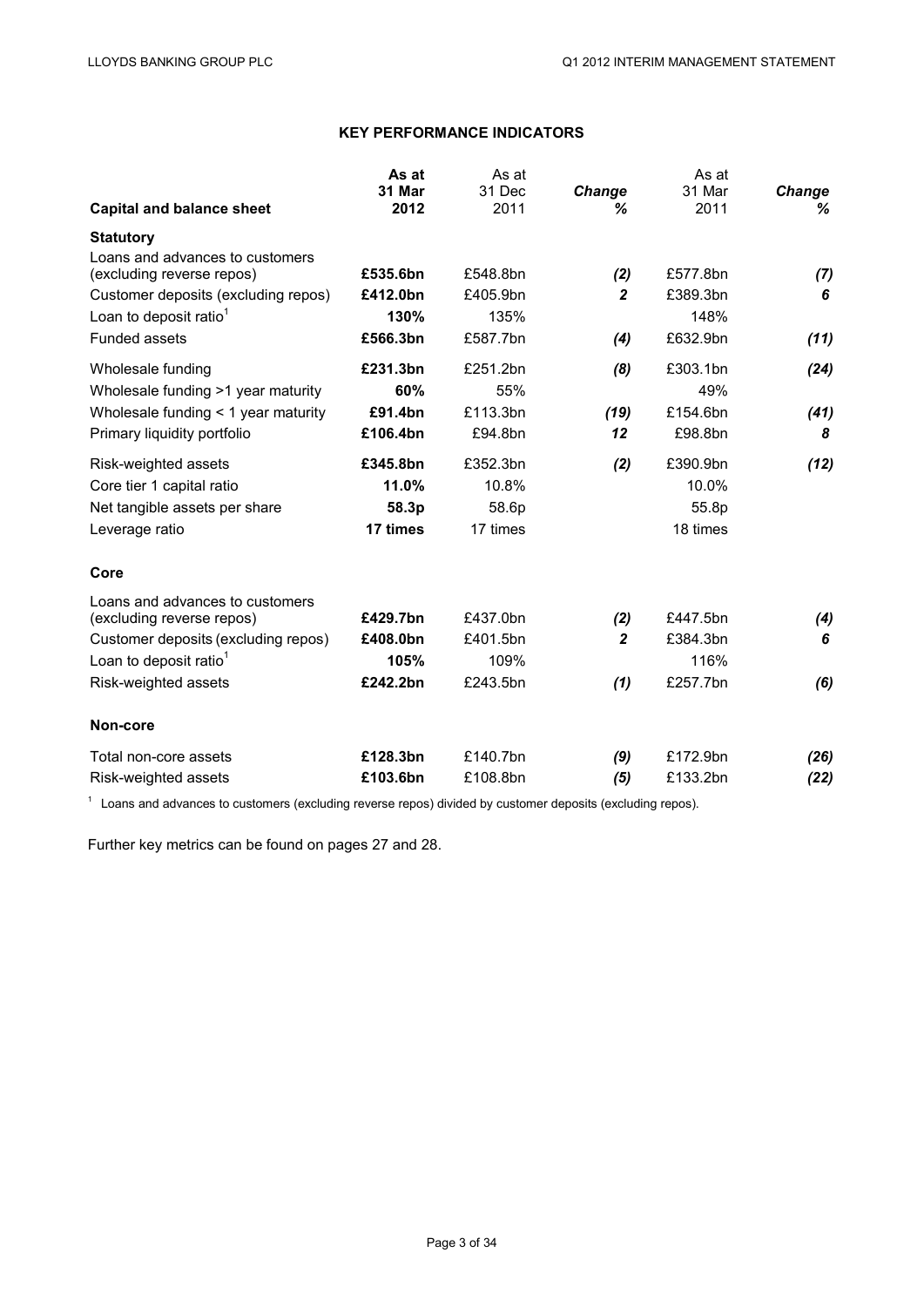# **KEY PERFORMANCE INDICATORS** (continued)

|                                                                                                           | Quarter<br>ended<br>31 Mar<br>2012 | Quarter<br>ended<br>31 Dec<br>2011 | Change<br>℅ | Quarter<br>ended<br>31 Mar<br>2011 | <b>Change</b><br>℅ |
|-----------------------------------------------------------------------------------------------------------|------------------------------------|------------------------------------|-------------|------------------------------------|--------------------|
| <b>Results</b>                                                                                            | £m                                 | £m                                 |             | £m                                 |                    |
| <b>Statutory</b>                                                                                          |                                    |                                    |             |                                    |                    |
| Profit (loss) before tax                                                                                  | 288                                | 316                                | (9)         | (3,470)                            |                    |
| Earnings (loss) per share                                                                                 | 0.0 <sub>p</sub>                   | 0.0 <sub>p</sub>                   |             | (3.6)p                             |                    |
| <b>Combined businesses basis</b>                                                                          |                                    |                                    |             |                                    |                    |
| Total income, net of insurance claims                                                                     | 4,491                              | 5,870                              | (23)        | 4,805                              | (7)                |
| <b>Total costs</b>                                                                                        | (2, 564)                           | (2,712)                            | 5           | (2,751)                            | $\overline{7}$     |
| Impairment                                                                                                | (1,657)                            | (2,409)                            | 31          | (2,608)                            | 36                 |
| Profit before tax                                                                                         | 628                                | 937                                | (33)        | 284                                |                    |
| Banking net interest margin                                                                               | 1.95%                              | 1.97%                              |             | 2.16%                              |                    |
| Average interest-earning banking assets                                                                   | £558.8bn                           | £567.5bn                           | (2)         | £603.5bn                           | (7)                |
| Impairment as a % of average advances <sup>1</sup>                                                        | 1.14%                              | 1.63%                              |             | 1.70%                              |                    |
| Cost:income ratio <sup>2</sup>                                                                            | 57.1%                              | 46.2%                              |             | 57.3%                              |                    |
| Return on risk-weighted assets <sup>3</sup>                                                               | 0.59%                              | (0.14)%                            |             | 0.23%                              |                    |
| Combined businesses basis - core                                                                          |                                    |                                    |             |                                    |                    |
| Total income, net of insurance claims                                                                     | 4,512                              | 5,417                              | (17)        | 4,484                              | 1                  |
| Total costs                                                                                               | (2, 343)                           | (2, 456)                           | 5           | (2, 519)                           | $\overline{7}$     |
| Impairment                                                                                                | (412)                              | (640)                              | 36          | (729)                              | 43                 |
| Profit before tax                                                                                         | 1,578                              | 1,974                              | (20)        | 1,206                              | 31                 |
| Underlying <sup>4</sup> core total income, net of                                                         |                                    |                                    |             |                                    |                    |
| insurance claims                                                                                          | 4,353                              | 4,543                              | (4)         | 4,881                              | (11)               |
| Underlying <sup>4</sup> core profit before tax<br>Underlying <sup>4</sup> core profit before tax and fair | 1,419                              | 1,100                              | 29          | 1,603                              | (11)               |
| value unwind                                                                                              | 1,603                              | 1,447                              | 11          | 1,636                              | (2)                |
| Banking net interest margin                                                                               | 2.32%                              | 2.34%                              |             | 2.47%                              |                    |
| Average interest-earning banking assets                                                                   | £429.7bn                           | £433.4bn                           | (1)         | £449.6bn                           | (4)                |
| Impairment as a % of average advances <sup>1</sup>                                                        | 0.36%                              | 0.56%                              |             | 0.64%                              |                    |
| Cost:income ratio <sup>2</sup>                                                                            | 51.9%                              | 45.3%                              |             | 56.2%                              |                    |
| Underlying <sup>4</sup> cost:income ratio <sup>5</sup>                                                    | 53.8%                              | 54.1%                              |             | 51.6%                              |                    |
| Return on risk-weighted assets <sup>3</sup>                                                               | 2.65%                              | 2.32%                              |             | 2.55%                              |                    |

<sup>1</sup> Impairment on loans and advances to customers divided by average loans and advances to customers, excluding reverse repo transactions, gross of allowance for impairment losses.

2 Total costs divided by total income net of insurance claims.

<sup>3</sup> Underlying profit before tax and fair value unwind divided by average risk-weighted assets.

<sup>4</sup> Underlying measures exclude the effects of liability management, volatile items and asset sales.

<sup>5</sup> Total costs divided by underlying total income net of insurance claims.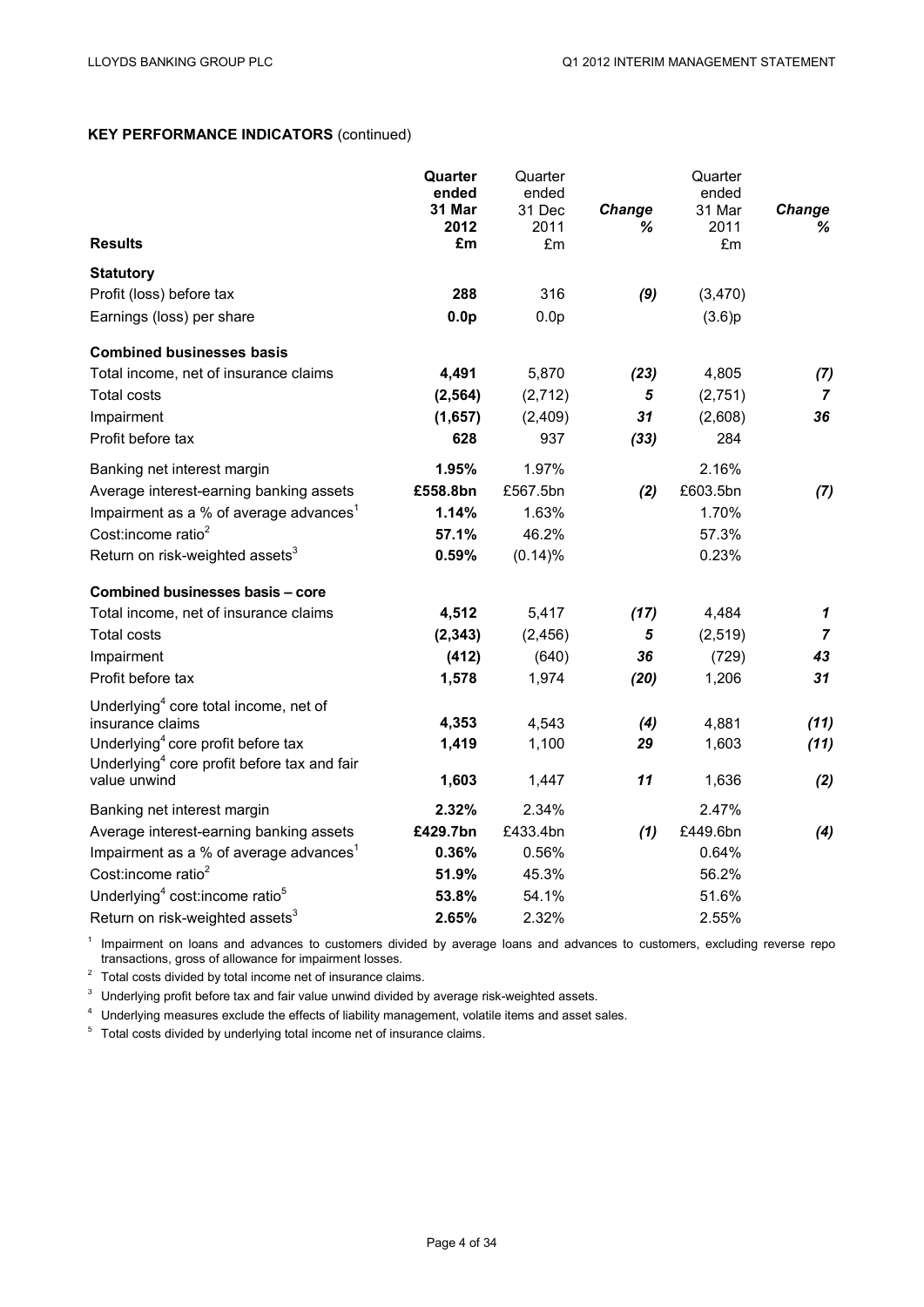#### **BUSINESS PERFORMANCE OVERVIEW**

Although the economic and regulatory environment remained challenging in the first quarter of 2012, and the market environment continued to be competitive, we made further good progress against the key elements of our strategic plan, and delivered a resilient underlying performance in our core business.

#### **Further strengthening the Group's balance sheet, and reducing costs and risk**

Given the wider business environment, our focus in the first quarter of 2012 continued to be on further strengthening the Group's balance sheet and reducing risk and costs. We were therefore pleased to have increased our core tier 1 capital ratio to 11.0 per cent, to have grown customer deposits (excluding repos) by a further £6.1 billion and reduced our loan to deposit ratio to 130 per cent in the first quarter, and to have now completed our 2012 term wholesale funding programme.

We also further reduced risk by continuing to reshape the Group, achieving a substantial reduction in non-core assets of £12.4 billion, representing around half our original target for 2012 as a whole, and we continued to make excellent progress with our simplification initiatives, delivering annualised run-rate cost savings of £352 million by the end of the quarter, an increase of £110 million since the 2011 year end.

#### **Improved costs, impairment charge and funding mix mitigating the effects of a subdued economy**

On a combined businesses basis, the Group reported profit before tax of £628 million (Q1 2011: £284 million; Q4 2011: £937 million), and on an underlying basis which excludes the effects of liability management, volatile items and asset sales, profit before tax of £543 million (Q1 2011: £661 million; Q4 2011: £34 million loss).

When compared to the first quarter of 2011, on an underlying basis, at a Group level, the benefits of further cost reductions of 7 per cent and a decline of 36 per cent in the impairment charge from prior year, more than offset the fall of 15 per cent in underlying income. This fall in income principally reflected subdued lending demand and continued customer deleveraging in the core business and non-core asset reductions. Banking net interest margin decreased as expected by 21 basis points to 1.95 per cent, principally reflecting higher wholesale funding costs.

The core business, however, delivered a resilient performance given the subdued UK economic environment, with underlying profit before tax and fair value unwind down 2 per cent to £1,603 million (Q1 2011: £1,636 million). The core net interest margin was relatively resilient reflecting the benefits of improved asset pricing and funding mix, with a decrease of 15 basis points compared to the first quarter of 2011, to 2.32 per cent, while our simplification and risk initiatives resulted in a further reduction in costs of 7 per cent and the impairment charge declining 43 per cent.

On a statutory basis, the Group delivered a profit before tax of £288 million in the first quarter of 2012, compared to a £316 million profit in the fourth quarter of 2011 and a loss before tax of £3,470 million in the first quarter of 2011 (with that loss primarily as a result of the £3,200 million provision for payment protection insurance contact and redress).

#### **Increased investment positioning core business to benefit strongly from economic growth**

While the weak economy affected the Group's results in the quarter, increased investment in our core business is positioning us to benefit strongly from future growth in the UK economy, and particularly customer-related initiatives.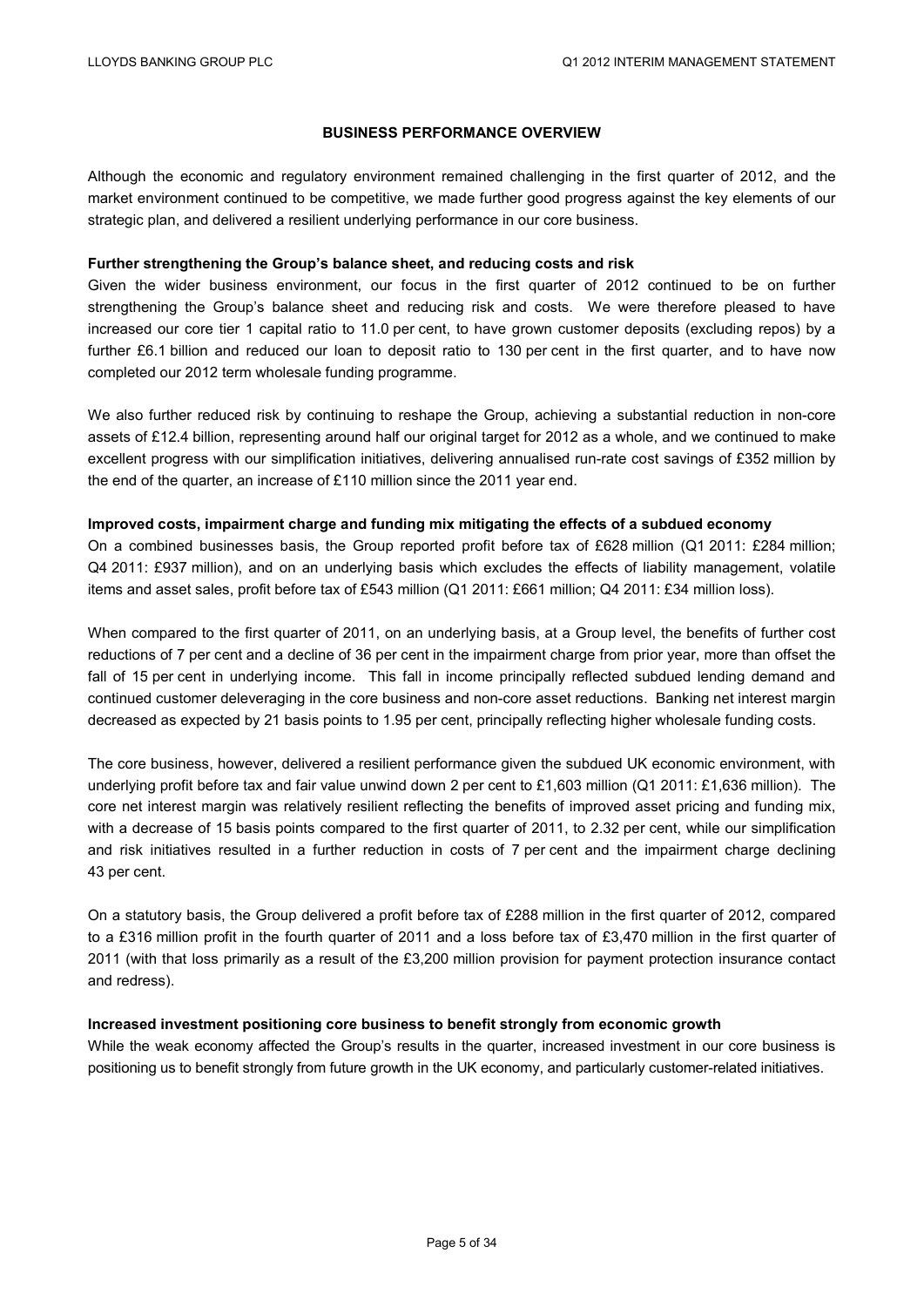In our Retail business, we have grown customer deposits (excluding repos) by 6 per cent since the first quarter of 2011 and have completed another successful ISA season, while continuing to not pay leading rates, supporting robust growth in ISA balances compared to a year ago. The refresh of the Halifax brand continues to resonate with customers, and is being supported by new proposition development. This includes the Halifax Savers Prize Draw, for which over 750,000 customers have now signed up, and a loan price promise for Halifax's best credit quality customers.

Further progress with the switching service resulted in Halifax being awarded a 4\* rating from Defaqto, the only bank to achieve this status, and is also being evidenced in customer volumes with Halifax achieving a significant increase in switching volumes during the first quarter.

We completed £5.7 billion of new mortgage business in the quarter, and as part of our ongoing support for the UK housing market and first-time buyers in particular, advanced more than £1.3 billion to first-time buyers. The Group continues to develop its proposition for first-time buyers, including the launch of support for those customers affected by the end of the stamp duty exemption, the launch of our NewBuy mortgage proposition in full support of the UK Government-led initiative, and further expansion of the Local Lend a Hand mortgage offering. The recently launched NewBuy proposition aims to assist both first-time buyers and those moving home who have a deposit of at least 5 per cent to buy a 'new build' home in England.

We have also continued to improve our branch and online offerings, having refurbished over 100 Lloyds TSB branches since November 2011 with new styling and an efficient layout, started the roll-out of a new branch management strategy, enhanced international payments capability to our internet banking platform and increased the functionality of the popular Lloyds TSB Money Manager service.

Our core Commercial business is committed to supporting Small and Medium-sized Enterprises (SMEs) as key contributors to growth and job creation in the UK economy. Under our SME Charter, we have pledged to make at least £12 billion of gross new lending available to SMEs in 2012, and to deliver positive net lending growth in this sector to help stimulate economic output and improve confidence. We made good progress against this commitment in the first quarter of 2012, and are on track to meet it, having advanced £3.25 billion of gross new lending. In the first quarter of 2012, we have also supported over 30,000 start-ups towards our commitment to help at least 100,000 in 2012. The Group is participating in the UK Government's National Loan Guarantee Scheme. Through the scheme, the Group expects to provide UK businesses which have a turnover of up to £50 million with discounted funding over the next two years, subject to continuation of the scheme and its financial benefits, and based on the Group's existing lending criteria. Firms who take up the funding will benefit from a one percentage point discount.

Although net lending to core customers in Wholesale reflected the subdued UK economic environment, declining in the quarter, we continued to benefit from the enhancements we are making to our product capabilities. These are helping us to further deepen our existing strong relationships with our customers, which has been reflected in enhanced service quality. This was demonstrated by the latest results from the highly respected Greenwich Associates Large Corporate study, in which Lloyds Banking Group improved from last year's fourth position for Overall Relationship Quality, to now jointly lead the market. We have also further improved our debt capital markets league table rankings, and were ranked third in Corporate Sterling issuance in the first quarter of 2012, against fourth in the fourth quarter in 2011, and fifteenth in Corporate Investment Grade Euro issuance, against twenty-first in 2011, and continue to see further growth in our Rates business.

Our Wealth business continues to make good progress with new proposition development and in simplifying its operating model by bringing together our UK and International wealth investment offices under a single leadership structure. In the first quarter, International achieved a further significant reduction in non-core assets, and agreed the sale of our onshore business in Dubai as part of our strategy to streamline the Group's international presence from 30 countries to less than half that number by the end of 2014.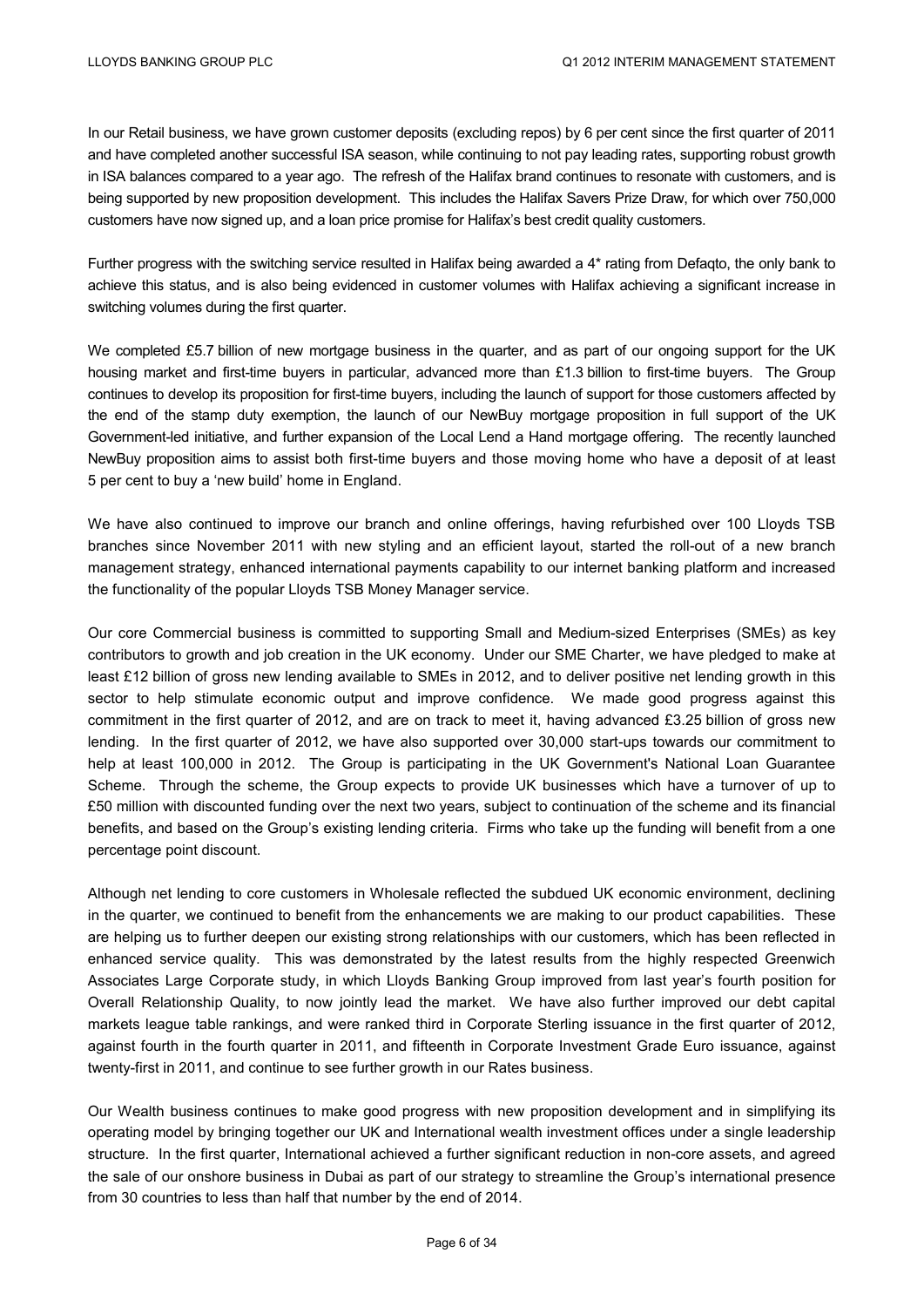Work to reshape Insurance to operate as one business with an increasingly customer-focused corporate and management structure is underway. We have also continued to develop new and enhanced product propositions, and to pursue our strategy of selective participation in the important Intermediary and Direct channels. In the Intermediary channel we have witnessed strong growth in Corporate Pensions sales in the first quarter of 2012 with sales on a PVNBP basis increasing by 40 per cent. Sales of individual pensions have increased 12 per cent period-on-period, particularly driven by sales of our flagship Retirement Account product.

Following a participation review we announced the withdrawal from the Offshore Bond market in the first quarter of 2012. At the same time, we announced our intention to selectively participate in the risk market where product economics and returns meet our strict criteria. We plan to launch an enhanced Annuities product and beyond that we are also aiming to enter the IFA Protection market.

Within General Insurance, in line with our strategy of seeking to expand our role in other markets through targeted participation and underwriting strategy, we have witnessed strong growth in motor insurance, a product that we distribute directly.

#### **EC mandated business disposal (Project Verde)**

The Group continues to make good progress with its mandated retail and commercial divestment. We continue to have productive and meaningful discussions with the Co-operative Group plc, the preferred buyer for the Verde business. However, the Group is no longer holding these discussions under an exclusivity agreement. Given the renewed interest in the Verde business we will now consider detailed discussions with other parties but only once we are satisfied that any proposal is likely to achieve the appropriate regulatory clearances and offers greater value and/or certainty to our shareholders against our alternative option of an Initial Public Offering (IPO).

The Group continues to progress work on an IPO option where Verde will be a standalone bank with separate supporting corporate functions, based on proven Lloyds Banking Group systems and infrastructure.

#### **Confident in delivery of financial guidance, despite challenging environment**

The strong progress we have made in the first quarter supports our confidence in the delivery of our 2012 financial guidance, despite economic and regulatory headwinds and competitive markets.

Given the substantial progress that we have made in the year to date, we have now increased our guidance for the non-core asset reduction we expect to achieve in 2012 by £5 billion to at least £30 billion and we are expecting to reach our 2014 target in 2013.

We are also now targeting a long-term Group loan to deposit ratio of 120 per cent, and assuming a continuation of current market conditions we expect to achieve this target in the next twelve months.

We remain confident that our income driven medium-term financial targets are achievable over time.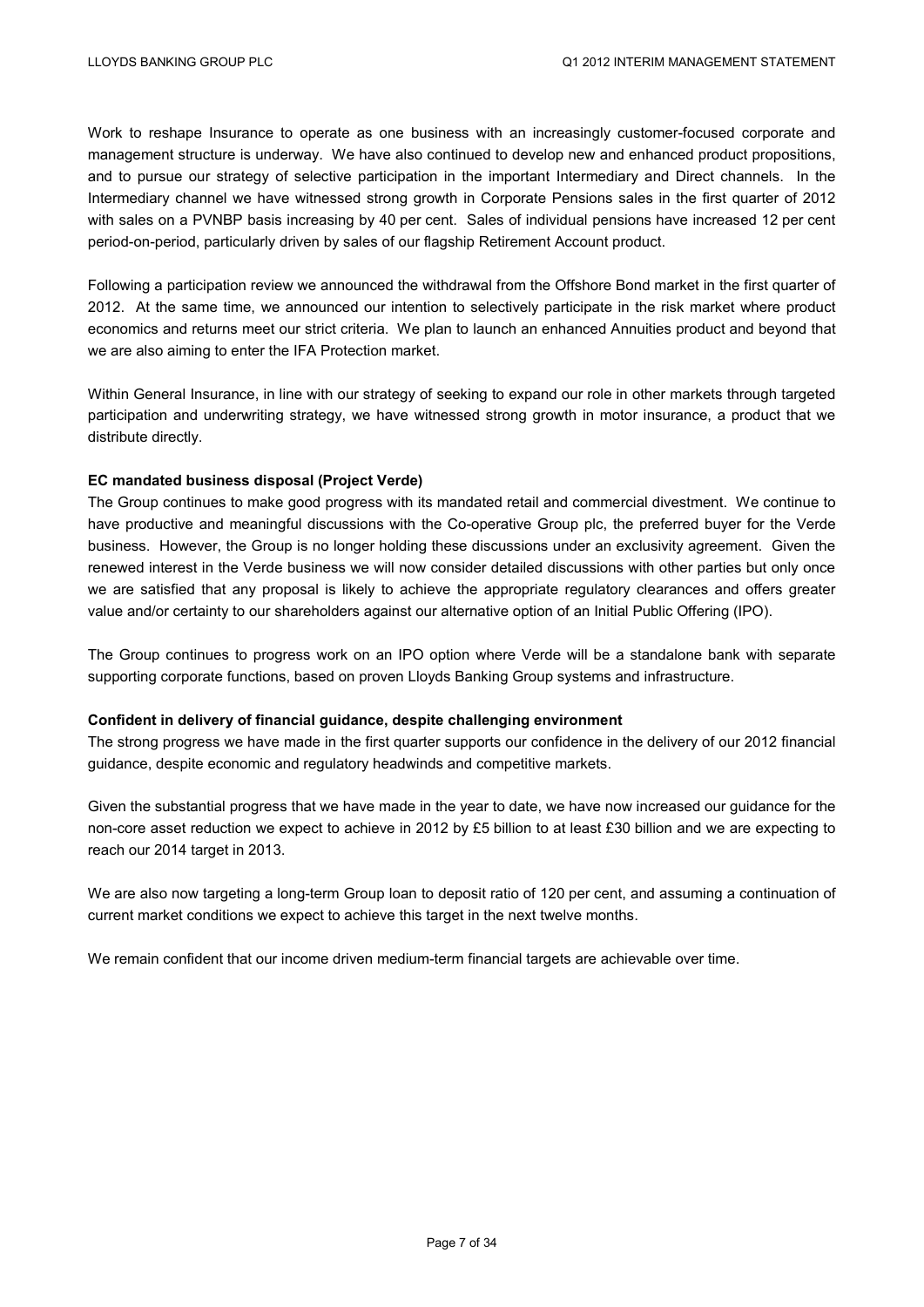## **SUMMARY OF RESULTS**

#### **Combined businesses consolidated income statement**

|                                                                              | Quarter   | Quarter   | Quarter   |
|------------------------------------------------------------------------------|-----------|-----------|-----------|
|                                                                              | ended     | ended     | ended     |
|                                                                              | 31 Mar    | 31 Dec    | 31 Mar    |
|                                                                              | 2012      | 2011      | 2011      |
|                                                                              | £ million | £ million | £ million |
| Net interest income                                                          | 2,645     | 2,816     | 3,303     |
| Other income                                                                 | 2,194     | 2,228     | 2,391     |
| Effects of liability management, volatile items and asset sales <sup>1</sup> | (240)     | 884       | (775)     |
| <b>Total income</b>                                                          | 4,599     | 5,928     | 4,919     |
| Insurance claims                                                             | (108)     | (58)      | (114)     |
| Total income, net of insurance claims                                        | 4,491     | 5,870     | 4,805     |
| Total costs                                                                  | (2, 564)  | (2,712)   | (2,751)   |
| <b>Trading surplus</b>                                                       | 1,927     | 3,158     | 2,054     |
| Impairment                                                                   | (1,657)   | (2,409)   | (2,608)   |
| Share of results of joint ventures and associates                            | 3         | 10        | 9         |
| Profit (loss) before tax and fair value unwind                               | 273       | 759       | (545)     |
| Fair value unwind                                                            | 355       | 178       | 829       |
| Profit before tax - combined businesses                                      | 628       | 937       | 284       |

<sup>1</sup> Includes the gains from liability management exercises (see note on page 13), the net effect of banking volatility, changes in the fair value of the equity conversion feature of the Group's Enhanced Capital Notes, net derivative valuation adjustments, and gains or losses on disposals of assets which are not part of normal business operations. Following an increase in the level of sale of centrally held government bonds in the first quarter, related gains have been included within this line item. Comparative figures have been restated accordingly.

The basis of preparation of the combined businesses income statement is set out on the inside front cover.

## **Reconciliation of combined businesses profit before tax to statutory profit (loss) before tax**

|                                                                               | Quarter<br>ended<br>31 Mar<br>2012<br>£ million | Quarter<br>ended<br>31 Dec<br>2011<br>£ million | Quarter<br>ended<br>31 Mar<br>2011<br>£ million |
|-------------------------------------------------------------------------------|-------------------------------------------------|-------------------------------------------------|-------------------------------------------------|
| Profit before tax – combined businesses                                       | 628                                             | 937                                             | 284                                             |
| Integration, simplification and EC mandated retail business<br>disposal costs | (269)                                           | (386)                                           | (333)                                           |
| Volatility arising in insurance businesses                                    | 167                                             | (101)                                           | (77)                                            |
| Amortisation of purchased intangibles                                         | (121)                                           | (134)                                           | (144)                                           |
| Past service pensions credit                                                  | 258                                             |                                                 |                                                 |
| Payment protection insurance provision                                        | (375)                                           |                                                 | (3,200)                                         |
| Profit (loss) before tax - statutory                                          | 288                                             | 316                                             | (3,470)                                         |
| Taxation                                                                      | (278)                                           | (251)                                           | 1,041                                           |
| Profit (loss) for the period                                                  | 10                                              | 65                                              | (2, 429)                                        |
| Earnings (loss) per share                                                     | 0.0 <sub>p</sub>                                | 0.0 <sub>p</sub>                                | (3.6)p                                          |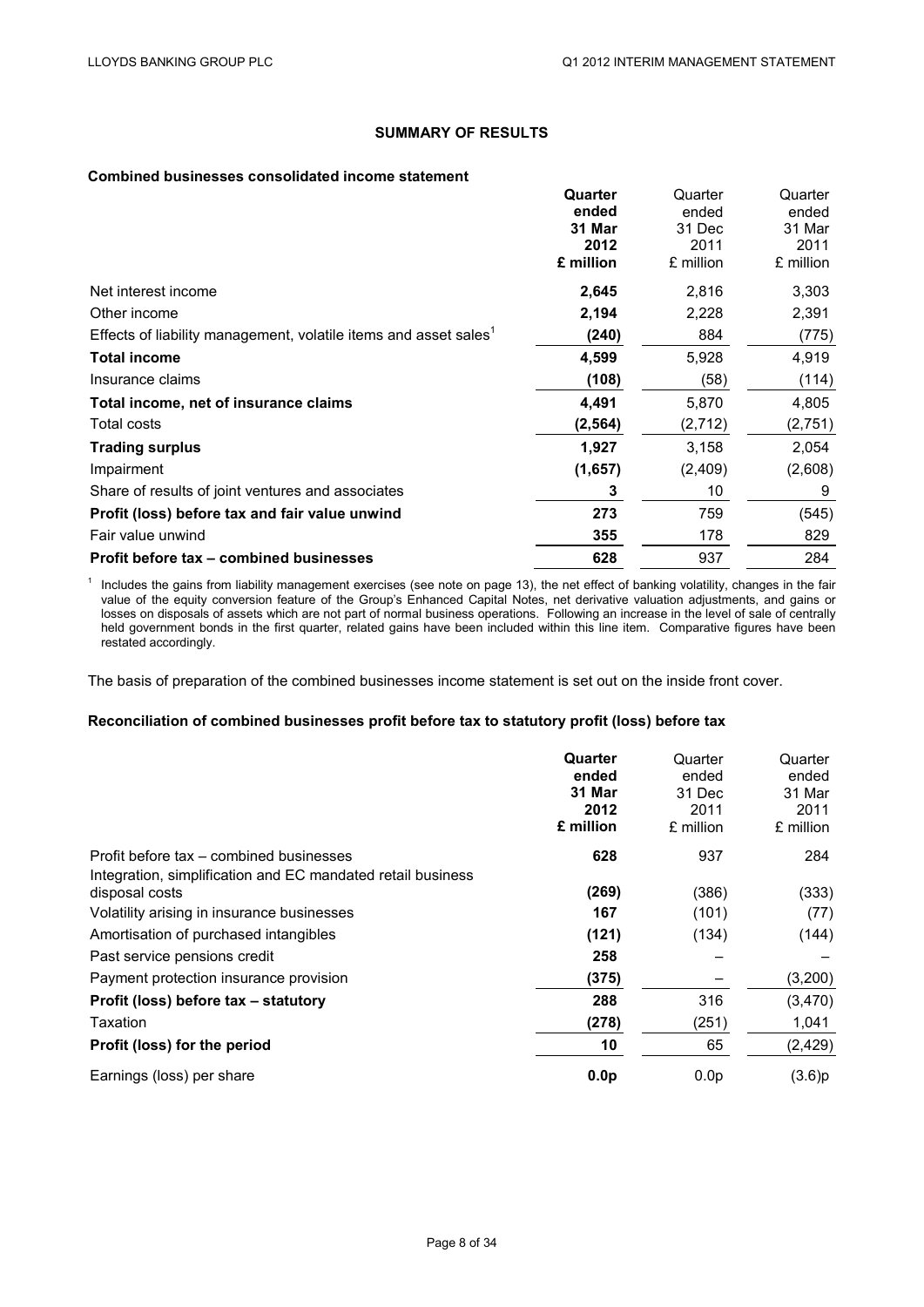#### **Combined businesses consolidated income statement**

|                                                                              | Quarter<br>ended<br>31 Mar<br>2012 | Quarter<br>ended<br>31 Dec<br>2011 | Quarter<br>ended<br>31 Mar<br>2011 |
|------------------------------------------------------------------------------|------------------------------------|------------------------------------|------------------------------------|
| Core                                                                         | £ million                          | £ million                          | £ million                          |
| Net interest income                                                          | 2,473                              | 2,609                              | 2,859                              |
| Other income                                                                 | 1,988                              | 1,992                              | 2,136                              |
| Effects of liability management, volatile items and asset sales <sup>1</sup> | 159                                | 874                                | (397)                              |
| <b>Total income</b>                                                          | 4,620                              | 5,475                              | 4,598                              |
| Insurance claims                                                             | (108)                              | (58)                               | (114)                              |
| Total income, net of insurance claims                                        | 4,512                              | 5,417                              | 4,484                              |
| <b>Total costs</b>                                                           | (2, 343)                           | (2, 456)                           | (2, 519)                           |
| <b>Trading surplus</b>                                                       | 2,169                              | 2,961                              | 1,965                              |
| Impairment                                                                   | (412)                              | (640)                              | (729)                              |
| Share of results of joint ventures and associates                            | 5                                  |                                    | 3                                  |
| Profit before tax and fair value unwind                                      | 1,762                              | 2,321                              | 1,239                              |
| Fair value unwind                                                            | (184)                              | (347)                              | (33)                               |
| Profit before tax                                                            | 1,578                              | 1,974                              | 1,206                              |
| Non-core                                                                     |                                    |                                    |                                    |
| Net interest income                                                          | 172                                | 207                                | 444                                |
| Other income                                                                 | 206                                | 236                                | 255                                |
| Effects of liability management, volatile items and asset sales <sup>1</sup> | (399)                              | 10                                 | (378)                              |
| <b>Total income</b>                                                          | (21)                               | 453                                | 321                                |
| Insurance claims                                                             |                                    |                                    |                                    |
| Total income, net of insurance claims                                        | (21)                               | 453                                | 321                                |
| <b>Total costs</b>                                                           | (221)                              | (256)                              | (232)                              |
| <b>Trading surplus</b>                                                       | (242)                              | 197                                | 89                                 |
| Impairment                                                                   | (1, 245)                           | (1,769)                            | (1,879)                            |
| Share of results of joint ventures and associates                            | (2)                                | 10                                 | 6                                  |
| Loss before tax and fair value unwind                                        | (1, 489)                           | (1, 562)                           | (1,784)                            |
| Fair value unwind                                                            | 539                                | 525                                | 862                                |
| Loss before tax                                                              | (950)                              | (1,037)                            | (922)                              |
|                                                                              |                                    |                                    |                                    |

<sup>1</sup> Includes the gains from liability management exercises (see note on page 13), the net effect of banking volatility, changes in the fair value of the equity conversion feature of the Group's Enhanced Capital Notes, net derivative valuation adjustments, and gains or losses on disposals of assets which are not part of normal business operations. Following an increase in the level of sale of centrally held government bonds in the first quarter, related gains have been included within this line item. Comparative figures have been restated accordingly.

The basis of preparation of the core and non-core income statements is set out on the inside front cover.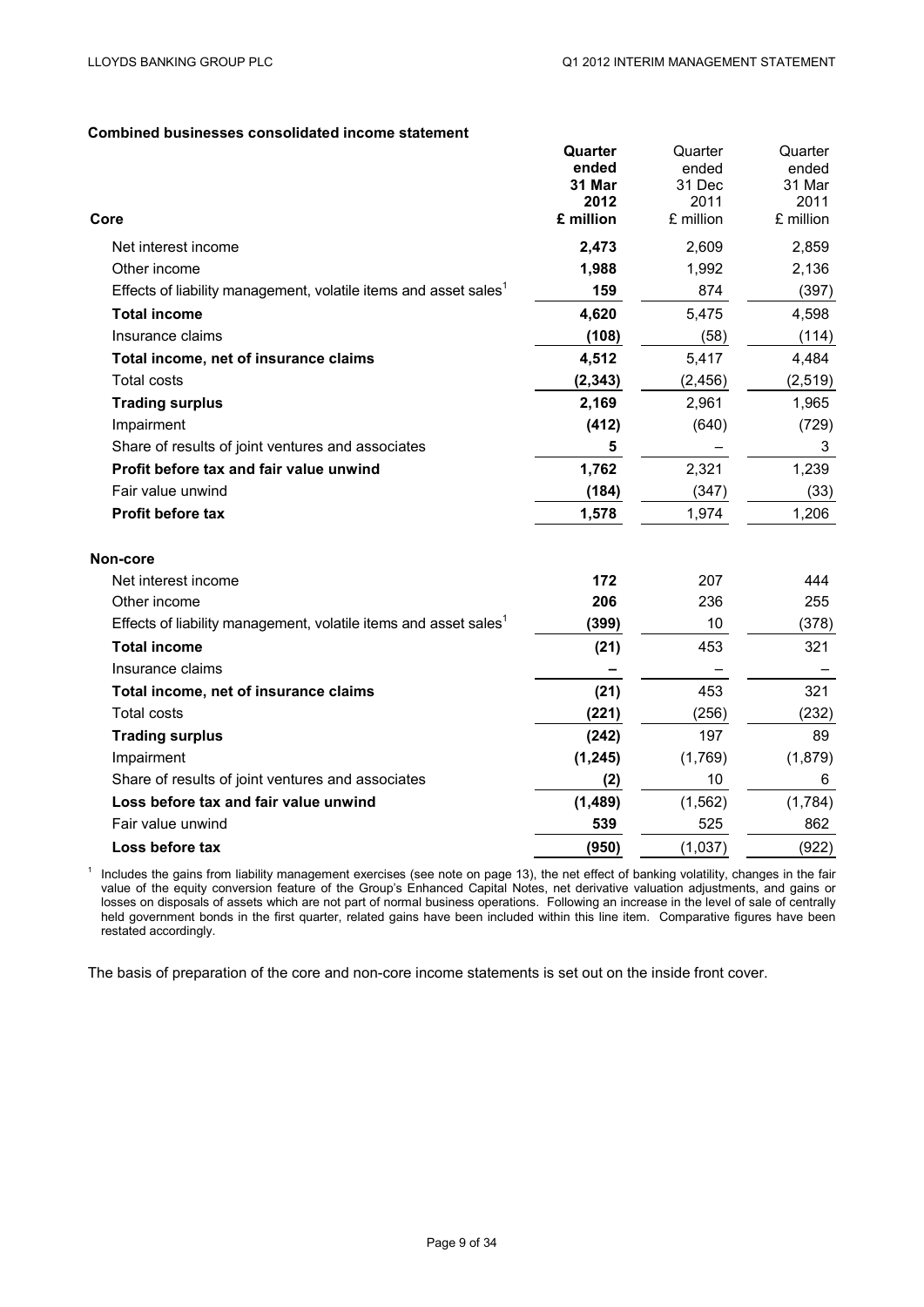# **FINANCIAL PERFORMANCE**

#### **Group profit broadly in line with our expectations and a resilient core business performance**

The Group delivered a combined businesses profit before tax of £628 million in the first quarter of 2012, broadly in line with our expectations despite the challenging external environment, with the core business delivering a resilient performance, and non-core results reflecting the substantial reduction in non-core assets. In line with our strategy, we continued to further reduce the risk in our balance sheet, strengthening our core tier 1 capital ratio, significantly reducing non-core assets and further improving our funding position.

#### *Combined businesses results summary – profit before tax*

|                                                                                                           | Quarter<br>ended<br>31 Mar<br>2012<br>£m | Quarter<br>ended<br>31 Dec<br>2011<br>£m | Change<br>℅ | Quarter<br>ended<br>31 Mar<br>2011<br>£m | <b>Change</b><br>% |
|-----------------------------------------------------------------------------------------------------------|------------------------------------------|------------------------------------------|-------------|------------------------------------------|--------------------|
| Profit before tax                                                                                         | 628                                      | 937                                      | (33)        | 284                                      |                    |
| Adjustments to exclude:                                                                                   |                                          |                                          |             |                                          |                    |
| Liability management gains                                                                                | (168)                                    | (1, 295)                                 |             |                                          |                    |
| <b>Banking volatility</b>                                                                                 | 426                                      | (35)                                     |             | 111                                      |                    |
| Change in fair value of equity<br>conversion feature of ECNs<br>Net derivative valuation                  | 60                                       | 259                                      |             | 398                                      |                    |
| adjustments                                                                                               | (281)                                    | 308                                      |             | (53)                                     |                    |
| Gains and losses on asset sales                                                                           | (122)                                    | (208)                                    |             | (79)                                     |                    |
|                                                                                                           | (85)                                     | (971)                                    |             | 377                                      |                    |
| Profit (loss) before tax, excluding<br>effects of liability management,<br>volatile items and asset sales | 543                                      | (34)                                     |             | 661                                      | (18)               |
| Adjustments to exclude:                                                                                   |                                          |                                          |             |                                          |                    |
| Fair value unwind                                                                                         | (355)                                    | (178)                                    |             | (829)                                    |                    |
| Associated fair value unwind on<br>asset sales                                                            | 325                                      | 87                                       |             | 398                                      |                    |
| Underlying profit before tax and<br>fair value unwind                                                     | 513                                      | (125)                                    |             | 230                                      |                    |
| Return on risk-weighted assets                                                                            | 0.59%                                    | (0.14)%                                  |             | 0.23%                                    |                    |

Excluding the effects of liability management, volatile items and asset sales, combined businesses profit before tax decreased by 18 per cent when compared to the first quarter of 2011, to £543 million. Underlying income, which reflected subdued lending demand and continued customer deleveraging in the core business and non-core asset reductions, reduced by 15 per cent, while costs reduced by 7 per cent and the impairment charge declined by 36 per cent. As a result, the underlying return on risk-weighted assets in the first quarter of 2012 improved to 0.59 per cent from 0.23 per cent in the first quarter of 2011.

Profit before tax included fair value unwind of £355 million of acquisition-related fair value adjustments, higher than previously anticipated given greater than expected non-core treasury asset sales in the quarter. The full year outturn will continue to be impacted by the level of non-core asset sales which have the effect of accelerating fair value unwind. At this stage it is expected that fair value unwind will be higher in 2012 than previously guided with correspondingly lower benefits in subsequent years.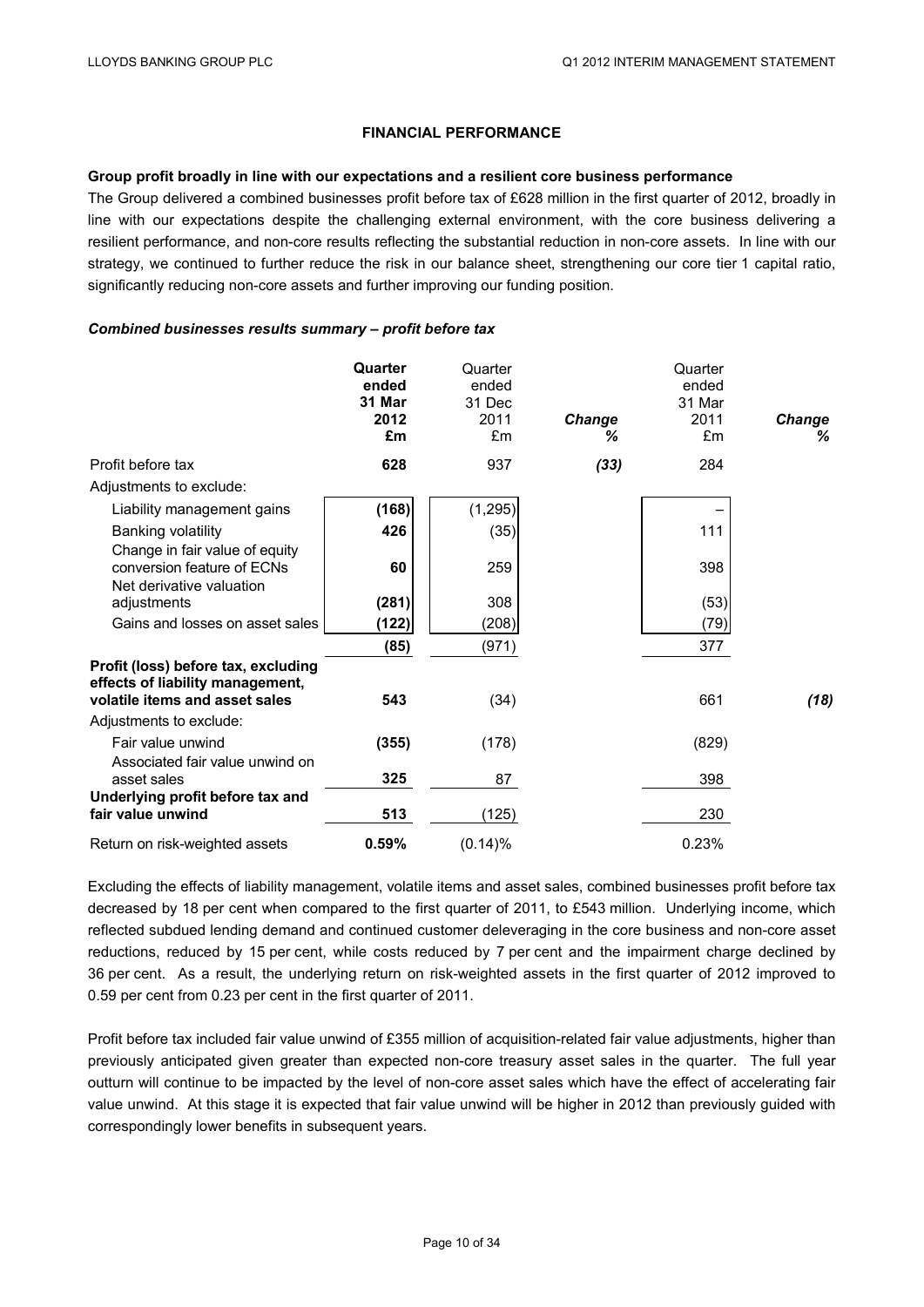The statutory profit before tax was £288 million in the first quarter of 2012. The statutory result includes, amongst other things, a payment protection insurance provision of £375 million, positive insurance volatility of £167 million (Q4 2011: negative volatility of £101 million), a past service pensions credit of £258 million (Q4 2011: nil), and charges totalling £390 million (Q4 2011: £520 million), of which £161 million related to simplification and £108 million to costs of the EC mandated retail business disposal. After a tax charge of £278 million, and after taking into account the profit attributable to non-controlling interests of £8 million, the profit attributable to equity shareholders was £2 million.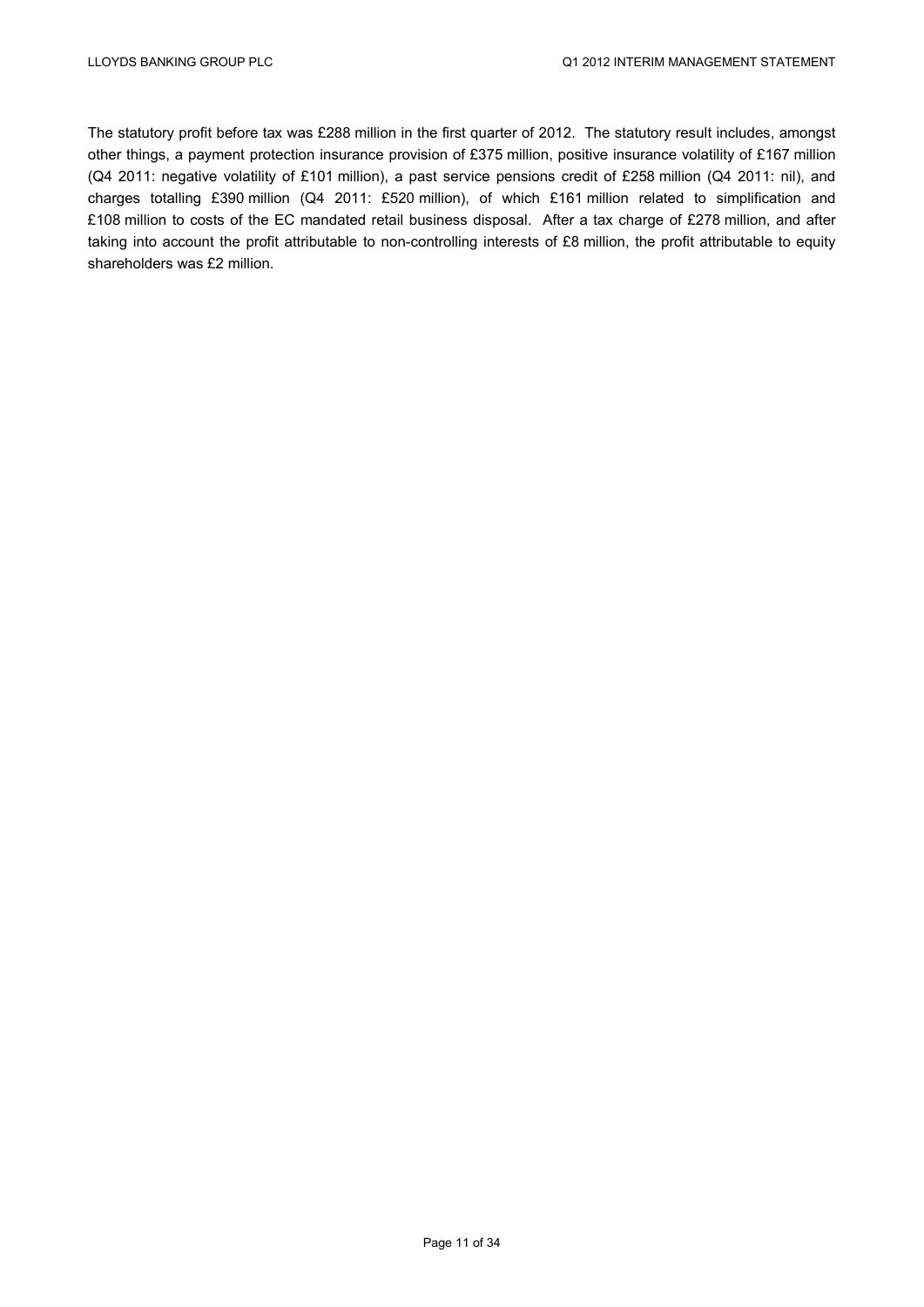# **Income**

Total income, net of insurance claims, decreased by 7 per cent to £4,491 million. The decrease includes the effect of non-core asset reductions, a number of volatile items including banking volatility, changes in the fair value of the equity conversion feature of the Group's Enhanced Capital Notes (ECNs), and net derivative valuation adjustments, the effect of liability management gains and asset sales. Underlying measures given in this statement exclude the effects of these items.

#### *Combined businesses results summary – income*

|                                                                                          | Quarter<br>ended<br>31 Mar<br>2012<br>£m | Quarter<br>ended<br>31 Dec<br>2011<br>£m | <b>Change</b><br>℅ | Quarter<br>ended<br>31 Mar<br>2011<br>£m | <b>Change</b><br>% |
|------------------------------------------------------------------------------------------|------------------------------------------|------------------------------------------|--------------------|------------------------------------------|--------------------|
| Total income                                                                             | 4,599                                    | 5,928                                    | (22)               | 4,919                                    | (7)                |
| Insurance claims                                                                         | (108)                                    | (58)                                     | (86)               | (114)                                    | 5                  |
| Total income, net of insurance<br>claims<br>Adjustments to exclude:                      | 4,491                                    | 5,870                                    | (23)               | 4,805                                    | (7)                |
| Liability management gains                                                               | (168)                                    | (1, 295)                                 |                    |                                          |                    |
| Banking volatility                                                                       | 426                                      | (35)                                     |                    | 111                                      |                    |
| Change in fair value of equity<br>conversion feature of ECNs<br>Net derivative valuation | 60                                       | 259                                      |                    | 398                                      |                    |
| adjustments                                                                              | (281)                                    | 308                                      |                    | (53)                                     |                    |
| Gains and losses on asset sales                                                          | 203                                      | (121)                                    |                    | 319                                      |                    |
|                                                                                          | 240                                      | (884)                                    |                    | 775                                      |                    |
| Underlying total income, net<br>of insurance claims                                      | 4,731                                    | 4,986                                    | (5)                | 5,580                                    | (15)               |

Underlying total income, net of insurance claims, decreased by 15 per cent, principally reflecting subdued lending demand and continued customer deleveraging in the core business and non-core asset reductions undertaken to strengthen the balance sheet.

|                                                     | Quarter         | Quarter         |                    | Quarter         |                    |
|-----------------------------------------------------|-----------------|-----------------|--------------------|-----------------|--------------------|
|                                                     | ended<br>31 Mar | ended<br>31 Dec |                    | ended<br>31 Mar |                    |
|                                                     | 2012<br>£m      | 2011<br>£m      | <b>Change</b><br>% | 2011<br>£m      | <b>Change</b><br>% |
| Net interest income                                 | 2,645           | 2,816           | (6)                | 3,303           | (20)               |
| Other operating income                              | 2,194           | 2,228           | (2)                | 2,391           | (8)                |
| Insurance claims                                    | (108)           | (58)            | (86)               | (114)           | 5                  |
| Underlying total income, net<br>of insurance claims | 4,731           | 4,986           | (5)                | 5,580           | (15)               |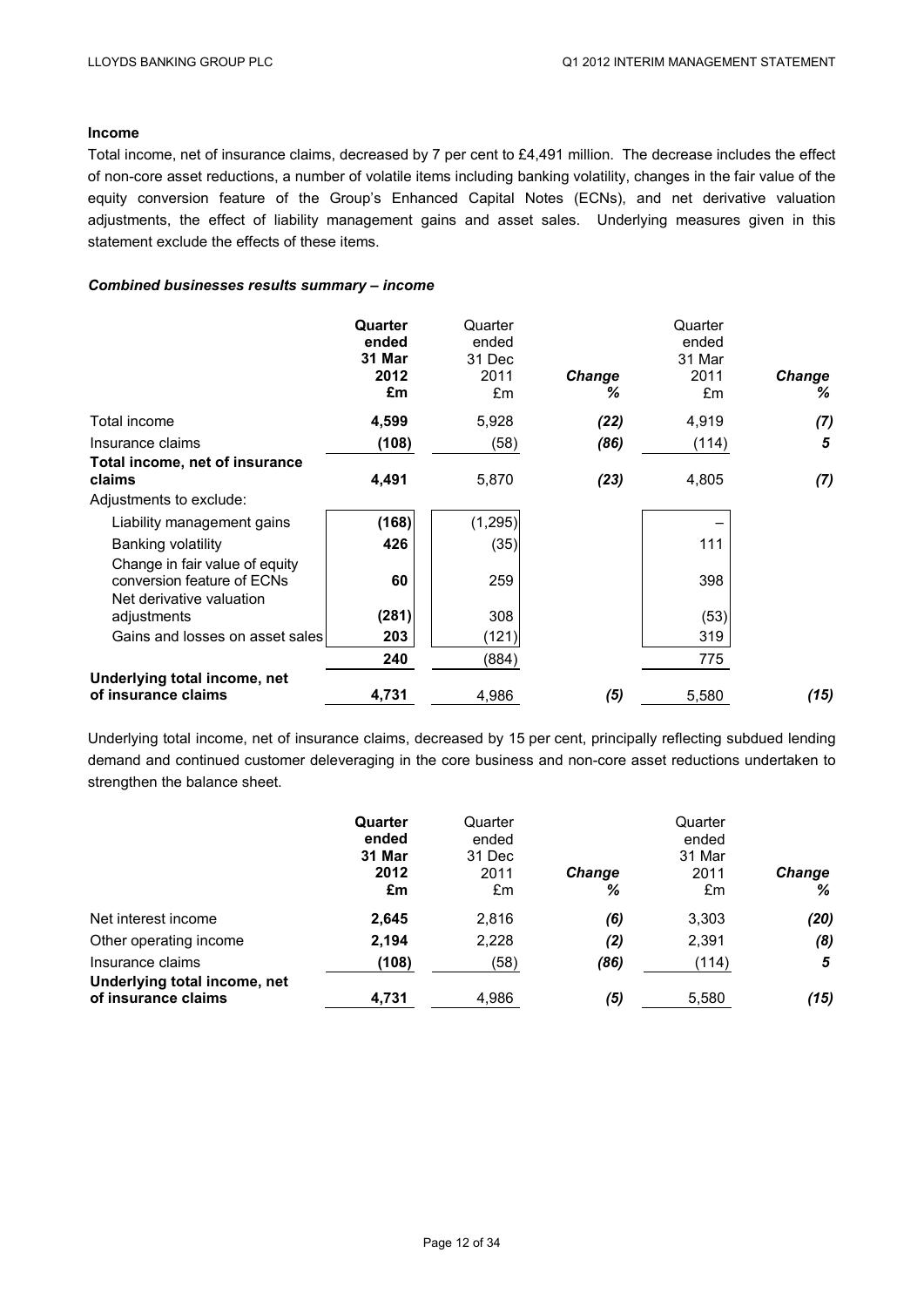#### *Net interest income*

|                                                         | Quarter<br>ended<br>31 Mar<br>2012<br>£m | Quarter<br>ended<br>31 Dec<br>2011<br>£m | <b>Change</b><br>% | Quarter<br>ended<br>31 Mar<br>2011<br>£m | <b>Change</b><br>℅ |
|---------------------------------------------------------|------------------------------------------|------------------------------------------|--------------------|------------------------------------------|--------------------|
| Net interest income                                     | 2,645                                    | 2.816                                    | (6)                | 3,303                                    | (20)               |
| Banking net interest margin<br>Average interest-earning | 1.95%                                    | 1.97%                                    |                    | 2.16%                                    |                    |
| banking assets                                          | £558.8bn                                 | £567.5bn                                 | (2)                | £603.5bn                                 | (7)                |

Group net interest income decreased by 20 per cent, to £2,645 million. This fall reflects the decrease of 7 per cent in average interest-earning banking assets, as a result of subdued lending demand and continued customer deleveraging in the core business and non-core asset reductions, and the reduction in net interest margin.

Banking net interest margin decreased 21 basis points to 1.95 per cent, principally reflecting higher wholesale funding costs, as expected.

| Quarter<br>ended | Quarter<br>ended |                   | Quarter<br>ended |               |
|------------------|------------------|-------------------|------------------|---------------|
| 31 Mar           | 31 Dec           |                   | 31 Mar           |               |
| 2012             | 2011             | <b>Change</b>     | 2011             | <b>Change</b> |
| £m               | £m               | %                 | £m               | %             |
| 2,194            | 2.228            | $\left( 2\right)$ | 2,391            | (8)           |
|                  |                  |                   |                  |               |

Other operating income decreased by 8 per cent to £2,194 million compared with the first quarter of 2011. Sales of non-lending products have been affected by the subdued market conditions. This together with the continued run-off of the PPI book has been partially offset by a stronger performance from Sales and Trading in Wholesale Markets.

# *Liability management gain*

*Other operating income*

A liability management gain of £168 million arose in the first quarter of 2012 on a transaction undertaken as part of the Group's management of capital, on the exchange of certain debt securities for other debt instruments.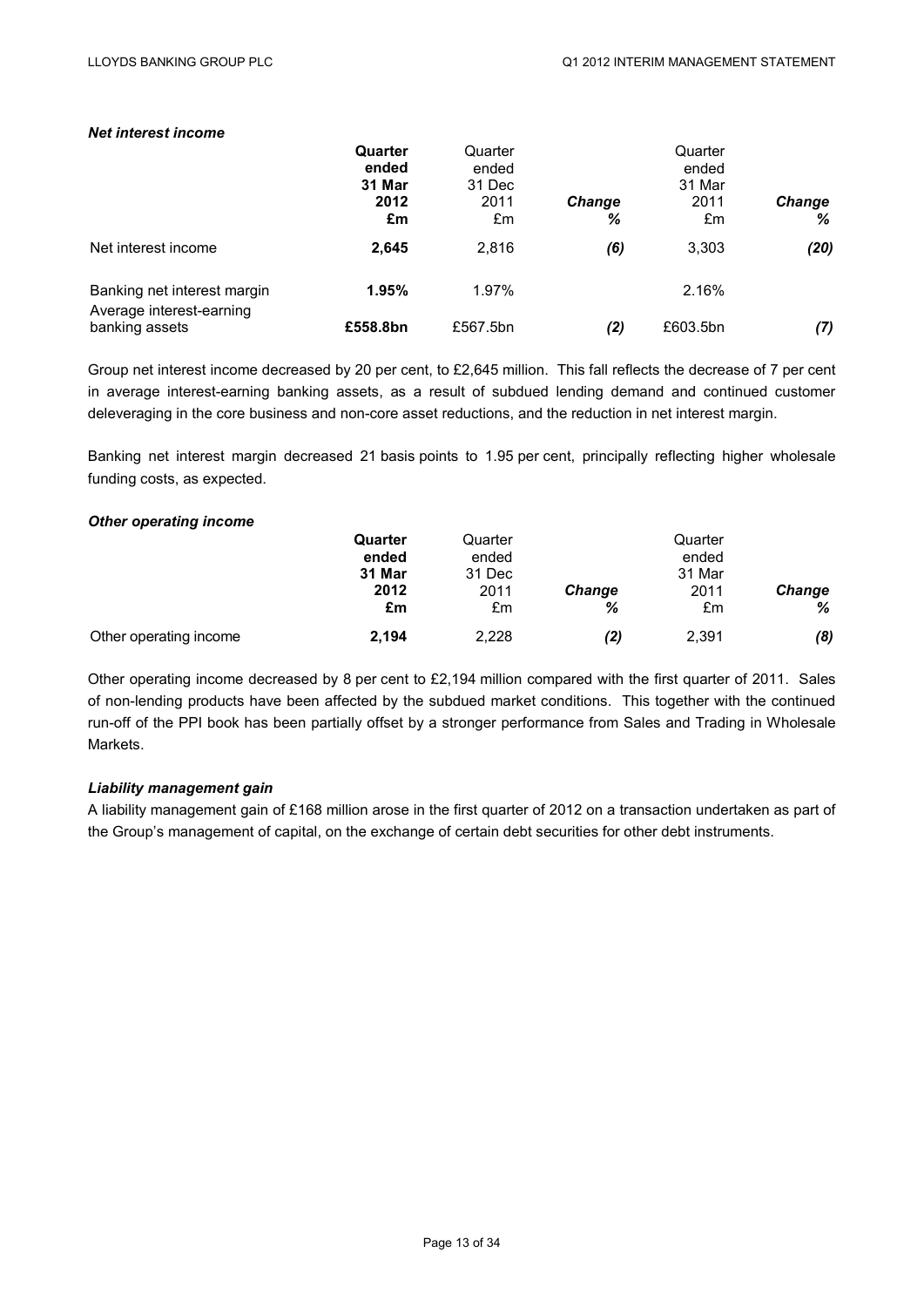#### **Core and non-core income performance**

#### *Core income*

|                                  | Quarter  | Quarter  |        | Quarter  |               |
|----------------------------------|----------|----------|--------|----------|---------------|
|                                  | ended    | ended    |        | ended    |               |
|                                  | 31 Mar   | 31 Dec   |        | 31 Mar   |               |
|                                  | 2012     | 2011     | Change | 2011     | <b>Change</b> |
|                                  | £m       | £m       | ℅      | £m       | %             |
| Total core income                | 4,620    | 5,475    | (16)   | 4,598    |               |
| Insurance claims                 | (108)    | (58)     | (86)   | (114)    | 5             |
| Total core income, net of        |          |          |        |          |               |
| insurance claims                 | 4,512    | 5,417    | (17)   | 4,484    | 1             |
| Adjustments to exclude:          |          |          |        |          |               |
| Liability management gains       | (168)    | (1, 295) |        |          |               |
| Banking volatility               | 426      | (35)     |        | 111      |               |
| Change in fair value of equity   |          |          |        |          |               |
| conversion feature of ECNs       | 60       | 259      |        | 398      |               |
| Net derivative valuation         |          |          |        |          |               |
| adjustments                      | (281)    | 308      |        | (53)     |               |
| Gains and losses on asset sales  | (196)    | (111)    |        | (59)     |               |
|                                  | (159)    | (874)    |        | 397      |               |
| Underlying total core income,    |          |          |        |          |               |
| net of insurance claims          | 4,353    | 4,543    | (4)    | 4,881    | (11)          |
| Core banking net interest margin | 2.32%    | 2.34%    |        | 2.47%    |               |
| Average interest-earning         |          |          |        |          |               |
| banking assets - core            | £429.7bn | £433.4bn | (1)    | £449.6bn | (4)           |

Core income was broadly flat while underlying core income fell by 11 per cent, principally reflecting subdued new lending demand, continued customer deleveraging, and a lower banking net interest margin. Core net interest margin fell 15 basis points, mainly reflecting higher wholesale funding costs, but was more resilient than at the Group level thanks to the benefits of asset repricing and improved funding mix.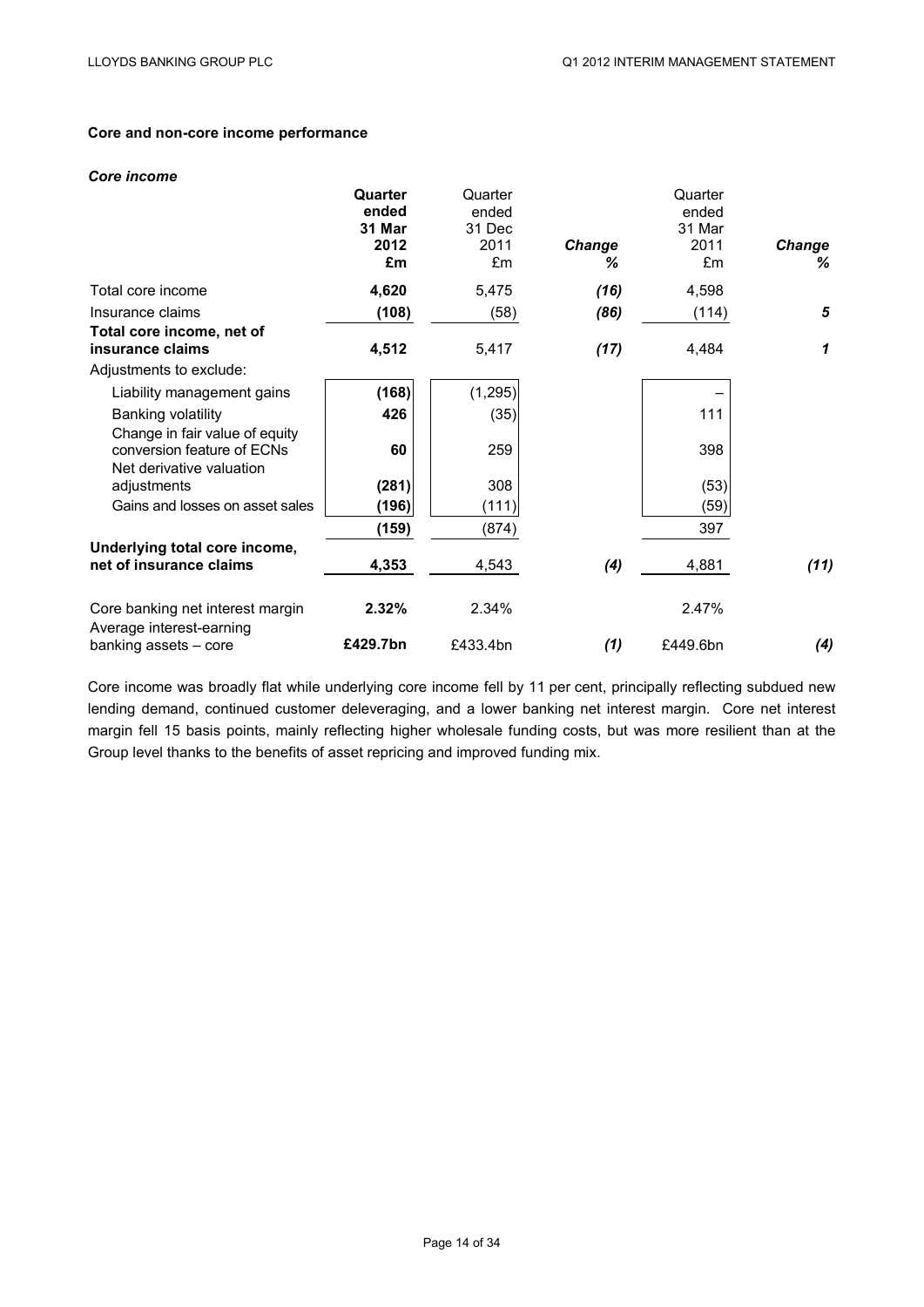#### *Non-core income*

| Quarter<br>ended<br>31 Mar<br>2012<br>£m | Quarter<br>ended<br>31 Dec<br>2011<br>£m | <b>Change</b><br>℅ | Quarter<br>ended<br>31 Mar<br>2011<br>£m | <b>Change</b><br>℅ |
|------------------------------------------|------------------------------------------|--------------------|------------------------------------------|--------------------|
| (21)                                     | 453                                      |                    | 321                                      |                    |
|                                          |                                          |                    |                                          |                    |
| (21)                                     | 453                                      |                    | 321                                      |                    |
|                                          |                                          |                    |                                          |                    |
|                                          |                                          |                    |                                          |                    |
|                                          |                                          |                    |                                          |                    |
|                                          |                                          |                    |                                          |                    |
|                                          |                                          |                    |                                          |                    |
| 399                                      |                                          |                    | 378                                      |                    |
| 399                                      | (10)                                     |                    | 378                                      |                    |
| 378                                      | 443                                      | (15)               | 699                                      | (46)               |
| 0.70%                                    | 0.75%                                    |                    | 1.24%                                    |                    |
| £129.1bn                                 | £134.1bn                                 | (4)                | £153.9bn                                 | (16)               |
|                                          |                                          | (10)               |                                          |                    |

The 46 per cent fall in underlying non-core income reflects the significant reductions achieved in the non-core portfolios and the decrease in net interest margin, primarily as a result of higher wholesale funding costs.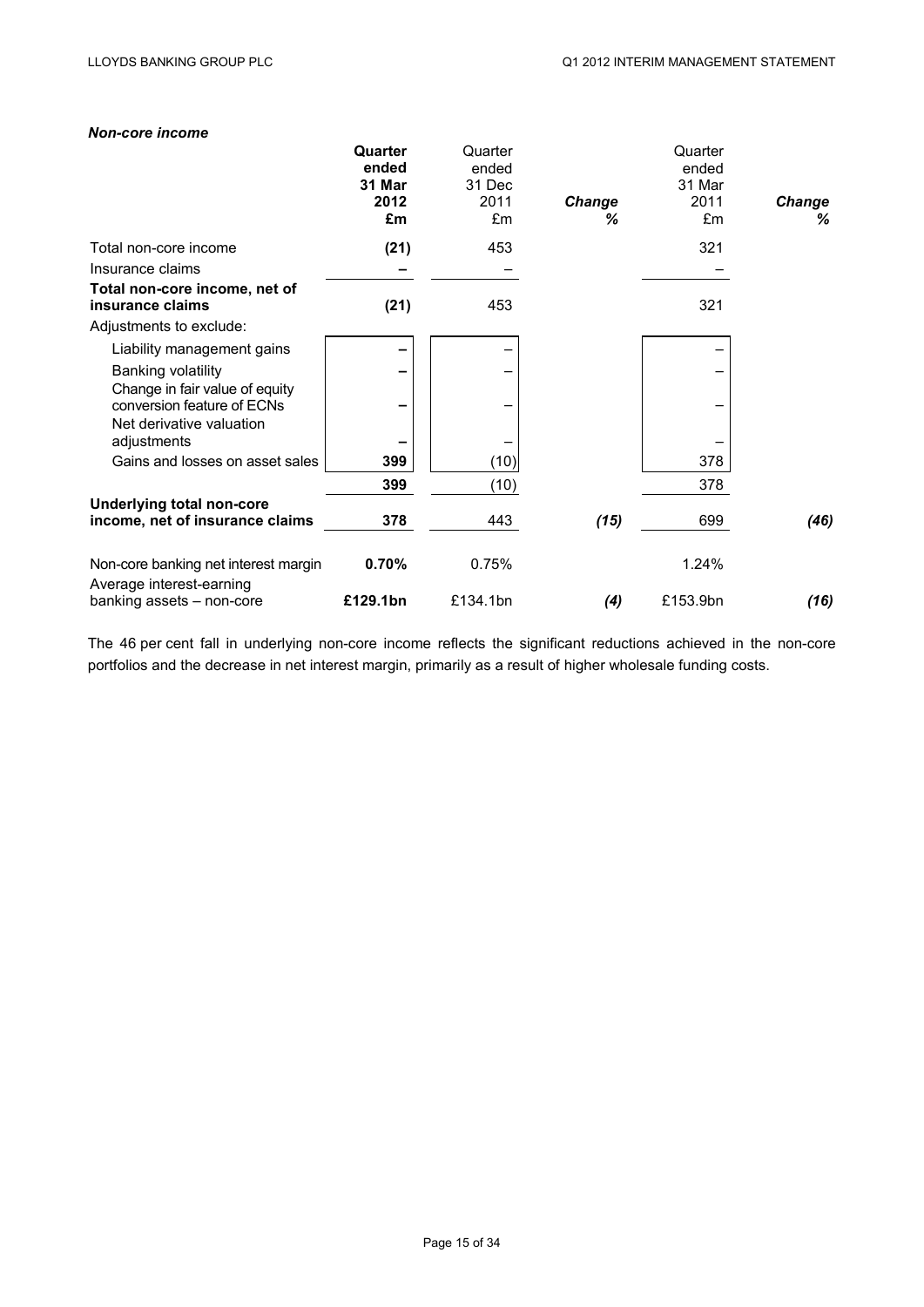## **Total costs**

Total costs decreased by 7 per cent compared to the first quarter of 2011, mainly as a result of the realisation of integration and simplification related savings. In accordance with accounting requirements no accrual has been made in the first quarter for the UK bank levy.

## *Combined businesses results summary – costs*

|                                        | Quarter<br>ended<br>31 Mar<br>2012<br>£m | Quarter<br>ended<br>31 Dec<br>2011<br>£m | <b>Change</b><br>% | Quarter<br>ended<br>31 Mar<br>2011<br>£m | <b>Change</b><br>% |
|----------------------------------------|------------------------------------------|------------------------------------------|--------------------|------------------------------------------|--------------------|
| Core                                   | (2, 343)                                 | (2, 456)                                 | 5                  | (2,519)                                  | 7                  |
| Non-core                               | (221)                                    | (256)                                    | 14                 | (232)                                    | $\sqrt{5}$         |
| <b>Total costs</b>                     | (2, 564)                                 | (2,712)                                  | 5                  | (2,751)                                  | $\overline{7}$     |
| Simplification savings annual run-rate | 352                                      | 242                                      |                    |                                          |                    |

Core total costs reduced by 7 per cent. This mainly reflected the realisation of further integration and simplification related savings, while in the non-core business the reduction was mainly a result of the elimination of certain support costs for the non-core portfolios.

As at 31 March 2012, we had realised annualised run-rate cost savings of £352 million from our programme to simplify the Group, an increase of £110 million since 31 December 2011. We remain on track to deliver our targets, which we increased by £200 million on the announcement of our 2011 Full Year results, of £1.7 billion of annual savings in 2014 and £1.9 billion of run-rate savings by the end of 2014.

On 1 March 2011, we announced that, in order to meet our obligations under EC state aid commitments and to ensure that we retain maximum flexibility, we would accelerate the start of the retail business disposal as required by the EC (Project Verde). Costs attributable to Project Verde in the first quarter of 2012 were £108 million and, as previously advised, are excluded from combined businesses results. Total costs incurred to date on Project Verde are £278 million.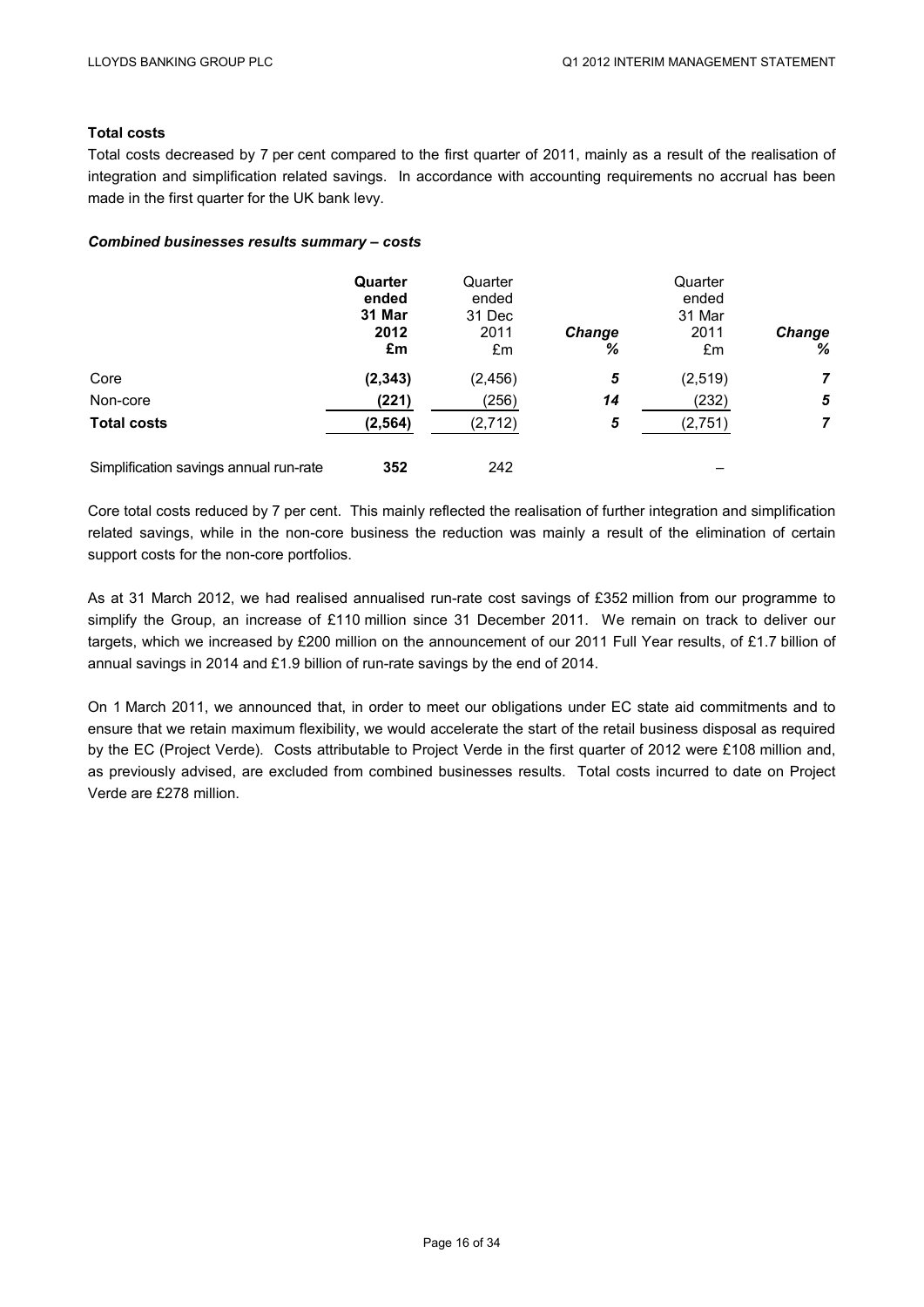## **Further reductions in the impairment charge**

The impairment charge of £1,657 million in the first quarter of 2012 was 31 per cent lower than in the fourth quarter of 2011, principally driven by a reduction in Wealth and International, which reflects lower impairment charges in the Group's Irish and Australasian businesses.

The impairment charge continues to benefit from the continued application of our prudent risk appetite and strong risk management controls resulting in improved portfolio and new business quality, from continued low interest rates, and broadly stable UK retail property prices, partly offset by subdued UK economic growth, rising unemployment and a weak commercial real estate market.

For the full year 2012, given the above, our guidance remains unchanged, and we continue to expect a similar percentage reduction in Group impairment in 2012 to that seen in 2011, against base case economic assumptions.

Impaired loans decreased by 5 per cent compared to December 2011 to £57 billion, representing 10 per cent of closing advances, mainly driven by a decrease in Wholesale. The Group's coverage ratio increased by 1.4 per cent to 47.4 per cent.

|                          | Quarter<br>ended<br>31 Mar<br>2012<br>£m | Quarter<br>ended<br>31 Dec<br>2011<br>£m | Change<br>℅ | Quarter<br>ended<br>31 Mar<br>2011<br>£m | Change<br>% |
|--------------------------|------------------------------------------|------------------------------------------|-------------|------------------------------------------|-------------|
| Retail                   |                                          |                                          |             |                                          |             |
| Secured                  | 75                                       | 47                                       | (60)        | 127                                      | 41          |
| Unsecured                | 295                                      | 328                                      | 10          | 459                                      | 36          |
|                          | 370                                      | 375                                      | 1           | 586                                      | 37          |
| Wholesale                | 526                                      | 613                                      | 14          | 454                                      | (16)        |
| Commercial               | 56                                       | 97                                       | 42          | 67                                       | 16          |
| Wealth and International |                                          |                                          |             |                                          |             |
| Ireland                  | 526                                      | 711                                      | 26          | 1,144                                    | 54          |
| Other $1$                | 179                                      | 610                                      | 71          | 357                                      | 50          |
|                          | 705                                      | 1,321                                    | 47          | 1,501                                    | 53          |
| Central items            |                                          | 3                                        |             |                                          |             |
| <b>Impairment charge</b> | 1,657                                    | 2,409                                    | 31          | 2,608                                    | 36          |
|                          |                                          |                                          |             |                                          |             |

#### *Combined businesses results summary – impairment charge*

 $1$  The Asset Finance business is now reported within Wealth and International (previously in Wholesale); comparative figures have been restated as appropriate.

Retail's impairment charge for the first quarter of 2012 decreased to £370 million, compared to £375 million in the fourth quarter of 2011 and £586 million in the first quarter of 2011. The secured impairment charge was £75 million in the first quarter of 2012, compared to £127 million in the same period in 2011 and £47 million in the fourth quarter of 2011. The increase in the first quarter of 2012 compared to the fourth quarter of 2011 was due to continued appropriate provisioning against existing credit risks which have longer emergence periods due to current low interest rates and a slight decline in house prices in the period. The unsecured impairment charge for the first quarter of 2012 was £295 million, compared to £328 million in the fourth quarter of 2011 and £459 million in the first quarter of 2011. This reflected continued improving business quality and portfolio trends resulting from the Group's conservative risk appetite with a focus on lending to existing customers. In line with the impairment charge, overall credit performance remained strong with fewer assets entering arrears than in both the same period in 2011 and the fourth quarter of 2011 across both the secured and unsecured portfolios. Secured impaired loans decreased to £6.4 billion from £6.5 billion at 31 December 2011 and from £6.7 billion at 31 March 2011.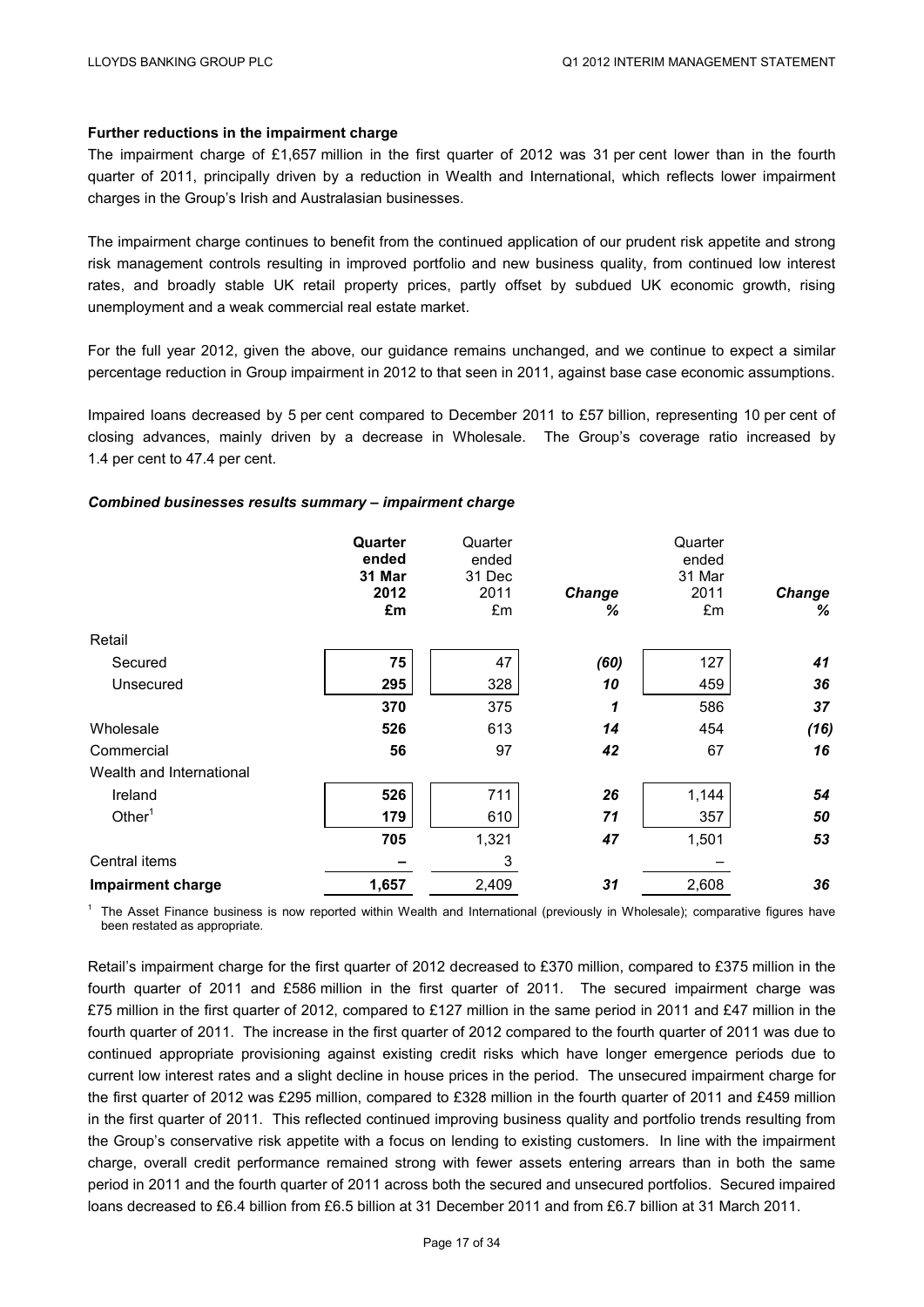**Impairment (annualised) as a % of** 

Unsecured impaired loans decreased to £2.3 billion from £2.4 billion at 31 December 2011 and from £2.9 billion at 31 March 2011.

The Wholesale impairment charge was £526 million in the first quarter of 2012, an increase on the first quarter of 2011, but a reduction against the fourth quarter of 2011. The increase in the impairment charge in the first quarter of 2012 compared to the first quarter of 2011 is primarily attributable to the timing of a few specific cases reflecting the lumpy nature of impairments in a wholesale portfolio, together with a continued weak commercial real estate market.

In Commercial, the impairment charge fell by £11 million to £56 million in the first quarter of 2012 compared to the same period in 2011 reflecting the continued benefits of the low interest rate environment and the continued application of our prudent credit risk appetite. The material reduction compared to the fourth quarter of 2011 reflects the seasonal benefit in the first quarter of stable cash flows for SME customers.

In Wealth and International, the impairment charge of £705 million in the first quarter of 2012 was significantly lower than in the first quarter of 2011 (£1,501 million) and the fourth quarter of 2011 (£1,321 million). This material reduction predominantly reflects lower impairment charges in the Group's Irish and Australasian businesses. The rate of increase in newly impaired loans in Ireland has reduced and a significant portion of the Australasian impaired portfolio was disposed of in 2011. In Ireland, 66.6 per cent of the total Irish portfolio is now classified as impaired and provisions as a percentage of impaired Irish loans were 65.4 per cent at the end of March 2012 (31 December 2011: 62.1 per cent). Impairment coverage has increased in Ireland, primarily reflecting further falls in the commercial real estate market, and further vulnerability exists. Impaired loans accounted for 84.7 per cent of the Irish wholesale portfolio, with a coverage ratio of 64.7 per cent. Impaired loans accounted for 21.3 per cent of the Irish residential mortgage portfolio, with a coverage ratio of 70.0 per cent.

|                         |                            | Impairment charge          |                            |                            | average advances           |                            |  |
|-------------------------|----------------------------|----------------------------|----------------------------|----------------------------|----------------------------|----------------------------|--|
|                         | Quarter<br>ended<br>31 Mar | Quarter<br>ended<br>31 Dec | Quarter<br>ended<br>31 Mar | Quarter<br>ended<br>31 Mar | Quarter<br>ended<br>31 Dec | Quarter<br>ended<br>31 Mar |  |
|                         | 2012<br>£m                 | 2011<br>£m                 | 2011<br>£m                 | 2012<br>%                  | 2011<br>%                  | 2011<br>%                  |  |
| Core                    | 412                        | 640                        | 729                        | 0.36                       | 0.56                       | 0.64                       |  |
| Non-core                | 1,245                      | 1,769                      | 1,879                      | 3.71                       | 5.01                       | 4.82                       |  |
| <b>Total impairment</b> | 1,657                      | 2,409                      | 2,608                      | 1.14                       | 1.63                       | 1.70                       |  |

#### *Core and non-core impairment performance*

The core impairment charge decreased by £228 million, or 36 per cent, compared to the charge in the fourth quarter of 2011 principally reflecting the reduction in core impairment in Wholesale. This is due to lower than expected impairments in the first quarter in our core corporate portfolios, which is unlikely to be repeated in the rest of the year.

The non-core impairment charge reduced by £524 million, or 30 per cent compared to the charge in the fourth quarter of 2011, principally as a result of a material reduction in the International non-core impairment charge, which reflects lower impairment charges in the Group's Irish and Australasian businesses. This is partly offset by an increase in Wholesale non-core which is primarily attributable to the timing of a few specific cases reflecting the lumpy nature of impairments in a wholesale portfolio, together with a continued weak commercial real estate market. Non-core loans and advances to customers generated 77 per cent of the Group's impaired loans reflecting their higher risk profile, with a coverage ratio of 50 per cent at 31 March 2012 (48 per cent at 31 December 2011).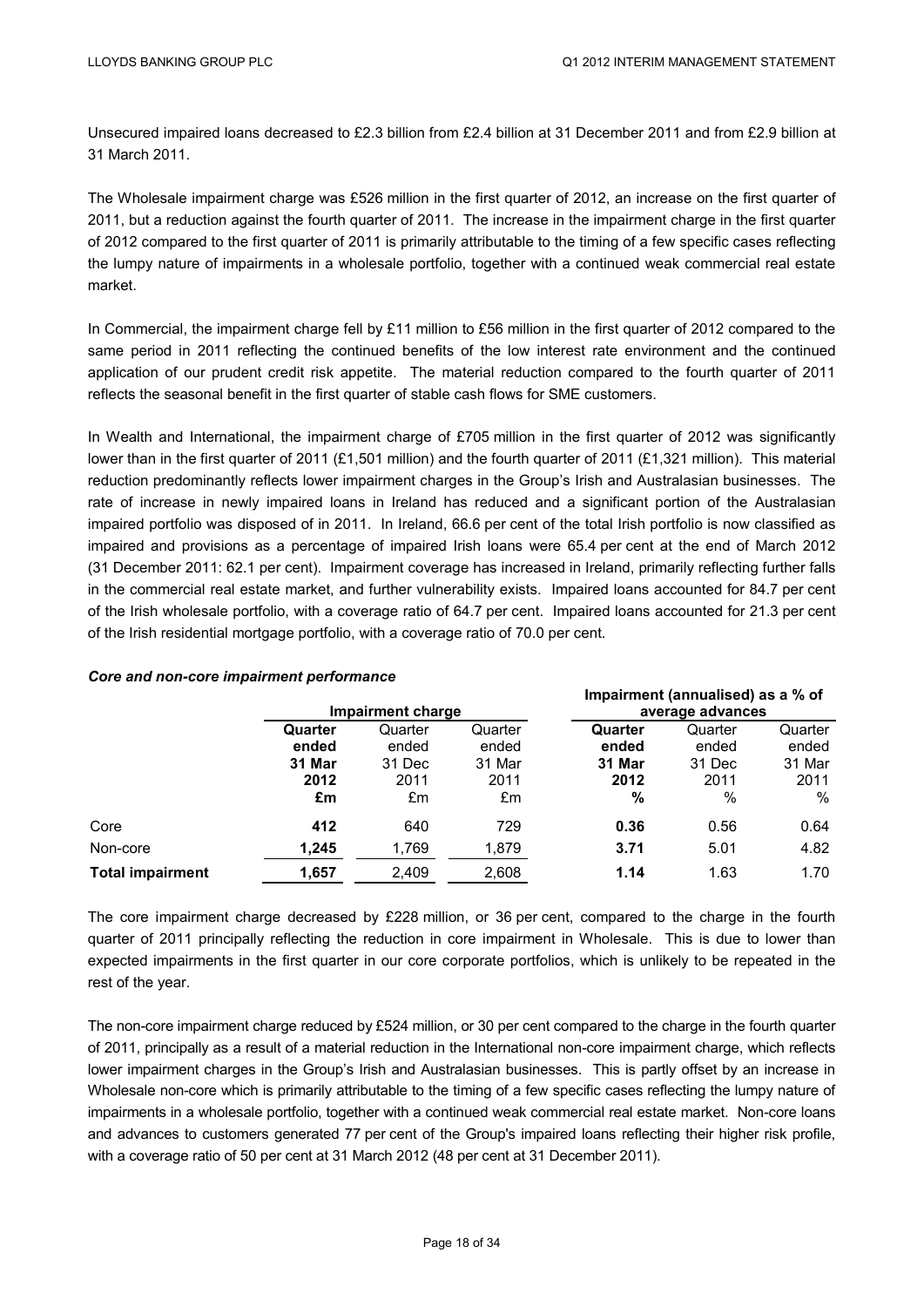## **Exposures to selected Eurozone countries**

The following section summarises the Group's direct exposure to certain European countries. The exposures are shown at their balance sheet carrying values and are based on the country of domicile of the counterparty, other than asset-backed securities which are based on the location of the underlying assets.

The Group manages its exposures to individual countries through authorised country limits which take into account economic, financial, political and social factors. In addition, the Group manages its direct risks to the selected countries by establishing and monitoring risk limits for individual banks, financial institutions and corporates. We take into account indirect risk, where we have determined that our counterparties have material direct exposures to the selected countries. The profiles of banks, financial institutions and corporates are monitored on a regular basis and exposures managed accordingly**.**

The Group has established a Eurozone Instability Steering Group in order to monitor developments within the Eurozone and complete appropriate due diligence on the Group's exposures.

The following tables summarise exposures to the selected Eurozone countries by type of counterparty:

| At 31 March 2012          | Greece<br>£m | Ireland<br>£m | <b>Italy</b><br>£m | Portugal<br>£m | Spain<br>£m | <b>Total</b><br>£m |
|---------------------------|--------------|---------------|--------------------|----------------|-------------|--------------------|
| Direct sovereign exposure |              |               | 13                 |                | 15          | 28                 |
| Central bank balances     |              |               |                    |                | 15          | 15                 |
| Banks and other financial |              |               |                    |                |             |                    |
| institutions              |              | 984           | 385                | 116            | 1,737       | 3,222              |
| Asset-backed securities   |              | 352           | 55                 | 253            | 350         | 1,010              |
| Other corporate           | 379          | 7,648         | 96                 | 254            | 2,711       | 11,088             |
| Retail                    |              | 5,875         |                    | 9              | 1,613       | 7,497              |
| Insurance assets          |              | 67            | 36                 |                | 24          | 127                |
|                           | 379          | 14,926        | 585                | 632            | 6,465       | 22,987             |
| At 31 December 2011       |              |               |                    |                |             |                    |
| Direct sovereign exposure |              |               | 16                 |                | 17          | 33                 |
| Central bank balances     |              |               |                    |                | 35          | 35                 |
| Banks and other financial |              |               |                    |                |             |                    |
| institutions              |              | 479           | 521                | 161            | 1,719       | 2,880              |
| Asset-backed securities   | 55           | 376           | 39                 | 341            | 375         | 1,186              |
| Other corporate           | 431          | 8,894         | 81                 | 298            | 2,935       | 12,639             |
| Retail                    |              | 6,027         |                    | 11             | 1,649       | 7,687              |
| Insurance assets          |              | 68            | 47                 |                | 39          | 154                |
|                           | 486          | 15,844        | 704                | 811            | 6,769       | 24,614             |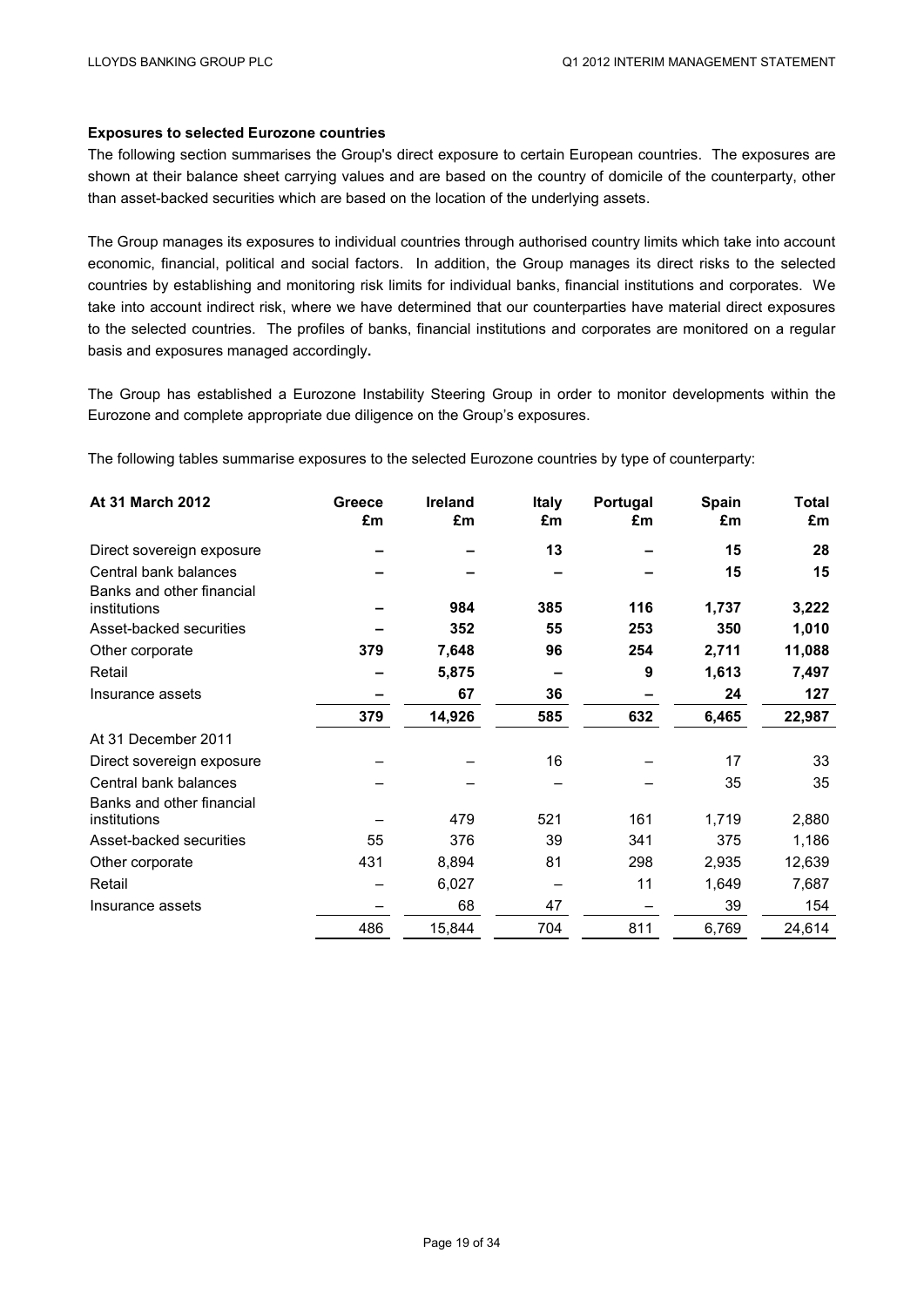## **Balance sheet**

#### *Improved capital ratios*

Our core tier 1 capital ratio increased to 11.0 per cent at the end of March 2012 (31 December 2011: 10.8 per cent), principally driven by a reduction in risk-weighted assets of £6.5 billion. The total capital ratio improved to 16.2 per cent (31 December 2011: 15.6 per cent).

|                           | As at<br>31 Mar<br>2012 | As at<br>31 Dec<br>2011 | <b>Change</b><br>℅ | As at<br>31 Mar<br>2011 | <b>Change</b><br>℅ |
|---------------------------|-------------------------|-------------------------|--------------------|-------------------------|--------------------|
| Risk-weighted assets      | £345.8bn                | £352.3bn                | (2)                | £390.9bn                | (12)               |
| Core tier 1 capital ratio | 11.0%                   | 10.8%                   |                    | 10.0%                   |                    |
| Tier 1 capital ratio      | 12.6%                   | 12.5%                   |                    | 11.4%                   |                    |
| Total capital ratio       | 16.2%                   | 15.6%                   |                    | 14.8%                   |                    |

Risk-weighted assets reduced by 2 per cent to £345.8 billion in the first quarter of 2012, driven by the reduction in our non-core asset portfolio, subdued demand for new lending, and continued improvements to the overall quality of our portfolios, partially offset by the application of revised regulatory rules relating to the Group's private equity (including venture capital) investments which are now risk-weighted rather than being deducted from total capital. The removal of this deduction from total capital contributes to the improvement in the total capital ratio.

## *Further progress on balance sheet reduction*

Total Group funded assets decreased to £566.3 billion from £587.7 billion at 31 December 2011, primarily driven by the reduction in our non-core asset portfolio, and continued customer deleveraging resulting from subdued demand in core lending markets.

|                               | As at<br>31 Mar<br>2012<br>£bn | As at<br>31 Dec<br>2011<br>£bn | <b>Change</b><br>% | As at<br>31 Mar<br>2011<br>£bn | <b>Change</b><br>% |
|-------------------------------|--------------------------------|--------------------------------|--------------------|--------------------------------|--------------------|
| Funded assets                 | 566.3                          | 587.7                          | (4)                | 632.9                          | (11)               |
| Non-core assets               | 128.3                          | 140.7                          | (9)                | 172.9                          | (26)               |
| Non-core risk-weighted assets | 103.6                          | 108.8                          | (5)                | 133.2                          | (22)               |

We are pleased with the progress made on our balance sheet reduction plans in the period, given challenging market conditions. In the first quarter of 2012, we achieved a substantial reduction in the non-core portfolio of £12.4 billion, resulting in the portfolio at 31 March 2012 amounting to £128.3 billion. This included reductions of £7 billion in treasury assets, £2 billion in UK commercial real estate and £2 billion in International assets.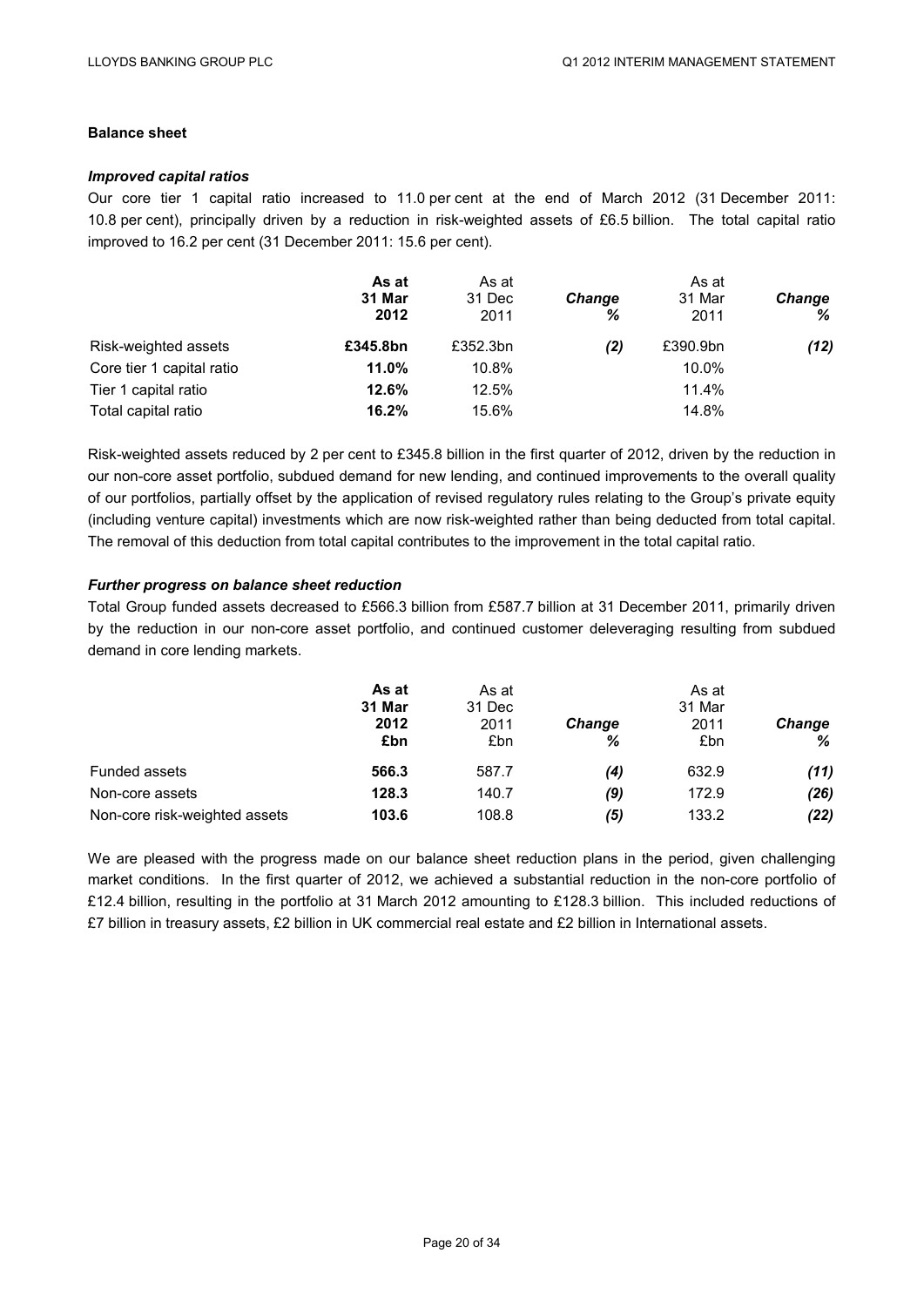# *Further strengthening our liquidity and funding position*

The Group further enhanced its funding and liquidity position in the first quarter. We saw continued growth in customer deposits (excluding repos), which increased by 2 per cent, reflecting good growth in both our Retail and Wealth and International divisions. Customer deposits (excluding repos) have grown by 6 per cent since 31 March 2011.

The Group has also made excellent progress in the quarter with respect to our term wholesale funding objectives with £13.9 billion of wholesale term issuance.

Adding this to the £1.7 billion of pre-funding in 2011, the £4.7 billion benefit from 2011 liability management exercises, and further term issuance of £4.4 billion in April, we have now completed our 2012 wholesale term issuance plan of between £20 billion and £25 billion across all public and private issuance programmes, with £24.7 billion of issuance in total.

|                                                  | As at<br>31 Mar<br>2012 | As at<br>31 Dec<br>2011 | <b>Change</b><br>% | As at<br>31 Mar<br>2011 | <b>Change</b><br>% |
|--------------------------------------------------|-------------------------|-------------------------|--------------------|-------------------------|--------------------|
| Customer deposits <sup>1</sup>                   | £412.0bn                | £405.9bn                | 2                  | £389.3bn                | 6                  |
| Wholesale funding                                | £231.3bn                | £251.2bn                | (8)                | £303.1bn                | (24)               |
| Wholesale funding < 1 year maturity              | £91.4bn                 | £113.3bn                | (19)               | £154.6bn                | (41)               |
| Loan to deposit ratio $2$                        | 130%                    | 135%                    |                    | 148%                    |                    |
| Core business loan to deposit ratio <sup>2</sup> | 105%                    | 109%                    |                    | 116%                    |                    |
| Government facilities                            | £12.9bn                 | £23.5bn                 | (45)               | £44.4 $bn$              | (71)               |
| Wholesale funding > 1 year maturity              | 60%                     | 55%                     |                    | 49%                     |                    |
| Primary liquid assets                            | £106.4bn                | £94.8bn                 | 12                 | £98.8bn                 | 8                  |

<sup>1</sup> Excluding repos of £6.1 billion (31 December 2011: £8.0 billion).

<sup>2</sup> Excluding repos and reverse repos.

Wholesale funding was reduced by 8 per cent in the quarter to £231.3 billion. The combination of customer deposit growth, the successful Q1 term issuance programme and the reduction in funded assets has allowed us to aggressively reduce the Group's short-term money-market funding and further improve the maturity profile of wholesale funding. At 31 March 2012, 60 per cent of wholesale funding had a maturity date greater than one year, compared to 55 per cent at 31 December 2011.

By the end of the first quarter, our loan to deposit ratio, excluding repos and reverse repos, had improved to 130 per cent. Our core loan to deposit ratio also improved to 105 per cent from 109 per cent at the end of 2011. We are now targeting a long-term Group loan to deposit ratio of 120 per cent and assuming a continuation of current market conditions we expect to achieve this target in the next twelve months.

The Group also made further progress in reducing liquidity support from the UK government, which is now solely comprised of historic issuance under the legacy Credit Guarantee Scheme, achieving a reduction of £10.6 billion in the first quarter and leaving only £12.9 billion outstanding at the end of March. We expect to repay the remaining debt in line with contractual maturity dates, £8.0 billion in the second quarter of 2012, and £4.9 billion in the second half of 2012.

During the first quarter, the Group drew £11.2 billion under the European Central Bank's Long-Term Refinancing Operation facility for an initial term of three years, to part fund a pool of non-core euro denominated assets.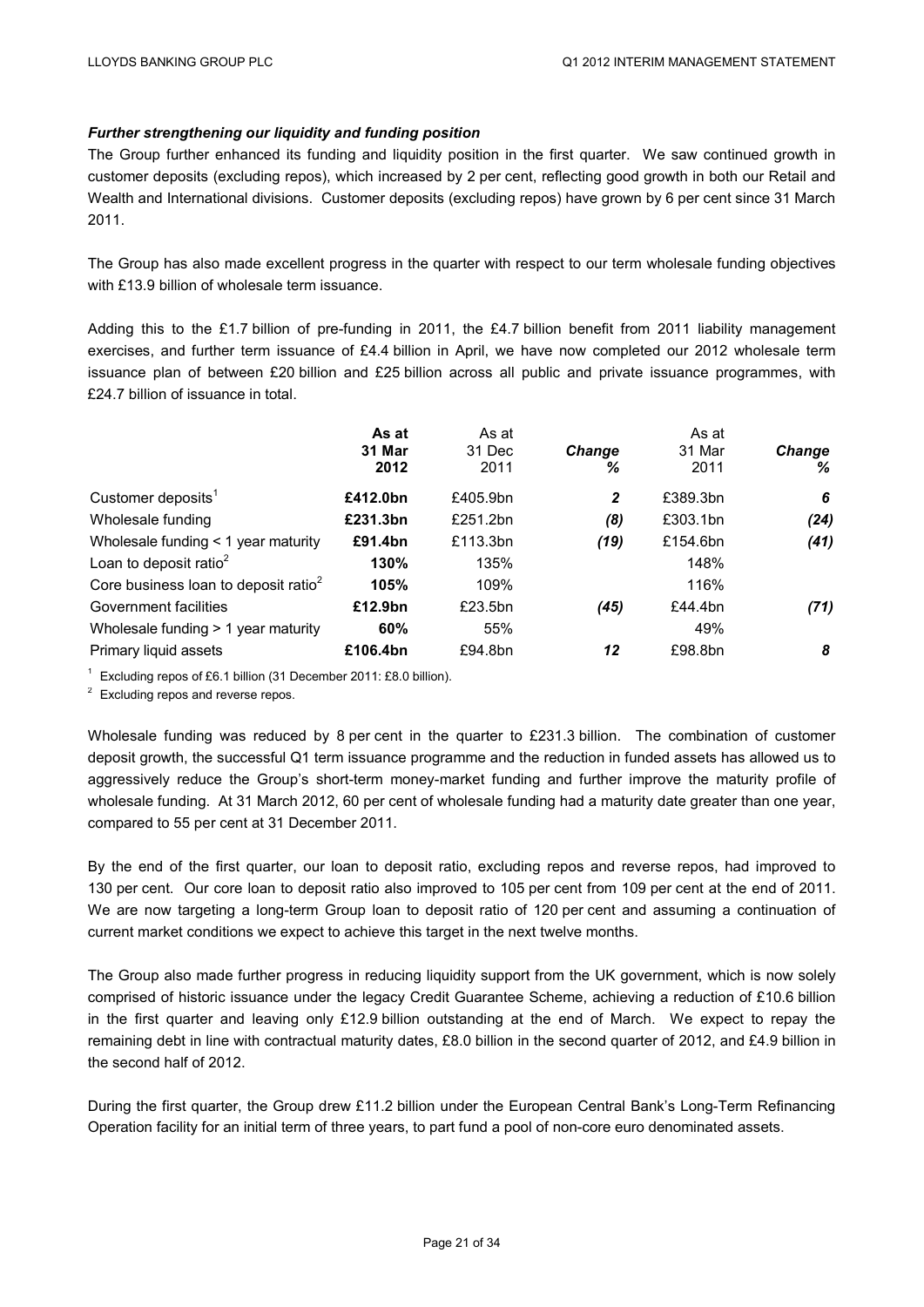The Group also continues to maintain a strong liquidity position, considerably in excess of current regulatory requirements (the ILG regulatory minimum). Our primary liquidity portfolio at the quarter end was £106.4 billion, an increase of £11.6 billion since 31 December 2011. This represents approximately 187 per cent of our money market funding positions at end March 2012 and is approximately 116 per cent of all wholesale funding with a maturity of less than a year, thus providing a substantial buffer in the event of continued market dislocation.

In addition to primary liquidity holdings, the Group has significant secondary liquidity holdings of more than £100 billion providing access to open market operations at a number of central banks which the Group routinely makes use of as part of its liquidity management practices. Future use of such facilities will be based on prudent liquidity management and economic considerations, having regard for external market conditions.

From 31 January 2010 the Group was prohibited under the terms of an agreement with the European Commission from paying discretionary coupons and dividends on hybrid capital securities issued by the Company and certain of its subsidiaries. This prohibition ended on 31 January 2012. The Group has now recommenced payment of coupons and dividends on certain of these hybrid capital securities. Future coupons and dividends on hybrid capital securities will be paid subject to, and in accordance with, the terms of those securities.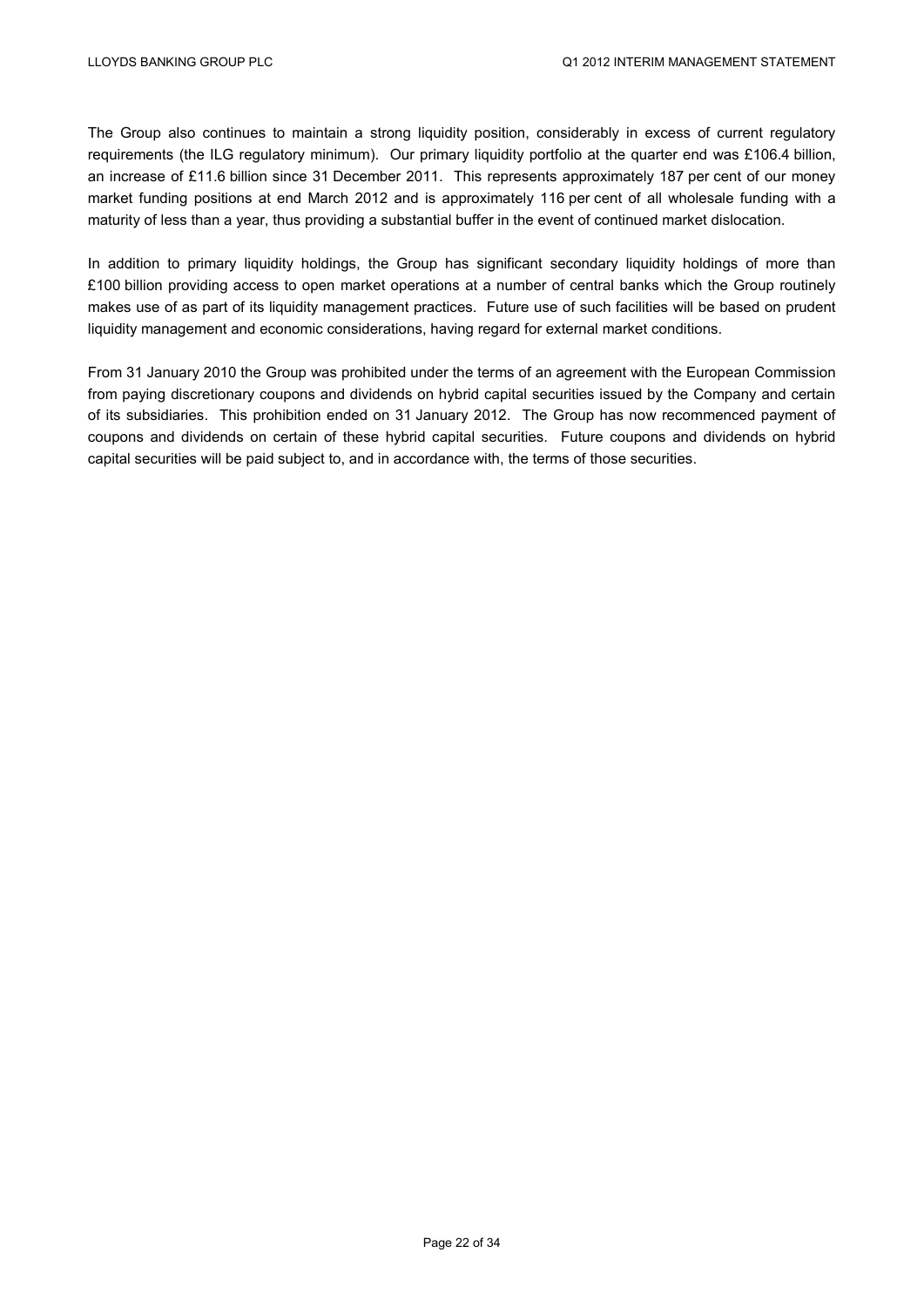#### **Other financial information**

#### *Payment protection insurance*

Recently there has been an increase in the volume of complaints being received, although other assumptions to date are in line with expectations. The Group has decided to take an additional provision in the first quarter of 2012 of £375 million to cover the anticipated redress in relation to these increased volumes. The Group provided £3,200 million in 2011 in respect of PPI contact and redress; this increases the total estimated cost to £3,575 million. The Group continues to monitor the position closely and will re-evaluate the assumptions underlying its analysis as more information becomes available. There is inherent uncertainty in making assumptions and the ultimate financial impact may differ from the amount provided.

#### *Simplification costs*

The Simplification programme has continued to build on the strong start made in 2011 and is on track to deliver its increased target of £1.7 billion of savings in 2014 and £1.9 billion of run-rate savings by the end of 2014.

Annual run-rate savings totalling £352 million have been achieved as at 31 March 2012. A further 3,290 FTE role reductions have been announced in the quarter taking the total to 5,388 since the start of the programme. This good progress is across a wide range of initiatives – from the further reduction in management layers and increased spans of control, through to outsourcing of our Group Property Facilities and Asset Management services and announcement of plans for significant consolidation of our Back Office Operations sites.

Momentum across the programme continues to grow, now moving out of the mobilisation and planning phase with short-term deliverables being implemented. The longer-term IT based re-engineering programmes due to deliver from late 2012 onwards are now commencing detailed design and build. A number of early starters – including Account Switchers for new customers, which is part of our End-to-End Processes initiative – are approaching live rollout.

Simplification costs of £161 million were incurred in the first quarter of 2012. These costs relate to severance, IT and business costs of implementation.

#### *Volatility arising in insurance businesses*

A large proportion of the funds held by the Group's insurance businesses are invested in assets which are expected to be held on a long-term basis and which are inherently subject to short-term investment market fluctuations. Whilst it is expected that these investments will provide enhanced returns compared with less volatile assets over the longer term, the short-term effect of investment market volatility can be significant. The positive insurance and policyholder interests volatility of £167 million in the first quarter of 2012 primarily reflects higher equity returns compared to long-term expectations.

#### *Past service pensions credit*

Following a review of policy in respect of discretionary pension increases in relation to the Group's defined benefit pension schemes, increases in certain schemes are now linked to the Consumer Price Index rather that the Retail Price Index. The impact of this change is a reduction in the Group's defined benefit obligation of £258 million, recognised in the Group's income statement in the first quarter of 2012.

#### *Taxation*

The tax charge for the first quarter of 2012 was £278 million. This represents a higher effective tax rate than the UK statutory rate primarily due to a policyholder tax charge, and the effect of the UK corporation tax rate reduction to 24 per cent on the net deferred tax asset.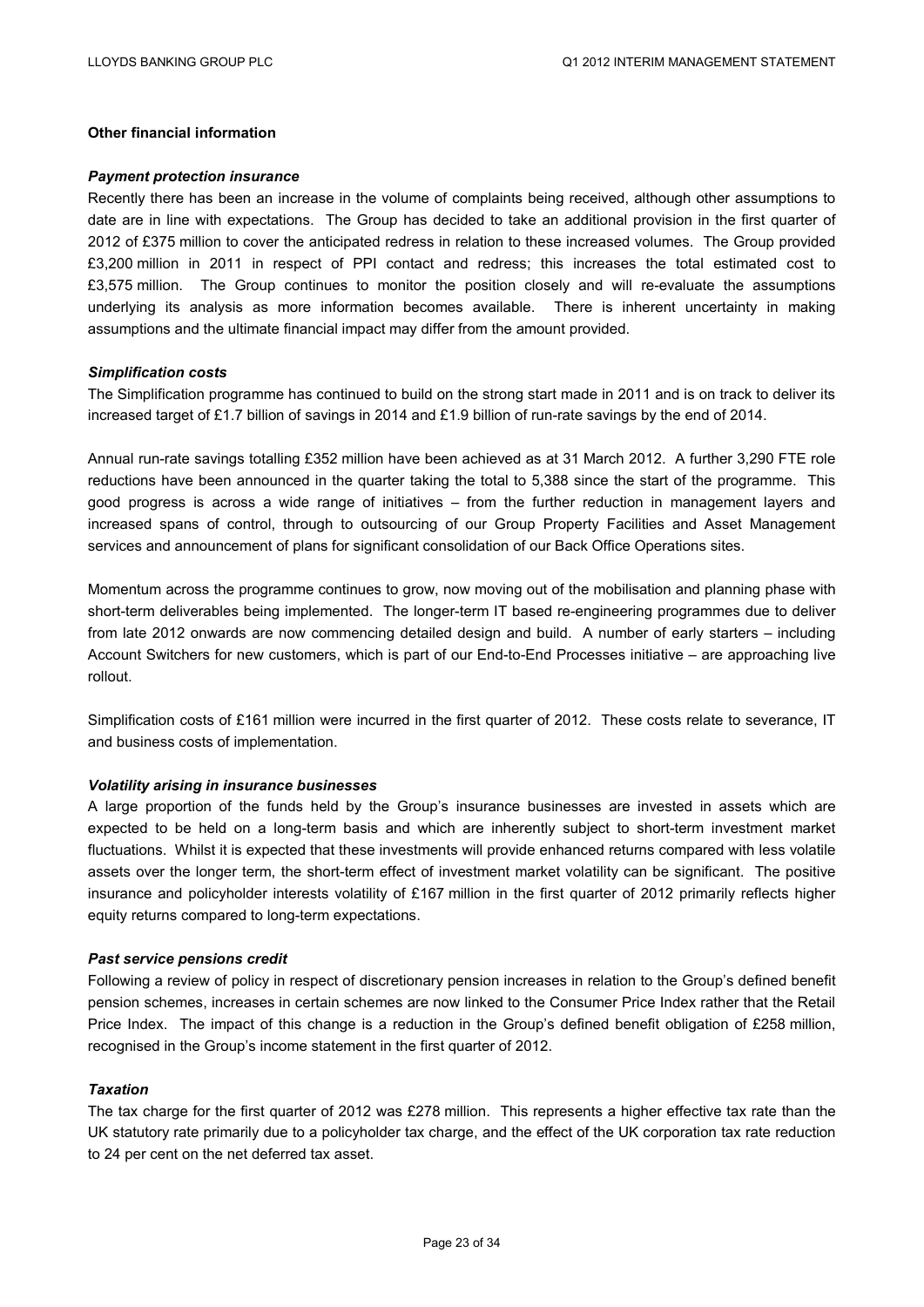# **Additional information**

# **Independent Commission on Banking (ICB)**

The ICB published its final report on 12 September 2011 and HM Treasury responded to the report at the end of last year.

We are continuing to engage constructively and actively with HM Treasury with regard to all areas of the ICB proposals.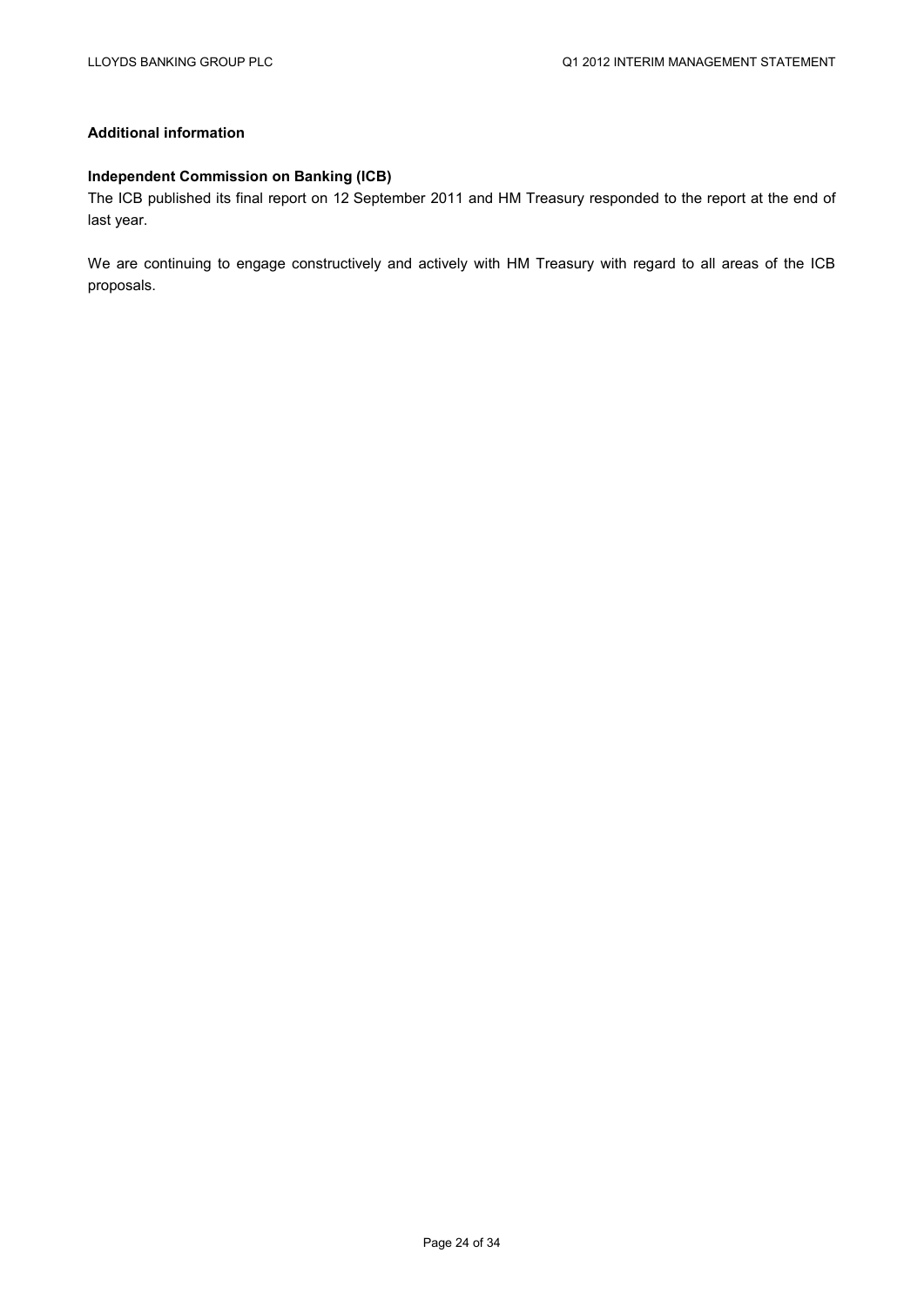# **STATUTORY CONSOLIDATED INCOME STATEMENT (UNAUDITED)**

|                                                   | Quarter           | Quarter           | Quarter           |
|---------------------------------------------------|-------------------|-------------------|-------------------|
|                                                   | ended             | ended             | ended             |
|                                                   | 31 Mar            | 31 Dec            | 31 Mar            |
|                                                   | 2012<br>£ million | 2011<br>£ million | 2011<br>£ million |
| Interest and similar income                       | 6,075             | 6,008             | 6,648             |
| Interest and similar expense                      | (4, 173)          | (3, 243)          | (3,756)           |
| <b>Net interest income</b>                        | 1,902             | 2,765             | 2,892             |
| Fee and commission income                         | 1,192             | 1,186             | 1,228             |
| Fee and commission expense                        | (405)             | (275)             | (326)             |
| Net fee and commission income                     | 787               | 911               | 902               |
| Net trading income                                | 6,077             | 5,364             | 1,115             |
| Insurance premium income                          | 2,100             | 1,983             | 2,048             |
| Other operating income                            | 1,008             | 1,065             | 842               |
| <b>Other income</b>                               | 9,972             | 9,323             | 4,907             |
| <b>Total income</b>                               | 11,874            | 12,088            | 7,799             |
| Insurance claims                                  | (6,998)           | (6, 427)          | (2,611)           |
| Total income, net of insurance claims             | 4,876             | 5,661             | 5,188             |
| Payment protection insurance provision            | (375)             |                   | (3,200)           |
| Other operating expenses                          | (2,761)           | (3, 278)          | (3, 285)          |
| <b>Total operating expenses</b>                   | (3, 136)          | (3,278)           | (6, 485)          |
| <b>Trading surplus</b>                            | 1,740             | 2,383             | (1,297)           |
| Impairment                                        | (1, 455)          | (2,077)           | (2, 183)          |
| Share of results of joint ventures and associates | 3                 | 10                | 10                |
| Profit (loss) before tax                          | 288               | 316               | (3,470)           |
| Taxation                                          | (278)             | (251)             | 1,041             |
| Profit (loss) for the period                      | 10                | 65                | (2, 429)          |
| Profit attributable to non-controlling interests  | 8                 | 28                | 10                |
| Profit (loss) attributable to equity shareholders | $\mathbf 2$       | 37                | (2, 439)          |
| Profit (loss) for the period                      | 10                | 65                | (2, 429)          |
|                                                   |                   |                   |                   |
| Basic earnings per share                          | 0.0 <sub>p</sub>  | 0.0 <sub>p</sub>  | (3.6)p            |
| Diluted earnings per share                        | 0.0 <sub>p</sub>  | 0.0 <sub>p</sub>  | (3.6)p            |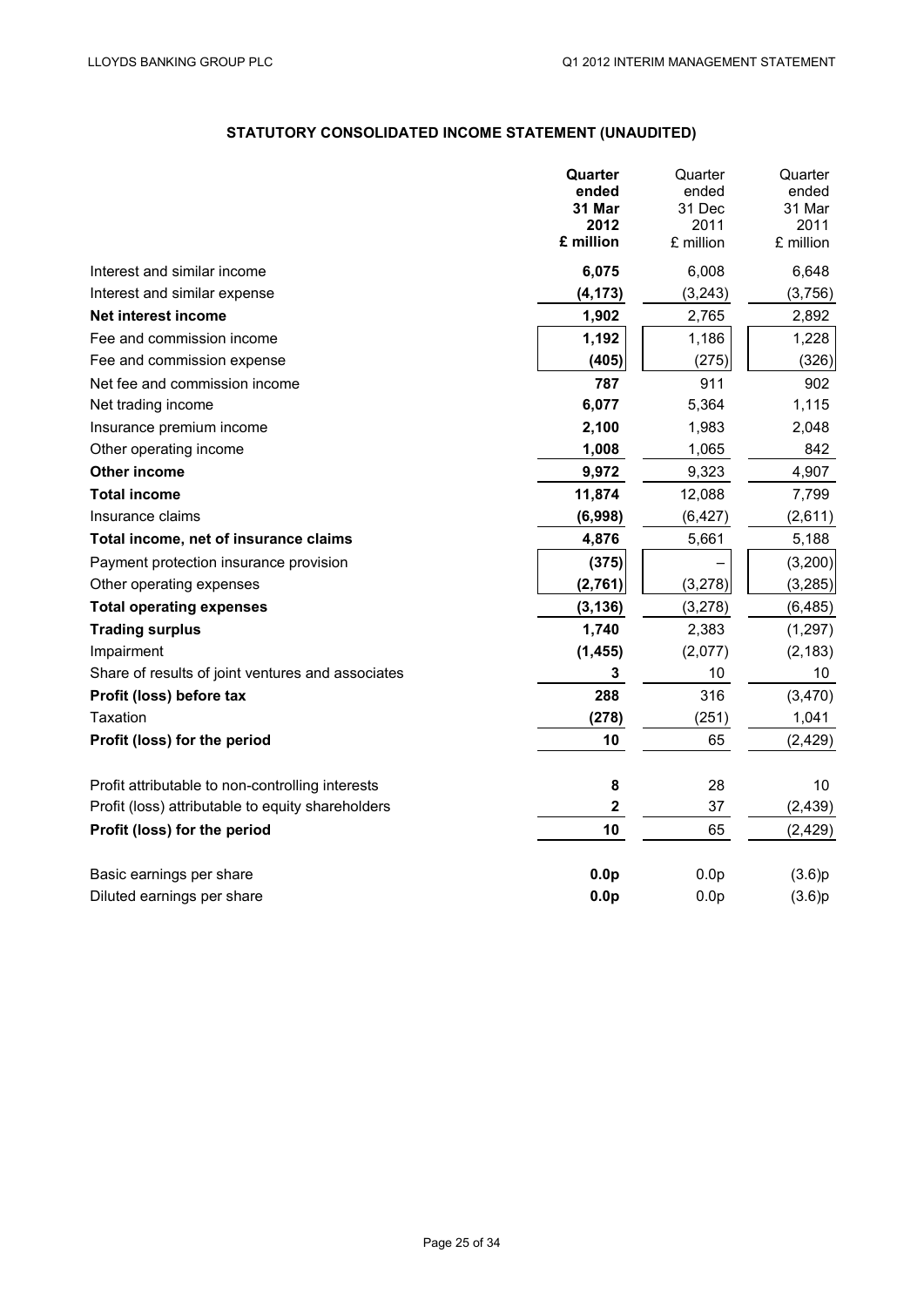# **SUMMARY CONSOLIDATED BALANCE SHEET (UNAUDITED)**

|                                                                              | As at             | As at             |
|------------------------------------------------------------------------------|-------------------|-------------------|
|                                                                              | 31 Mar            | 31 Dec            |
|                                                                              | 2012<br>£ million | 2011<br>£ million |
|                                                                              |                   |                   |
| <b>Assets</b>                                                                |                   |                   |
| Cash and balances at central banks                                           | 78,043            | 60,722            |
| Trading and other financial assets at fair value through profit or loss      | 153,631           | 139,510           |
| Derivative financial instruments                                             | 53,182            | 66,013            |
| Loans and receivables:                                                       |                   |                   |
| Loans and advances to customers                                              | 538,323           | 565,638           |
| Loans and advances to banks                                                  | 32,881            | 32,606            |
| Debt securities                                                              | 7,974             | 12,470            |
|                                                                              | 579,178           | 610,714           |
| Available-for-sale financial assets                                          | 36,375            | 37,406            |
| Held-to-maturity investments                                                 | 9,803             | 8,098             |
| Other assets                                                                 | 56,558            | 48,083            |
| <b>Total assets</b>                                                          | 966,770           | 970,546           |
|                                                                              |                   |                   |
| Liabilities                                                                  |                   |                   |
| Deposits from banks                                                          | 45,858            | 39,810            |
| Customer deposits                                                            | 418,133           | 413,906           |
| Trading and other financial liabilities at fair value through profit or loss | 29,184            | 24,955            |
| Derivative financial instruments                                             | 47,210            | 58,212            |
| Debt securities in issue                                                     | 167,915           | 185,059           |
| Liabilities arising from insurance and investment contracts                  | 133,410           | 128,927           |
| Subordinated liabilities                                                     | 34,351            | 35,089            |
| <b>Other liabilities</b>                                                     | 43,920            | 37,994            |
| <b>Total liabilities</b>                                                     | 919,981           | 923,952           |
|                                                                              |                   |                   |
| <b>Total equity</b>                                                          | 46,789            | 46,594            |
|                                                                              |                   |                   |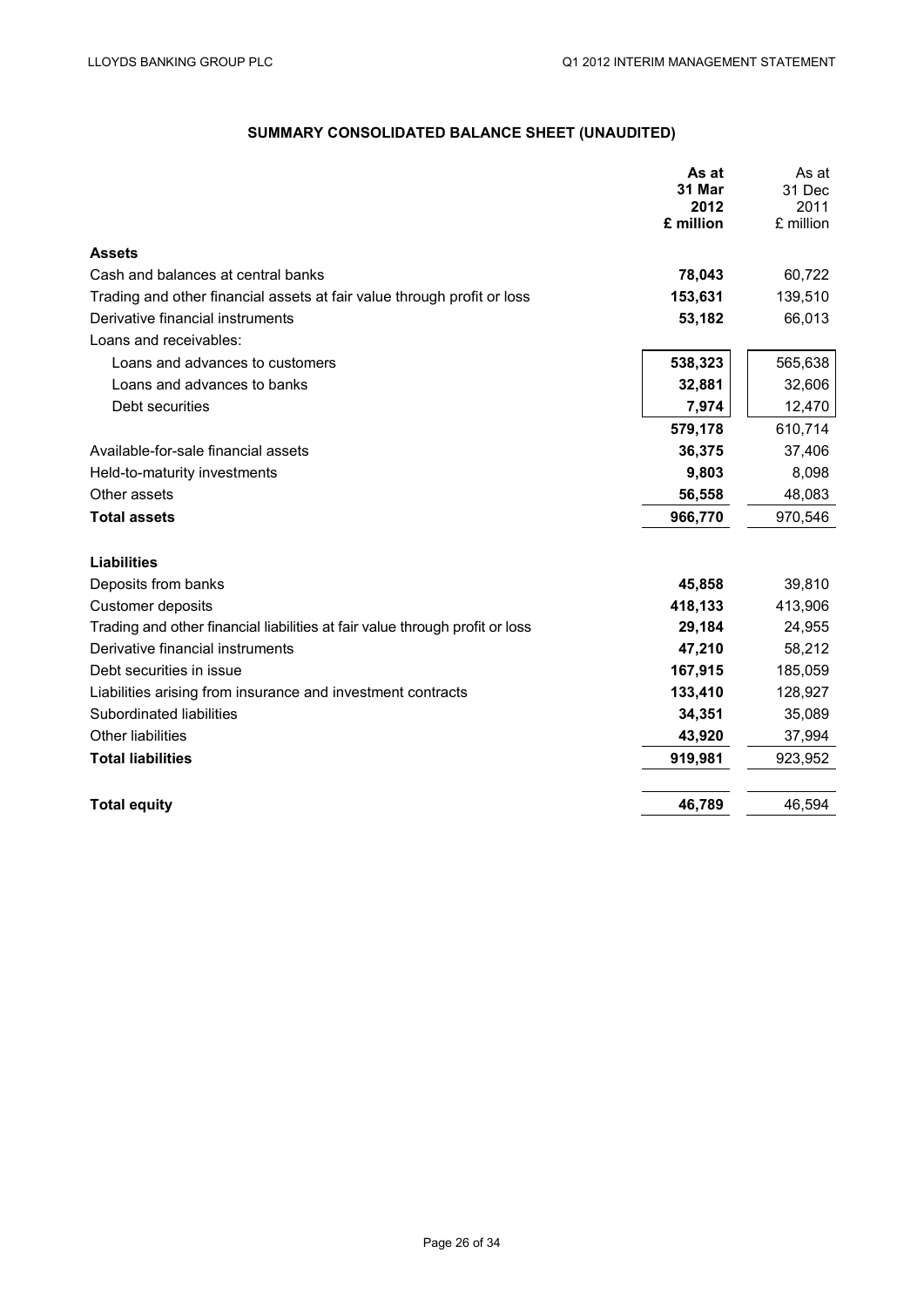## **INCOME STATEMENT – BUSINESS METRICS**

|                                                                                        | Quarter<br>ended<br>31 Mar | Quarter<br>ended<br>31 Dec |             | Quarter<br>ended<br>31 Mar |                    |
|----------------------------------------------------------------------------------------|----------------------------|----------------------------|-------------|----------------------------|--------------------|
| <b>Results</b>                                                                         | 2012<br>£m                 | 2011<br>£m                 | Change<br>℅ | 2011<br>£m                 | <b>Change</b><br>℅ |
| <b>Statutory</b>                                                                       |                            |                            |             |                            |                    |
| Total income, net of insurance claims                                                  | 4,876                      | 5,661                      | (14)        | 5,188                      | (6)                |
| Total operating expenses                                                               | (3, 136)                   | (3,278)                    | 4           | (6, 485)                   | 52                 |
| Trading surplus                                                                        | 1,740                      | 2,383                      | (27)        | (1, 297)                   |                    |
| Impairment                                                                             | (1, 455)                   | (2,077)                    | 30          | (2, 183)                   | 33                 |
| Profit (loss) before tax                                                               | 288                        | 316                        | (9)         | (3,470)                    |                    |
| Profit (loss) attributable to equity<br>shareholders                                   | $\mathbf 2$                | 37                         |             | (2, 439)                   |                    |
| Earnings (loss) per share                                                              | 0.0 <sub>p</sub>           | 0.0 <sub>p</sub>           |             | (3.6)p                     |                    |
| <b>Combined businesses basis</b>                                                       |                            |                            |             |                            |                    |
| Total income, net of insurance claims<br>Underlying <sup>1</sup> total income, net of  | 4,491                      | 5,870                      | (23)        | 4,805                      | (7)                |
| insurance claims                                                                       | 4,731                      | 4,986                      | (5)         | 5,580                      | (15)               |
| <b>Total costs</b>                                                                     | (2, 564)                   | (2,712)                    | 5           | (2,751)                    | 7                  |
| Trading surplus                                                                        | 1,927                      | 3,158                      | (39)        | 2,054                      | (6)                |
| Impairment                                                                             | (1,657)                    | (2,409)                    | 31          | (2,608)                    | 36                 |
| Profit before tax                                                                      | 628                        | 937                        | (33)        | 284                        |                    |
| Underlying <sup>1</sup> profit (loss) before tax                                       | 543                        | (34)                       |             | 661                        | (18)               |
| Banking net interest margin                                                            | 1.95%                      | 1.97%                      |             | 2.16%                      |                    |
| Average interest-earning                                                               |                            |                            |             |                            |                    |
| banking assets                                                                         | £558.8bn                   | £567.5bn                   | (2)         | £603.5bn                   | (7)                |
| Cost:income ratio <sup>2</sup>                                                         | 57.1%                      | 46.2%                      |             | 57.3%                      |                    |
| Underlying <sup>1</sup> cost:income ratio <sup>2</sup>                                 | 54.2%                      | 54.4%                      |             | 49.3%                      |                    |
| Impairment as a % of average<br>advances <sup>3</sup>                                  | 1.14%                      | 1.63%                      |             | 1.70%                      |                    |
| Return on risk-weighted assets <sup>4</sup>                                            | 0.59%                      | (0.14)%                    |             | 0.23%                      |                    |
| Combined businesses basis - core                                                       |                            |                            |             |                            |                    |
| Total income, net of insurance claims<br>Underlying <sup>1</sup> total income, net of  | 4,512                      | 5,417                      | (17)        | 4,484                      | 1                  |
| insurance claims                                                                       | 4,353                      | 4,543                      | (4)         | 4,881                      | (11)               |
| Total costs                                                                            | (2, 343)                   | (2, 456)                   | 5           | (2, 519)                   | 7                  |
| <b>Trading surplus</b>                                                                 | 2,169                      | 2,961                      | (27)        | 1,965                      | 10                 |
| Impairment                                                                             | (412)                      | (640)                      | 36          | (729)                      | 43                 |
| Profit before tax                                                                      | 1,578                      | 1,974                      | (20)        | 1,206                      | 31                 |
| Underlying <sup>1</sup> profit before tax                                              | 1,419                      | 1,100                      | 29          | 1,603                      | (11)               |
| Banking net interest margin                                                            | 2.32%                      | 2.34%                      |             | 2.47%                      |                    |
| Average interest-earning                                                               |                            |                            |             |                            |                    |
| banking assets                                                                         | £429.7bn                   | £433.4bn                   | (1)         | £449.6bn                   | (4)                |
| Cost:income ratio <sup>2</sup>                                                         | 51.9%                      | 45.3%                      |             | 56.2%                      |                    |
| Underlying <sup>1</sup> cost:income ratio <sup>2</sup><br>Impairment as a % of average | 53.8%                      | 54.1%                      |             | 51.6%                      |                    |
| advances <sup>3</sup>                                                                  | 0.36%                      | 0.56%                      |             | 0.64%                      |                    |
| Return on risk-weighted assets <sup>4</sup>                                            | 2.65%                      | 2.32%                      |             | 2.55%                      |                    |

<sup>1</sup> Underlying measures exclude the effects of liability management, volatile items and asset sales.

2 Total costs divided by total income, net of insurance claims.

<sup>3</sup> Impairment on loans and advances to customers divided by average loans and advances to customers, excluding reverse repo transactions, gross of allowance for impairment losses.

<sup>4</sup> Underlying profit before tax and fair value unwind divided by average risk-weighted assets.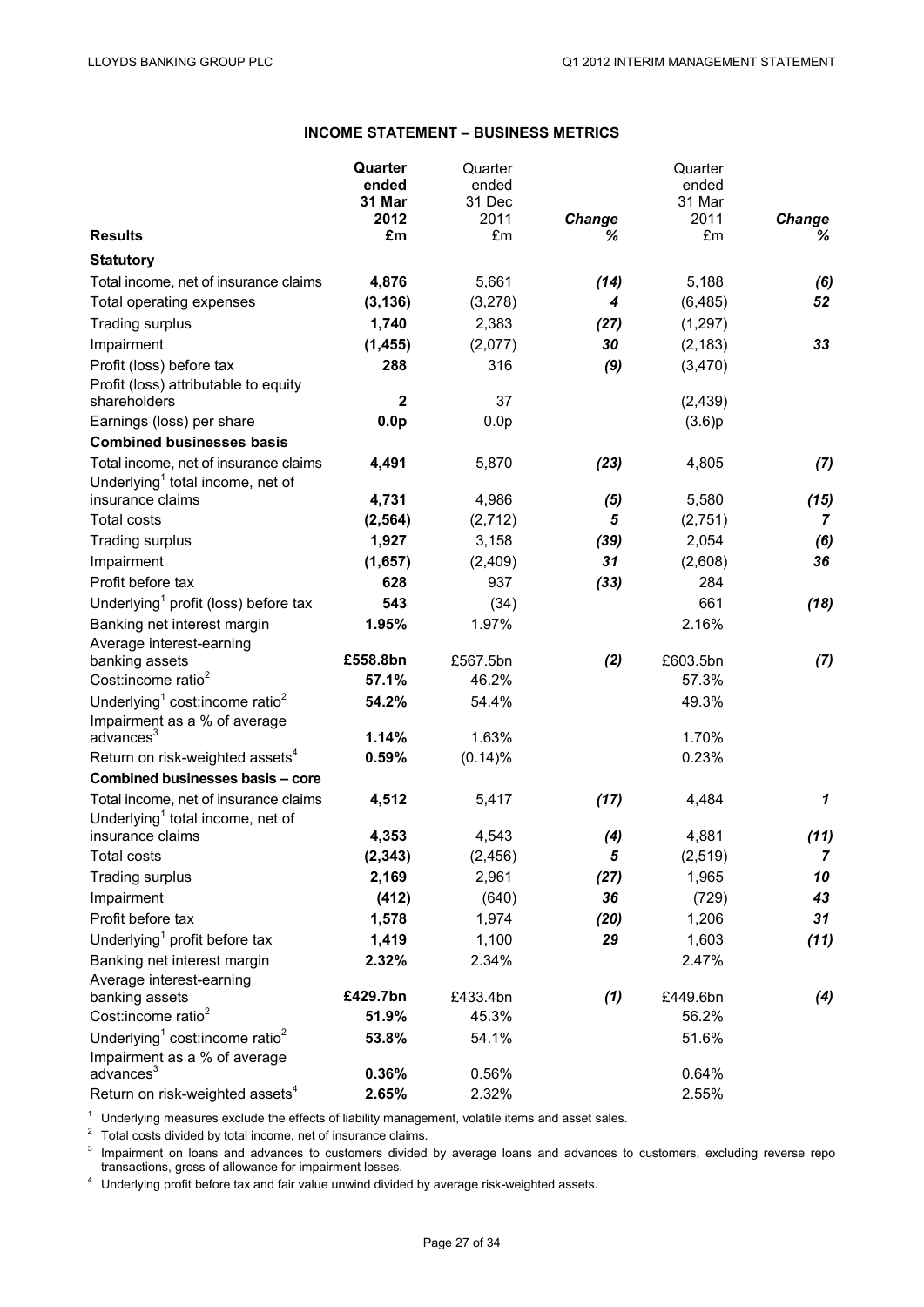# **CAPITAL AND BALANCE SHEET – BUSINESS METRICS**

| <b>Statutory</b>                                                            | As at<br>31 Mar<br>2012 | As at<br>31 Dec<br>2011 | Change<br>℅             | As at<br>31 Mar<br>2011 | Change<br>%             |
|-----------------------------------------------------------------------------|-------------------------|-------------------------|-------------------------|-------------------------|-------------------------|
|                                                                             |                         |                         |                         |                         |                         |
| Total assets:                                                               | £792.3bn                |                         |                         | £812.2bn                |                         |
| Banking assets<br>Insurance assets                                          | £174.5bn                | £802.0bn<br>£168.5bn    | (1)<br>$\boldsymbol{4}$ | £170.3bn                | (2)<br>$\boldsymbol{2}$ |
|                                                                             |                         |                         |                         |                         |                         |
|                                                                             | £966.8bn                | £970.5bn                |                         | £982.5bn                | (2)                     |
| Loans and advances to customers <sup>1</sup>                                | £538.3bn                | £565.6bn                | (5)                     | £585.4bn                | (8)                     |
| Customer deposits <sup>2</sup>                                              | £418.1bn                | £413.9bn                | 1                       | £398.9bn                | 5                       |
| Loans and advances to customers                                             |                         |                         |                         |                         |                         |
| (excluding reverse repos)                                                   | £535.6bn                | £548.8bn                | (2)                     | £577.8bn<br>£389.3bn    | (7)                     |
| Customer deposits (excluding repos)<br>Total customer balances <sup>3</sup> | £412.0bn<br>£947.6bn    | £405.9bn<br>£954.7bn    | $\boldsymbol{2}$        | £967.1bn                | 6<br>(2)                |
| Loan to deposit ratio <sup>4</sup>                                          | 130%                    | 135%                    | (1)                     | 148%                    |                         |
| Funds under management <sup>5</sup>                                         | £186.3bn                | £182.0bn                | $\boldsymbol{2}$        | £191.8bn                |                         |
|                                                                             | £231.3bn                | £251.2bn                |                         | £303.1bn                | (3)                     |
| Wholesale funding<br>Wholesale funding >1 year maturity                     | 60%                     | 55%                     | (8)                     | 49%                     | (24)                    |
| <b>Funded assets</b>                                                        | £566.3bn                | £587.7bn                |                         | £632.9bn                |                         |
| Primary liquidity portfolio                                                 | £106.4bn                | £94.8bn                 | (4)<br>12               | £98.8bn                 | (11)<br>8               |
|                                                                             | £345.8bn                | £352.3bn                |                         | £390.9bn                | (12)                    |
| Risk-weighted assets<br>Core tier 1 capital ratio                           | 11.0%                   | 10.8%                   | (2)                     | 10.0%                   |                         |
| Net tangible assets per share                                               | 58.3p                   | 58.6p                   |                         | 55.8p                   |                         |
|                                                                             | 17 times                | 17 times                |                         | 18 times                |                         |
| Leverage ratio                                                              |                         |                         |                         |                         |                         |
| Core<br>Loans and advances to customers                                     |                         |                         |                         |                         |                         |
| (excluding reverse repos)                                                   | £429.7bn                | £437.0bn                | (2)                     | £447.5bn                | (4)                     |
| Loans and advances to banks                                                 |                         |                         |                         |                         |                         |
| (excluding reverse repos)                                                   | £31.7bn                 | £31.5bn                 | 1                       | £26.7bn                 | 19                      |
| Reverse repos                                                               | £3.4bn                  | £17.3bn                 | (80)                    | £10.0bn                 | (66)                    |
| Debt securities                                                             | £0.2bn                  | £0.2bn                  |                         | £0.3bn                  | (33)                    |
| Available-for-sale financial assets                                         | £28.6bn                 | £27.9bn                 | 3                       | £18.6bn                 | 54                      |
| Other                                                                       | £344.9bn                | £315.9bn                | 9                       | £306.5bn                | 13                      |
| <b>Total core assets</b>                                                    | £838.5bn                | £829.8bn                | 1                       | £809.6bn                | 4                       |
| Customer deposits (excluding repos)                                         | £408.0bn                | £401.5bn                | 2                       | £384.3bn                | 6                       |
| Total customer balances <sup>3</sup>                                        | £837.7bn                | £838.5bn                |                         | £831.8bn                | 1                       |
| Loan to deposit ratio <sup>4</sup>                                          | 105%                    | 109%                    |                         | 116%                    |                         |
| Risk-weighted assets                                                        | £242.2bn                | £243.5bn                | (1)                     | £257.7bn                | (6)                     |
| Non-core                                                                    |                         |                         |                         |                         |                         |
| Loans and advances to customers                                             |                         |                         |                         |                         |                         |
| (excluding reverse repos)                                                   | £105.9bn                | £111.8bn                | (5)                     | £130.3bn                | (19)                    |
| Loans and advances to banks                                                 | £0.5bn                  | £0.6bn                  | (17)                    | £0.9bn                  | (44)                    |
| Debt securities                                                             | £7.8bn                  | £12.3bn                 | (37)                    | £18.6bn                 | (58)                    |
| Available-for-sale financial assets                                         | £7.8bn                  | £9.5bn                  | (18)                    | £15.3bn                 | (49)                    |
| Other                                                                       | £6.3bn                  | £6.5bn                  | (3)                     | £7.8bn                  | (19)                    |
| <b>Total non-core assets</b>                                                | £128.3bn                | £140.7bn                | (9)                     | £172.9bn                | (26)                    |
| Risk-weighted assets                                                        | £103.6bn                | £108.8bn                | (5)                     | £133.2bn                | (22)                    |

<sup>1</sup> Includes reverse repos of £2.7 billion (31 December 2011: £16.8 billion; 31 March 2011: £7.6 billion).

<sup>2</sup> Includes repos of £6.1 billion (31 December 2011: £8.0 billion; 31 March 2011: £9.6 billion).

<sup>3</sup> Total customer balances are the aggregate of loans and advances to customers excluding reverse repos and customer deposits excluding repos.

<sup>4</sup> Loans and advances to customers (excluding reverse repos) divided by customer deposits (excluding repos).

 $5$  Funds under management within Wealth and International division.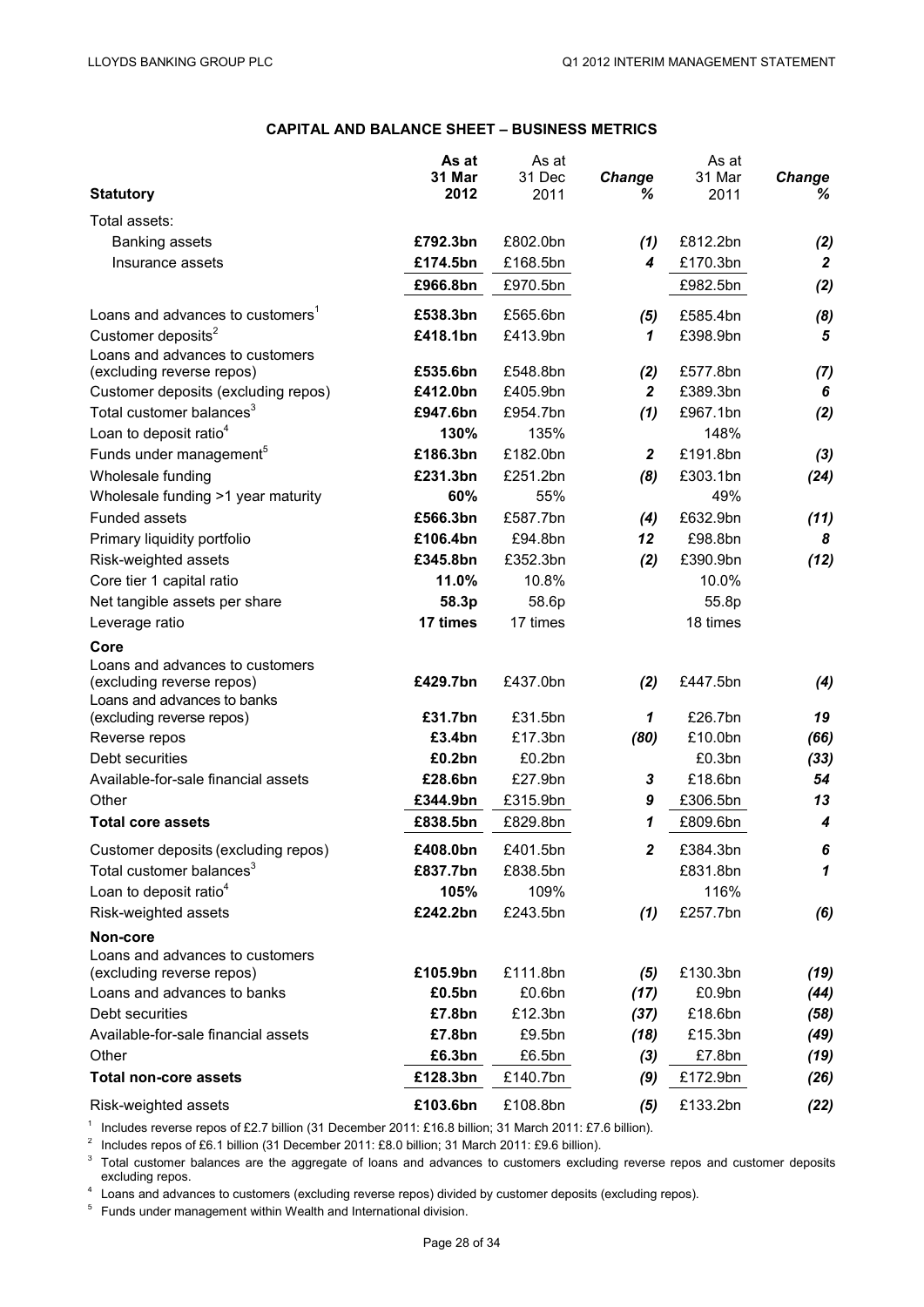# **APPENDIX 1**

# **QUARTERLY INFORMATION – GROUP**

#### *Combined businesses results summary*

|                                                   | Quarter<br>ended<br>31 Mar | Quarter<br>ended<br>31 Dec | Quarter<br>ended<br>30 Sept | Quarter<br>ended<br>30 June | Quarter<br>ended<br>31 Mar |
|---------------------------------------------------|----------------------------|----------------------------|-----------------------------|-----------------------------|----------------------------|
| Group                                             | 2012                       | 2011                       | 2011                        | 2011                        | 2011                       |
|                                                   | £ million                  | £ million                  | £ million                   | £ million                   | £ million                  |
| Net interest income                               | 2,645                      | 2,816                      | 3,051                       | 3,063                       | 3,303                      |
| Other income                                      | 2,194                      | 2,228                      | 1,952                       | 2,540                       | 2,391                      |
| Effects of liability management, volatile         |                            |                            |                             |                             |                            |
| items and asset sales <sup>1</sup>                | (240)                      | 884                        | 159                         | (146)                       | (775)                      |
| <b>Total income</b>                               | 4,599                      | 5,928                      | 5,162                       | 5,457                       | 4,919                      |
| Insurance claims                                  | (108)                      | (58)                       | (87)                        | (84)                        | (114)                      |
| Total income, net of insurance claims             | 4,491                      | 5,870                      | 5,075                       | 5,373                       | 4,805                      |
| <b>Total costs</b>                                | (2, 564)                   | (2,712)                    | (2, 577)                    | (2, 581)                    | (2,751)                    |
| <b>Trading surplus</b>                            | 1,927                      | 3,158                      | 2,498                       | 2,792                       | 2,054                      |
| Impairment                                        | (1,657)                    | (2,409)                    | (1,956)                     | (2,814)                     | (2,608)                    |
| Share of results of joint ventures and associates | 3                          | 10                         | 5                           | 3                           | 9                          |
| Profit (loss) before tax and fair value unwind    | 273                        | 759                        | 547                         | (19)                        | (545)                      |
| Fair value unwind                                 | 355                        | 178                        | 97                          | 839                         | 829                        |
| Profit before tax                                 | 628                        | 937                        | 644                         | 820                         | 284                        |
| Banking net interest margin                       | 1.95%                      | 1.97%                      | 2.05%                       | 2.09%                       | 2.16%                      |
| Impairment as a % of average advances             | 1.14%                      | 1.63%                      | 1.30%                       | 1.84%                       | 1.70%                      |

<sup>1</sup> Includes the gains from liability management exercises (see note on page 13), the net effect of banking volatility, changes in the fair value of the equity conversion feature of the Group's Enhanced Capital Notes, net derivative valuation adjustments, and gains or losses on disposals of assets which are not part of normal business operations. Following an increase in the level of sale of centrally held government bonds in the first quarter, related gains have been included within this line item. Comparative figures have been restated accordingly.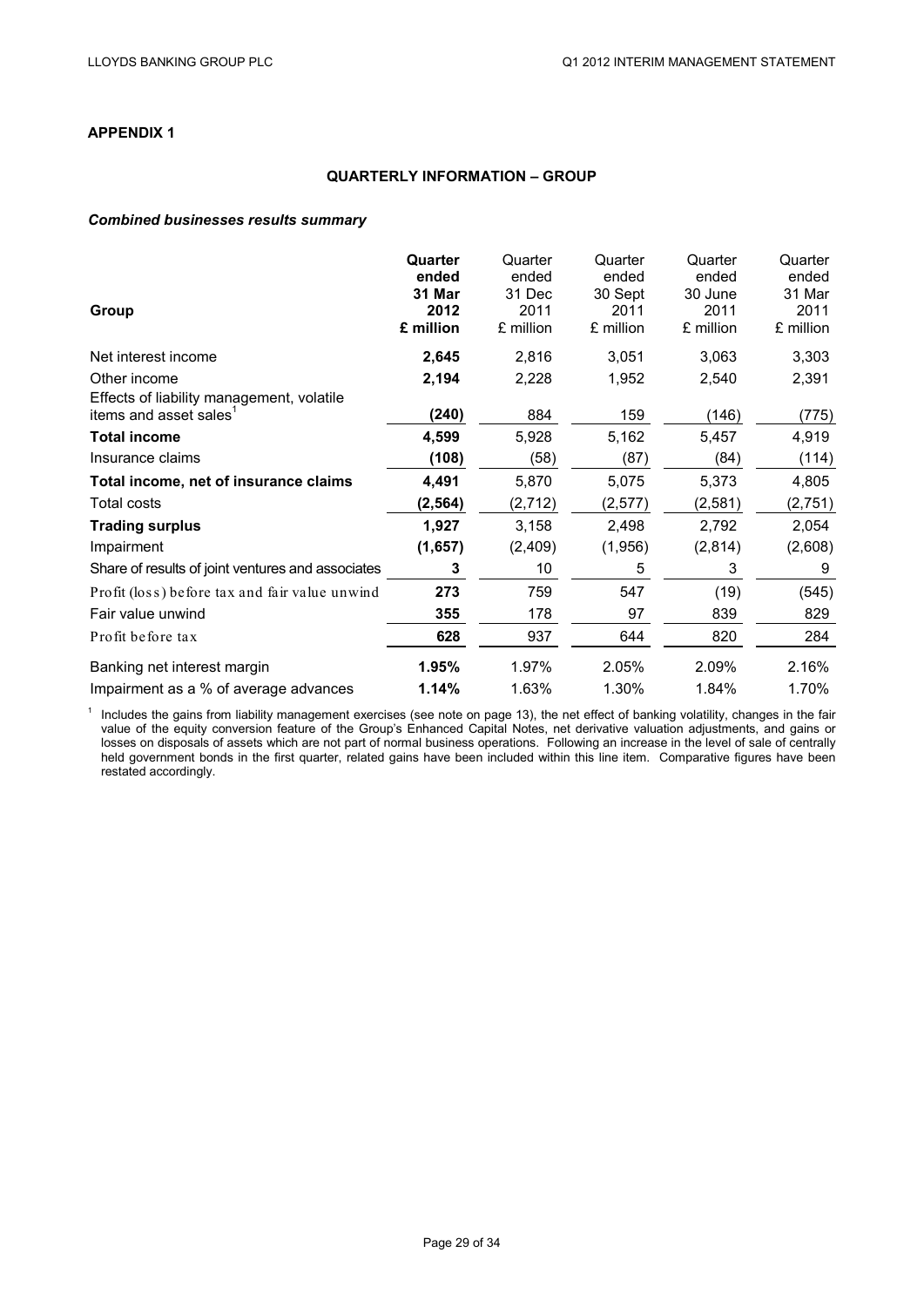# **QUARTERLY INFORMATION – CORE AND NON-CORE BUSINESSES**

## *Combined businesses results summary – core and non-core*

|                                                                                 | Quarter<br>ended                                | Quarter<br>ended                                | Quarter<br>ended                                 | Quarter<br>ended                                 | Quarter<br>ended                                |
|---------------------------------------------------------------------------------|-------------------------------------------------|-------------------------------------------------|--------------------------------------------------|--------------------------------------------------|-------------------------------------------------|
| Core                                                                            | 31 Mar                                          | 31 Dec                                          | 30 Sept                                          | 30 June                                          | 31 Mar                                          |
|                                                                                 | 2012<br>£ million                               | 2011<br>£ million                               | 2011<br>£ million                                | 2011<br>£ million                                | 2011<br>£ million                               |
| Net interest income                                                             | 2,473                                           | 2,609                                           | 2,760                                            | 2,688                                            | 2,859                                           |
| Other income                                                                    | 1,988                                           | 1,992                                           | 1,812                                            | 2,224                                            | 2,136                                           |
| Effects of liability management, volatile<br>items and asset sales <sup>1</sup> | 159                                             | 874                                             | 178                                              | 144                                              | (397)                                           |
| <b>Total income</b>                                                             | 4,620                                           | 5,475                                           | 4,750                                            | 5,056                                            | 4,598                                           |
| Insurance claims                                                                | (108)                                           | (58)                                            | (87)                                             | (84)                                             | (114)                                           |
| Total income, net of insurance claims                                           | 4,512                                           | 5,417                                           | 4,663                                            | 4,972                                            | 4,484                                           |
| <b>Total costs</b>                                                              | (2, 343)                                        | (2, 456)                                        | (2,366)                                          | (2, 341)                                         | (2, 519)                                        |
| <b>Trading surplus</b>                                                          | 2,169                                           | 2,961                                           | 2,297                                            | 2,631                                            | 1,965                                           |
| Impairment                                                                      | (412)                                           | (640)                                           | (611)                                            | (907)                                            | (729)                                           |
| Share of results of joint ventures and associates                               | 5                                               |                                                 | $\overline{7}$                                   |                                                  | 3                                               |
| Profit before tax and fair value unwind                                         | 1,762                                           | 2,321                                           | 1,693                                            | 1,724                                            | 1,239                                           |
| Fair value unwind                                                               | (184)                                           | (347)                                           | (184)                                            | (64)                                             | (33)                                            |
| Profit before tax - core combined<br>businesses                                 | 1,578                                           | 1,974                                           | 1,509                                            | 1,660                                            | 1,206                                           |
| Banking net interest margin                                                     | 2.32%                                           | 2.34%                                           | 2.47%                                            | 2.39%                                            | 2.47%                                           |
| Impairment as a % of average advances                                           | 0.36%                                           | 0.56%                                           | 0.55%                                            | 0.80%                                            | 0.64%                                           |
| Non-core                                                                        | Quarter<br>ended<br>31 Mar<br>2012<br>£ million | Quarter<br>ended<br>31 Dec<br>2011<br>£ million | Quarter<br>ended<br>30 Sept<br>2011<br>£ million | Quarter<br>ended<br>30 June<br>2011<br>£ million | Quarter<br>ended<br>31 Mar<br>2011<br>£ million |
| Net interest income                                                             | 172                                             | 207                                             | 291                                              | 375                                              | 444                                             |
| Other income                                                                    | 206                                             | 236                                             | 140                                              | 316                                              | 255                                             |
| Effects of liability management, volatile<br>items and asset sales <sup>1</sup> | (399)                                           | 10                                              | (19)                                             | (290)                                            | (378)                                           |
| <b>Total income</b>                                                             | (21)                                            | 453                                             | 412                                              | 401                                              | 321                                             |
| Insurance claims                                                                |                                                 |                                                 |                                                  |                                                  |                                                 |
| Total income, net of insurance claims                                           | (21)                                            | 453                                             | 412                                              | 401                                              | 321                                             |
| <b>Total costs</b>                                                              | (221)                                           | (256)                                           | (211)                                            | (240)                                            | (232)                                           |
| <b>Trading surplus</b>                                                          | (242)                                           | 197                                             | 201                                              | 161                                              | 89                                              |
| Impairment<br>Share of results of joint ventures and                            | (1, 245)                                        | (1,769)                                         | (1, 345)                                         | (1,907)                                          | (1,879)                                         |
| associates                                                                      | (2)                                             | 10                                              | (2)                                              | $\ensuremath{\mathsf{3}}$                        | 6                                               |
| Loss before tax and fair value unwind                                           | (1,489)                                         | (1, 562)                                        | (1, 146)                                         | (1,743)                                          | (1,784)                                         |
| Fair value unwind                                                               | 539                                             | 525                                             | 281                                              | 903                                              | 862                                             |
| Loss before tax - non-core combined<br>businesses                               | (950)                                           | (1,037)                                         | (865)                                            | (840)                                            | (922)                                           |
| Banking net interest margin                                                     | 0.70%                                           | 0.75%                                           | 0.87%                                            | 1.16%                                            | 1.24%                                           |
| Impairment as a % of average advances                                           | 3.71%                                           | 5.01%                                           | 3.64%                                            | 4.93%                                            | 4.82%                                           |

 $1$  See note on page 29.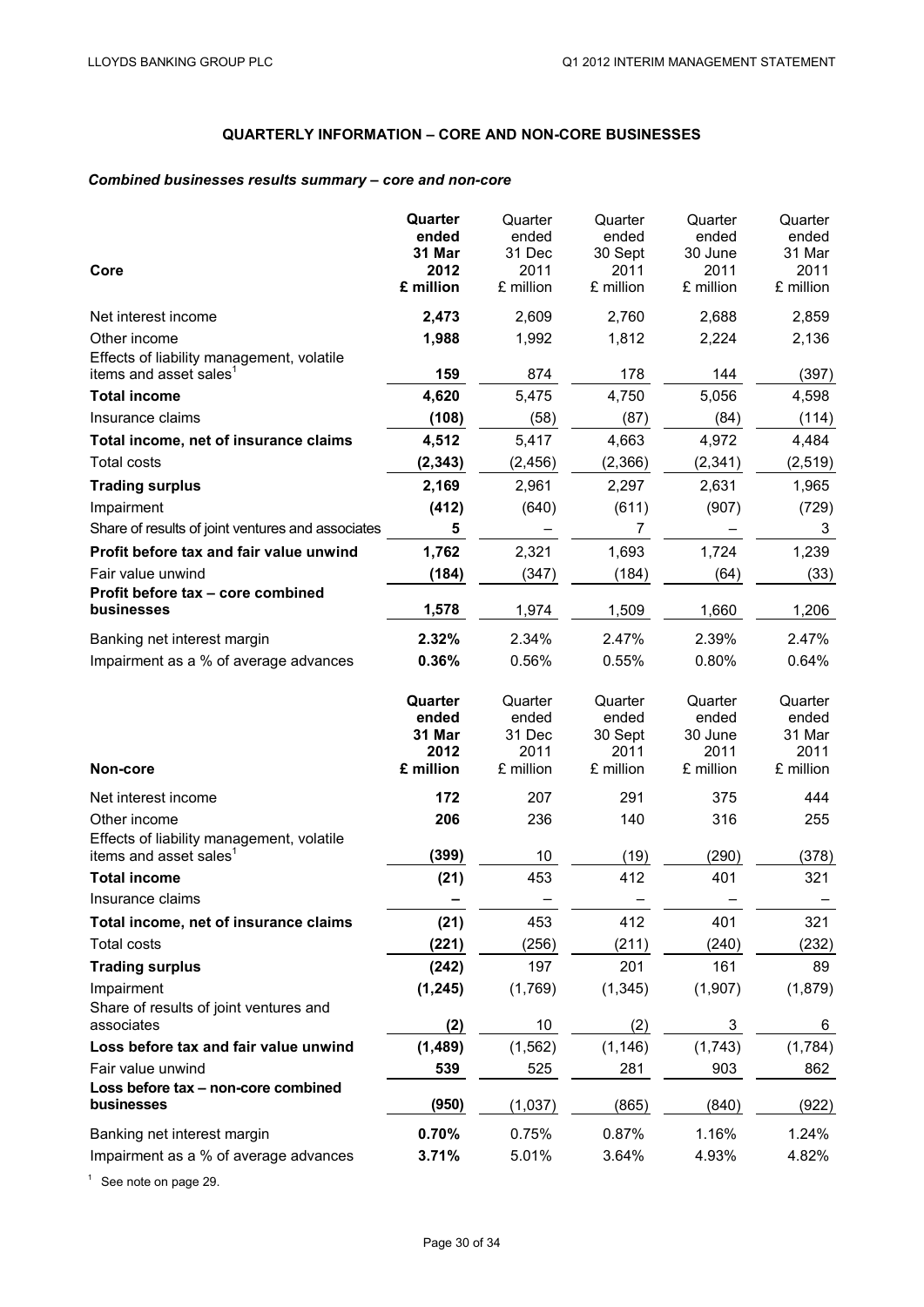# **APPENDIX 2**

#### **Basis of preparation of combined businesses information**

The tables below set out a reconciliation from the published statutory results to the combined businesses results:

|                                              | Removal of: |                                               |                                 |                  |                              |                   |                 |
|----------------------------------------------|-------------|-----------------------------------------------|---------------------------------|------------------|------------------------------|-------------------|-----------------|
|                                              | Lloyds      | <b>Banking Acquisition</b>                    | <b>Volatility</b><br>arising in |                  | <b>Payment</b><br>protection |                   |                 |
| <b>Quarter ended</b>                         | Group       | related and                                   | insurance                       | <b>Insurance</b> | insurance                    | <b>Fair value</b> | <b>Combined</b> |
| 31 March 2012                                |             | statutory other items <sup>1</sup> businesses |                                 | gross up         | provision                    | unwind            | businesses      |
|                                              | £m          | £m                                            | £m                              | £m               | £m                           | £m                | £m              |
| Net interest income                          | 1,902       | (95)                                          | (3)                             | 626              |                              | 215               | 2,645           |
| Other income                                 | 9,972       | 335                                           | (164)                           | (7, 562)         |                              | (387)             | 2,194           |
| Effects of liability<br>management, volatile |             |                                               |                                 |                  |                              |                   |                 |
| items and asset sales                        |             | (240)                                         |                                 |                  |                              |                   | (240)           |
| <b>Total income</b>                          | 11,874      |                                               | (167)                           | (6,936)          |                              | (172)             | 4,599           |
| Insurance claims                             | (6,998)     |                                               |                                 | 6,890            |                              |                   | (108)           |
| Total income, net of                         |             |                                               |                                 |                  |                              |                   |                 |
| insurance claims                             | 4,876       |                                               | (167)                           | (46)             |                              | (172)             | 4,491           |
| Operating expenses                           | (3, 136)    | 132                                           |                                 | 46               | 375                          | 19                | (2, 564)        |
| <b>Trading surplus (deficit)</b>             | 1,740       | 132                                           | (167)                           |                  | 375                          | (153)             | 1,927           |
| Impairment                                   | (1, 455)    |                                               |                                 |                  |                              | (202)             | (1,657)         |
| Share of results of joint                    |             |                                               |                                 |                  |                              |                   |                 |
| ventures and associates                      | 3           |                                               |                                 |                  |                              |                   | 3               |
| Fair value unwind                            |             |                                               |                                 |                  |                              | 355               | 355             |
| Profit (loss) before tax                     | 288         | 132                                           | (167)                           |                  | 375                          |                   | 628             |

 $1$  Comprises the effects of liability management (gain of £168 million), volatile items (loss of £205 million) and asset sales (loss of £203 million) and simplification costs related to severance, IT and business costs of implementation (£161 million), EC mandated retail business disposal costs (£108 million), the amortisation of purchased intangibles (£121 million) and the past service pensions credit (£258 million).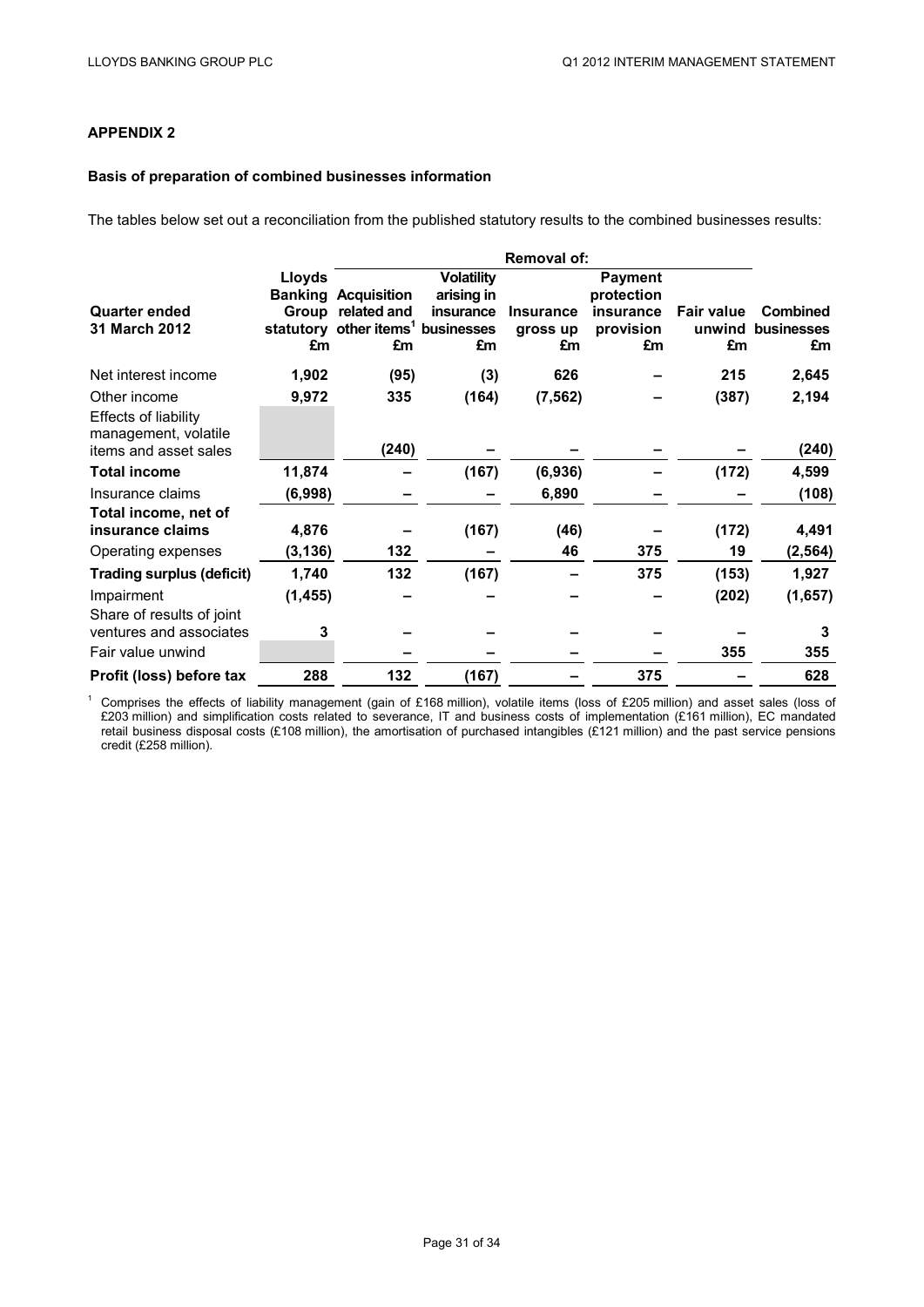# **Basis of preparation of combined businesses information** (continued)

|                                                      | Removal of:       |                                               |                          |           |                       |            |            |
|------------------------------------------------------|-------------------|-----------------------------------------------|--------------------------|-----------|-----------------------|------------|------------|
|                                                      | Lloyds<br>Banking | Acquisition                                   | Volatility<br>arising in |           | Payment<br>protection |            |            |
| Quarter ended                                        | Group             | related and                                   | insurance                | Insurance | insurance             | Fair value | Combined   |
| 31 March 2011                                        |                   | statutory other items <sup>1</sup> businesses |                          | gross up  | provision             | unwind     | businesses |
|                                                      | £m                | £m                                            | £m                       | £m        | £m                    | £m         | £m         |
| Net interest income                                  | 2,892             | 72                                            | (5)                      | 95        |                       | 249        | 3,303      |
| Other income                                         | 4,907             | 703                                           | 82                       | (2,629)   |                       | (672)      | 2,391      |
| <b>Effects of liability</b><br>management, volatile  |                   |                                               |                          |           |                       |            |            |
| items and asset sales                                |                   | (775)                                         |                          |           |                       |            | (775)      |
| Total income                                         | 7,799             |                                               | 77                       | (2,534)   |                       | (423)      | 4,919      |
| Insurance claims                                     | (2,611)           |                                               |                          | 2,497     |                       |            | (114)      |
| Total income, net of                                 |                   |                                               |                          |           |                       |            |            |
| insurance claims                                     | 5,188             |                                               | 77                       | (37)      |                       | (423)      | 4,805      |
| Operating expenses                                   | (6, 485)          | 477                                           |                          | 37        | 3,200                 | 20         | (2,751)    |
| Trading surplus (deficit)                            | (1, 297)          | 477                                           | 77                       |           | 3,200                 | (403)      | 2,054      |
| Impairment                                           | (2, 183)          |                                               |                          |           |                       | (425)      | (2,608)    |
| Share of results of joint<br>ventures and associates | 10                |                                               |                          |           |                       | (1)        | 9          |
| Fair value unwind                                    |                   |                                               |                          |           |                       | 829        | 829        |
| (Loss) profit before tax                             | (3, 470)          | 477                                           | 77                       |           | 3,200                 |            | 284        |

<sup>1</sup> Comprises volatile items (loss of £456 million) and asset sales (loss of £319 million), integration costs (£333 million) and the amortisation of purchased intangibles (£144 million).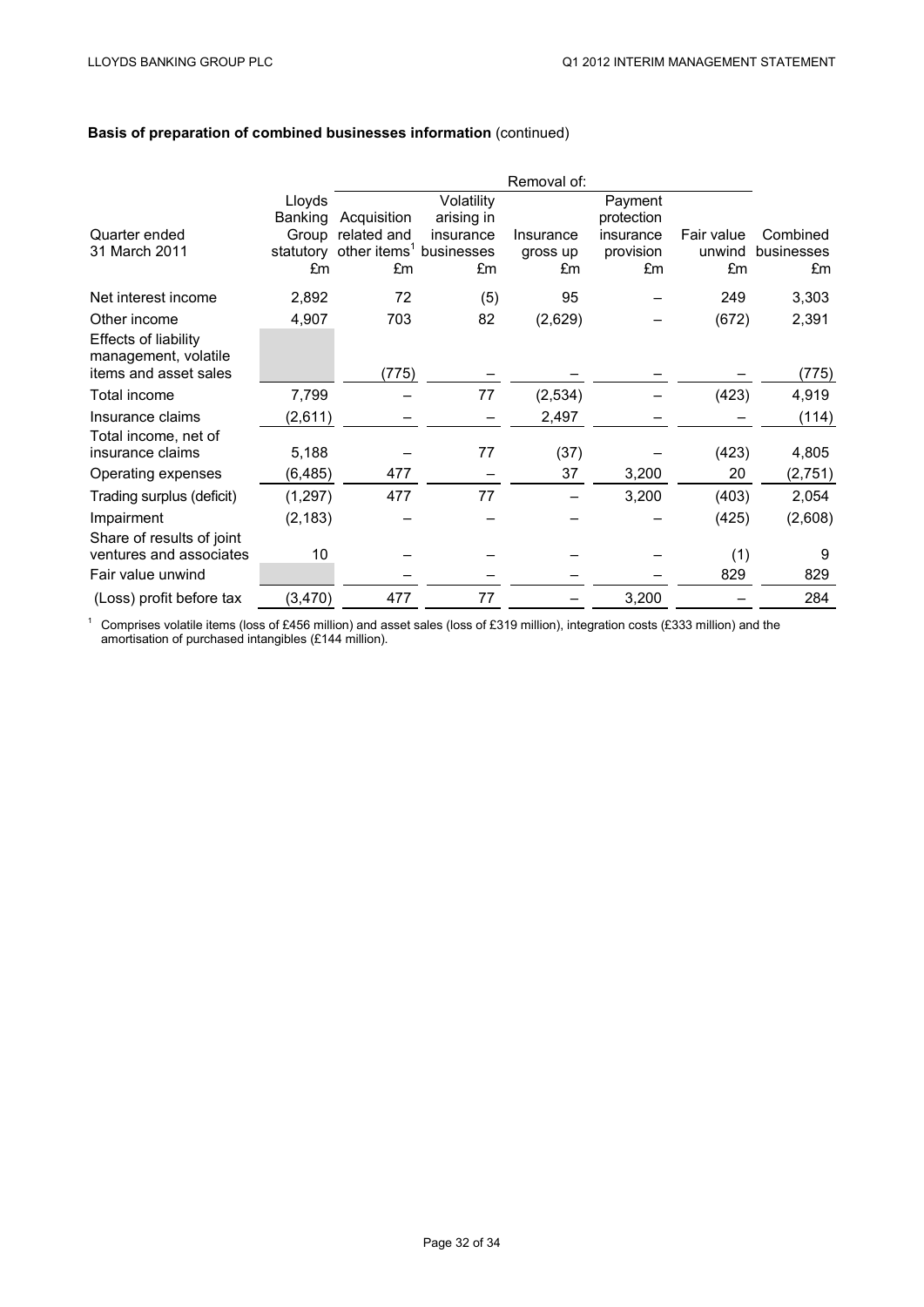# **Basis of preparation of combined businesses information** (continued)

|                                                                              |                                               | Removal of:                                                  |                                                           |                             |                            |                              |  |
|------------------------------------------------------------------------------|-----------------------------------------------|--------------------------------------------------------------|-----------------------------------------------------------|-----------------------------|----------------------------|------------------------------|--|
| Quarter ended<br>31 December 2011                                            | Lloyds<br>Banking<br>Group<br>statutory<br>£m | Acquisition<br>related and<br>other items <sup>1</sup><br>£m | Volatility<br>arising in<br>insurance<br>businesses<br>£m | Insurance<br>gross up<br>£m | Fair value<br>unwind<br>£m | Combined<br>businesses<br>£m |  |
|                                                                              |                                               |                                                              |                                                           |                             |                            |                              |  |
| Net interest income                                                          | 2,765                                         | (710)                                                        | (5)                                                       | 632                         | 134                        | 2,816                        |  |
| Other income                                                                 | 9,323                                         | (174)                                                        | 106                                                       | (7,032)                     | 5                          | 2,228                        |  |
| <b>Effects of liability</b><br>management, volatile items<br>and asset sales |                                               | 884                                                          |                                                           |                             |                            | 884                          |  |
| Total income                                                                 | 12,088                                        |                                                              | 101                                                       | (6,400)                     | 139                        | 5,928                        |  |
| Insurance claims                                                             | (6, 427)                                      |                                                              |                                                           | 6,369                       |                            | (58)                         |  |
| Total income, net of<br>insurance claims<br>Operating expenses               | 5,661<br>(3,278)                              | 520                                                          | 101                                                       | (31)<br>31                  | 139<br>15                  | 5,870<br>(2,712)             |  |
| <b>Trading surplus</b>                                                       | 2,383                                         | 520                                                          | 101                                                       |                             | 154                        | 3,158                        |  |
| Impairment                                                                   | (2,077)                                       |                                                              |                                                           |                             | (332)                      | (2, 409)                     |  |
| Share of results of joint<br>ventures and associates                         | 10                                            |                                                              |                                                           |                             |                            | 10                           |  |
| Fair value unwind                                                            |                                               |                                                              |                                                           |                             | 178                        | 178                          |  |
| Profit before tax                                                            | 316                                           | 520                                                          | 101                                                       |                             |                            | 937                          |  |

<sup>1</sup> Comprises the effects of liability management (gain of £1,295 million), volatile items (loss of £532 million) and asset sales (gain of £121 million), integration and simplification costs (£306 million), EC mandated retail business disposal costs (£80 million) and the amortisation of purchased intangibles (£134 million).